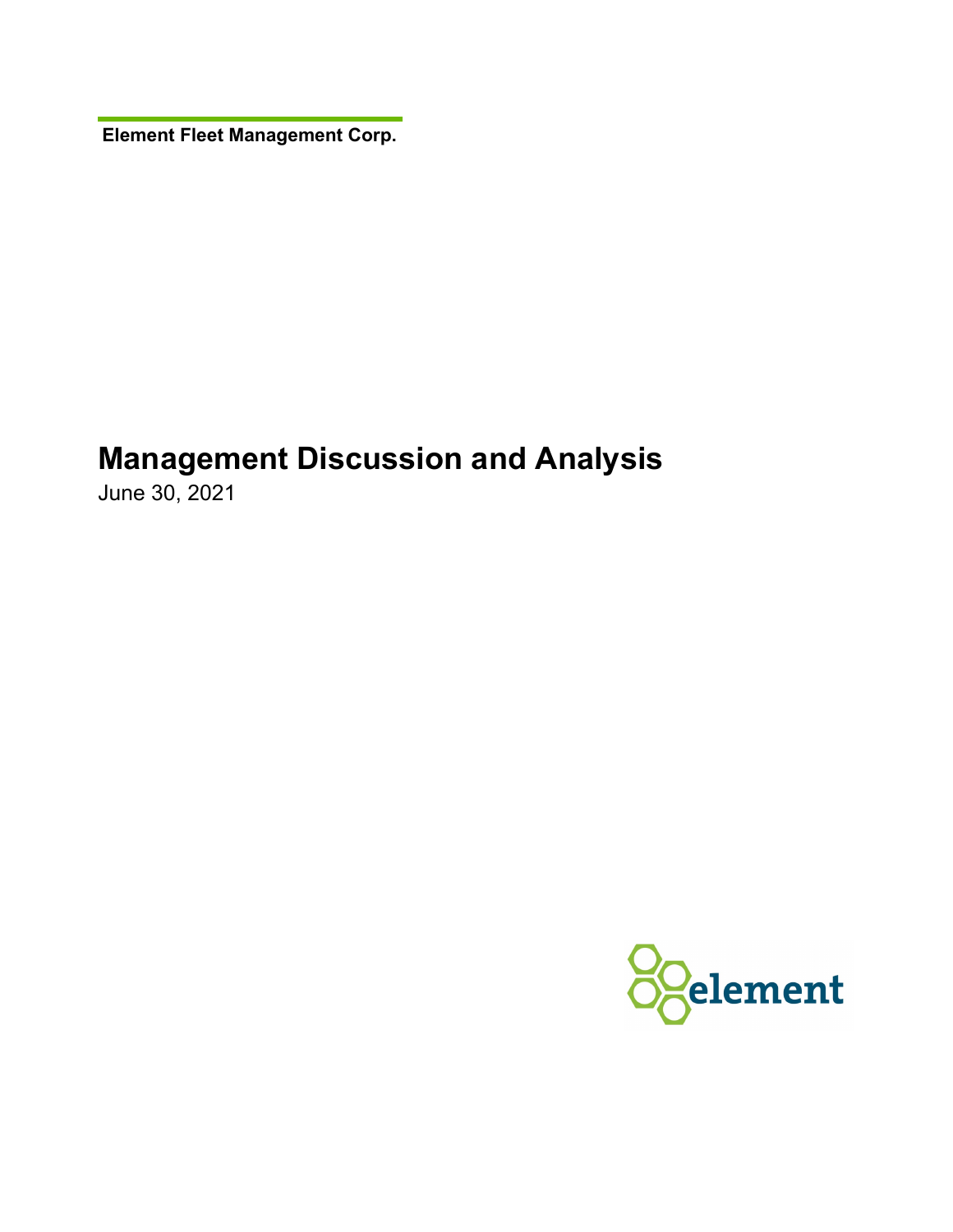The following management discussion and analysis ("MD&A") provides information management believes is relevant to an assessment and understanding of the consolidated financial condition and consolidated results of operations of Element Fleet Management Corp. (the "Company", "we" or "Element") as at and for the threeand six-month periods ended June 30, 2021 and should be read in conjunction with the Company's unaudited interim condensed consolidated financial statements as at and for the three- and six-month periods ended June 30, 2021 and the audited consolidated financial statements and accompanying notes for the year ended December 31, 2020 filed on the System for Electronic Document Analysis and Retrieval ("SEDAR") at [www.sedar.com.](http://www.sedar.com) All dollar amounts in this MD&A are expressed in Canadian dollars unless otherwise specified and all numbers are in thousands, unless otherwise specified or for per share amounts or ratios. References to "Q2 2021", "this quarter", or "the quarter" are to the quarter ended June 30, 2021 and references to "Q1 2021" and "Q2 2020" are to the quarters ended March 31, 2021 and June 30, 2020, respectively. Additional information relating to the Company is available on SEDAR at [www.sedar.com](http://www.sedar.com) and on the Company's website at [www.elementfleet.com.](http://www.elementfleet.com)

#### **CAUTIONARY STATEMENT**

**THIS ANALYSIS HAS BEEN PREPARED TAKING INTO CONSIDERATION INFORMATION AVAILABLE TO JULY 27, 2021. CERTAIN STATEMENTS IN THIS MD&A, OTHER THAN STATEMENTS OF HISTORICAL FACT, ARE FORWARD-LOOKING STATEMENTS WITHIN THE MEANING OF APPLICABLE SECURITIES LAWS AND MAY CONTAIN FORWARD-LOOKING INFORMATION. SUCH STATEMENTS ARE BASED UPON ELEMENT'S AND ITS MANAGEMENT'S CURRENT INTERNAL EXPECTATIONS, ESTIMATES, PROJECTIONS, ASSUMPTIONS AND BELIEFS. THESE STATEMENTS MAY INCLUDE, WITHOUT LIMITATION, STATEMENTS REGARDING THE OPERATIONS, BUSINESS, FINANCIAL CONDITION, EXPECTED FINANCIAL RESULTS, PERFORMANCE, PROSPECTS, OPPORTUNITIES, PRIORITIES, TARGETS, GOALS, ONGOING OBJECTIVES, STRATEGIES AND OUTLOOK OF ELEMENT. FORWARD-LOOKING STATEMENTS INCLUDE STATEMENTS THAT ARE PREDICTIVE IN NATURE, DEPEND UPON OR REFER TO FUTURE EVENTS OR CONDITIONS. IN SOME CASES, WORDS SUCH AS "PLAN", "EXPECT", "INTEND", "BELIEVE", "ANTICIPATE", "ESTIMATE", "TARGET", "PROJECT", "FORECAST", "MAY", "IMPROVE", "WILL", "POTENTIAL", "PROPOSED" AND OTHER SIMILAR WORDS, OR STATEMENTS THAT CERTAIN EVENTS OR CONDITIONS "MAY" OR "WILL" OCCUR ARE INTENDED TO IDENTIFY FORWARD-LOOKING STATEMENTS AND FORWARD-LOOKING INFORMATION. FORWARD-LOOKING STATEMENTS (INCLUDING THOSE REGARDING FINANCIAL OUTLOOK) ARE PROVIDED FOR THE PURPOSES OF ASSISTING THE READER IN UNDERSTANDING ELEMENT AND ITS BUSINESS, OPERATIONS, RISKS, FINANCIAL PERFORMANCE, FINANCIAL POSITION AND CASH FLOWS AS AT AND FOR THE PERIODS ENDED ON CERTAIN DATES AND TO PRESENT INFORMATION ABOUT MANAGEMENT'S CURRENT EXPECTATIONS AND PLANS RELATING TO THE FUTURE AND THE READER IS CAUTIONED THAT SUCH STATEMENTS MAY NOT BE APPROPRIATE FOR OTHER PURPOSES. THESE STATEMENTS ARE NOT GUARANTEES OF FUTURE PERFORMANCE AND INVOLVE KNOWN AND UNKNOWN RISKS, UNCERTAINTIES AND OTHER FACTORS THAT MAY CAUSE ACTUAL RESULTS OR EVENTS TO DIFFER MATERIALLY FROM THOSE ANTICIPATED IN THE FORWARD-LOOKING STATEMENTS OR INFORMATION. UNDUE RELIANCE SHOULD NOT BE PLACED ON THESE FORWARD-LOOKING STATEMENTS, AS THERE CAN BE NO ASSURANCE THAT THE PLANS, INTENTIONS OR EXPECTATIONS UPON WHICH THEY ARE BASED WILL OCCUR. BY ITS NATURE, FORWARD-LOOKING INFORMATION INVOLVES NUMEROUS ASSUMPTIONS, KNOWN AND UNKNOWN RISKS AND UNCERTAINTIES, BOTH GENERAL AND SPECIFIC, THAT CONTRIBUTE TO THE POSSIBILITY THAT THE EXPECTATIONS, PREDICTIONS, FORECASTS, PROJECTIONS, CONCLUSIONS OR OTHER FORWARD-LOOKING STATEMENTS WILL NOT OCCUR OR PROVE ACCURATE, THAT ASSUMPTIONS MAY NOT BE CORRECT AND THAT OBJECTIVES, STRATEGIC GOALS AND PRIORITIES WILL NOT BE ACHIEVED. SUCH FORWARD-LOOKING STATEMENTS AND INFORMATION IN THIS MD&A SPEAK ONLY AS OF THE DATE OF THIS MD&A. THE FORWARD-LOOKING INFORMATION AND STATEMENTS CONTAINED IN THIS MD&A REFLECT SEVERAL MATERIAL FACTORS, EXPECTATIONS AND ASSUMPTIONS OF ELEMENT INCLUDING, WITHOUT LIMITATION: THE IMPACT OF THE COVID-19 PANDEMIC ON INDUSTRY AND MARKET CONDITIONS; THAT ELEMENT WILL CONDUCT ITS OPERATIONS IN A MANNER CONSISTENT WITH ITS EXPECTATIONS AND, WHERE APPLICABLE, CONSISTENT WITH PAST PRACTICE; ACCEPTABLE NEGOTIATIONS WITH THIRD PARTIES; THE CONTINUANCE OF EXISTING (AND IN CERTAIN CIRCUMSTANCES, THE IMPLEMENTATION OF PROPOSED) TAX AND REGULATORY REGIMES; CERTAIN COST ASSUMPTIONS; THE CONTINUED AVAILABILITY OF ADEQUATE DEBT AND/OR EQUITY FINANCING AND CASH FLOW TO FUND ITS CAPITAL AND OPERATING REQUIREMENTS AS NEEDED; THE EXTENT OF ITS ASSETS AND LIABILITIES; THE COMPANY'S NET FINANCING REVENUE YIELD ON AVERAGE NET EARNING ASSETS; GROWTH IN LEASE RECEIVABLES AND SERVICE INCOME; EXPECTATIONS REGARDING SYNDICATION; RATE OF COST INFLATION; APPLICABLE FOREIGN EXCHANGE RATES AND APPLICABLE INCOME TAX RATES; THE COMPANY'S FUNDING MIX; AND THE RESET RATES FOR THE COMPANY'S OUTSTANDING PREFERRED SHARES. ELEMENT BELIEVES THE MATERIAL FACTORS, EXPECTATIONS AND ASSUMPTIONS REFLECTED IN THE FORWARD-LOOKING INFORMATION AND STATEMENTS ARE REASONABLE BUT NO ASSURANCE CAN BE GIVEN THAT THESE FACTORS, EXPECTATIONS AND ASSUMPTIONS WILL PROVE TO BE CORRECT.**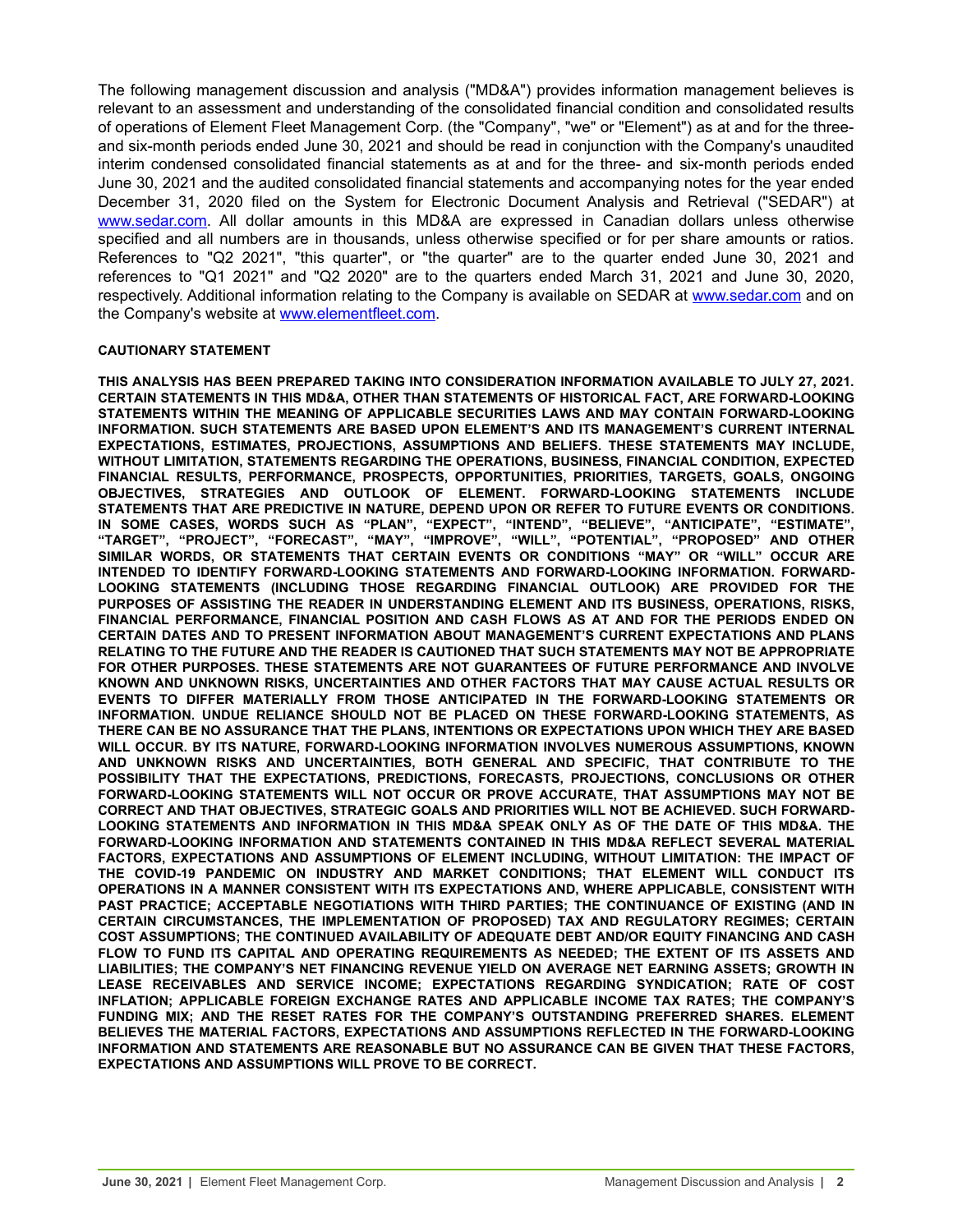**THE COVID-19 PANDEMIC HAS CAST ADDITIONAL UNCERTAINTY ON ELEMENT'S INTERNAL EXPECTATIONS, ESTIMATES, PROJECTIONS, ASSUMPTIONS AND BELIEFS. THERE CAN BE NO ASSURANCE THAT THEY WILL CONTINUE TO BE VALID. GIVEN THE RAPID PACE OF CHANGE WITH RESPECT TO THE IMPACT OF THE COVID-19 PANDEMIC, IT IS PREMATURE TO MAKE FURTHER ASSUMPTIONS ABOUT THESE MATTERS. THE DURATION, EXTENT AND SEVERITY OF THE IMPACT THE COVID-19 PANDEMIC, INCLUDING MEASURES TO PREVENT ITS SPREAD, WILL HAVE ON ELEMENT'S BUSINESS IS HIGHLY UNCERTAIN AND DIFFICULT TO PREDICT AT THIS TIME.**

**FORWARD-LOOKING STATEMENTS AND INFORMATION IN THIS MD&A INCLUDE, BUT ARE NOT LIMITED TO, STATEMENTS WITH RESPECT TO: THE IMPACT THAT THE COVID-19 PANDEMIC MAY HAVE ON ELEMENT'S FINANCIAL CONDITION, OPERATING RESULTS AND CASH FLOWS; ELEMENT'S REVENUES, EXPENSES, RUN-RATE AND OPERATIONS, FUTURE CASH FLOWS, FINANCIAL CONDITION, OPERATING PERFORMANCE, FINANCIAL RATIOS, PROJECTED ASSET BASE AND CAPITAL STRUCTURE; ELEMENT'S ABILITY TO RENEW OR REFINANCE CREDIT AND SECURITIZATION FACILITIES; ELEMENT'S STRATEGY TO IMPROVE AND OPTIMIZE THE CLIENT EXPERIENCE AND CLIENT ACQUISITION AND RETENTION; ELEMENT'S EXPECTATIONS REGARDING SYNDICATION; ELEMENT'S ANTICIPATED CASH NEEDS, CAPITAL REQUIREMENTS AND ITS NEEDS FOR ADDITIONAL FINANCING; ELEMENT'S FUTURE GROWTH PLANS; ELEMENT'S EXPECTATIONS REGARDING ITS ORIGINATION VOLUMES; ELEMENT'S ANTICIPATED DELINQUENCY RATES AND CREDIT LOSSES; ELEMENT'S ABILITY TO ATTRACT AND RETAIN PERSONNEL; ELEMENT'S PRESENT INTENTION TO PAY REGULAR DIVIDENDS ON ITS COMMON SHARES AND PREFERRED SHARES; ELEMENT'S TECHNOLOGY AND DATA, AND EXPECTED USES AND BENEFITS; ELEMENT'S COMPETITIVE POSITION AND ITS EXPECTATIONS REGARDING COMPETITION; ANTICIPATED TRENDS AND CHALLENGES IN ELEMENT'S BUSINESS AND THE MARKETS IN WHICH IT OPERATES; THE EVOLUTION OF ELEMENT'S BUSINESS AND THE FLEET MANAGEMENT INDUSTRY; ELEMENT'S GROWTH PROSPECTS AND THE OBJECTIVES, VISION AND STRATEGIES OF ELEMENT; ELEMENT'S OPERATIONS AND ABILITY TO DRIVE OPERATIONAL EFFICIENCIES; ELEMENT'S EXPECTATIONS REGARDING ITS ASSETS; ELEMENT'S BUSINESS STRATEGY; ELEMENT'S EXPECTATION REGARDING THE AVAILABILITY OF FUNDS FROM OPERATIONS, CASH FLOW GENERATION AND CAPITAL ALLOCATION; ELEMENT'S STRATEGIC ASSESSMENT OF CURRENT AND FUTURE ASSETS; ELEMENT'S BUSINESS OUTLOOK AND OTHER EXPECTATIONS REGARDING FINANCING OR OPERATING PERFORMANCE METRICS; THE EVOLUTION OF OPERATIONS AND THE DEVELOPMENT OF PERFORMANCE INDICATORS, AND OTHER FINANCIAL PERFORMANCE METRICS; THE FUTURE FINANCIAL REPORTING OF ELEMENT; ELEMENT'S FUTURE ASSETS AND THE DEMAND FOR ELEMENT'S SERVICES; ELEMENT'S BORROWING BASE; THE EXTENT, NATURE AND IMPACT OF ANY VALUE DRIVER TO CREATE, AND THE ABILITY TO GENERATE, PRE-TAX RUN-RATE OPERATING INCOME; ELEMENT'S ABILITY TO INCREASE TOTAL SHAREHOLDER RETURN; ELEMENT'S DIVIDEND POLICY AND THE PAYMENT OF FUTURE DIVIDENDS; ELEMENT'S PROPOSED SHARE PURCHASES, INCLUDING THE NUMBER OF COMMON SHARES TO BE REPURCHASED, THE TIMING THEREOF AND TSX ACCEPTANCE OF ANY RENEWAL OF THE NORMAL COURSE ISSUER BID; AND ELEMENT'S ABILITY TO PRE-FUND REDEMPTION OF ITS OUTSTANDING CONVERTIBLE DEBENTURES UPON THEIR MATURITY. THE READER IS CAUTIONED TO CONSIDER THESE AND OTHER FACTORS, UNCERTAINTIES AND POTENTIAL EVENTS CAREFULLY AND NOT TO PUT UNDUE RELIANCE ON FORWARD-LOOKING STATEMENTS. INFORMATION CONTAINED IN FORWARD-LOOKING STATEMENTS IS BASED UPON CERTAIN MATERIAL ASSUMPTIONS THAT WERE APPLIED IN DRAWING A CONCLUSION OR MAKING A FORECAST OR PROJECTION, INCLUDING MANAGEMENT'S PERCEPTIONS OF HISTORICAL TRENDS, CURRENT CONDITIONS AND EXPECTED FUTURE DEVELOPMENTS, AS WELL AS OTHER CONSIDERATIONS THAT ARE BELIEVED TO BE APPROPRIATE IN THE CIRCUMSTANCES. ALTHOUGH ELEMENT BELIEVES THAT THE EXPECTATIONS REFLECTED IN THE FORWARD-LOOKING STATEMENTS ARE REASONABLE, THERE CAN BE NO ASSURANCE THAT SUCH EXPECTATIONS WILL PROVE TO BE CORRECT. ELEMENT CANNOT GUARANTEE FUTURE RESULTS, LEVELS OF ACTIVITY, PERFORMANCE OR ACHIEVEMENTS. MOREOVER, NEITHER ELEMENT NOR ANY OTHER PERSON ASSUMES RESPONSIBILITY FOR THE ACCURACY OR COMPLETENESS OF THE FORWARD-LOOKING STATEMENTS AND INFORMATION.** 

**SOME OF THE RISKS AND OTHER FACTORS, SOME OF WHICH ARE BEYOND ELEMENT'S CONTROL, WHICH COULD CAUSE RESULTS TO DIFFER MATERIALLY FROM THOSE EXPRESSED IN THE FORWARD-LOOKING STATEMENTS AND INFORMATION CONTAINED IN THIS MD&A, INCLUDE, BUT ARE NOT LIMITED TO, THOSE SET FORTH UNDER THE HEADING "RISK MANAGEMENT" HEREIN AND UNDER THE HEADING "RISK FACTORS" IN ELEMENT'S ANNUAL INFORMATION FORM FOR THE YEAR ENDED DECEMBER 31, 2020. READERS ARE CAUTIONED THAT SUCH RISK FACTORS ARE NOT EXHAUSTIVE. THE FORWARD-LOOKING STATEMENTS CONTAINED IN THIS MD&A ARE EXPRESSLY QUALIFIED BY THIS CAUTIONARY STATEMENT. OTHER THAN AS SPECIFICALLY REQUIRED BY APPLICABLE CANADIAN LAW, ELEMENT UNDERTAKES NO OBLIGATION TO UPDATE ANY FORWARD-LOOKING STATEMENT TO REFLECT EVENTS OR CIRCUMSTANCES AFTER THE DATE ON WHICH SUCH STATEMENT IS MADE, OR TO REFLECT THE OCCURRENCE OF UNANTICIPATED EVENTS, WHETHER AS A RESULT OF NEW INFORMATION, FUTURE EVENTS OR RESULTS, OR OTHERWISE.**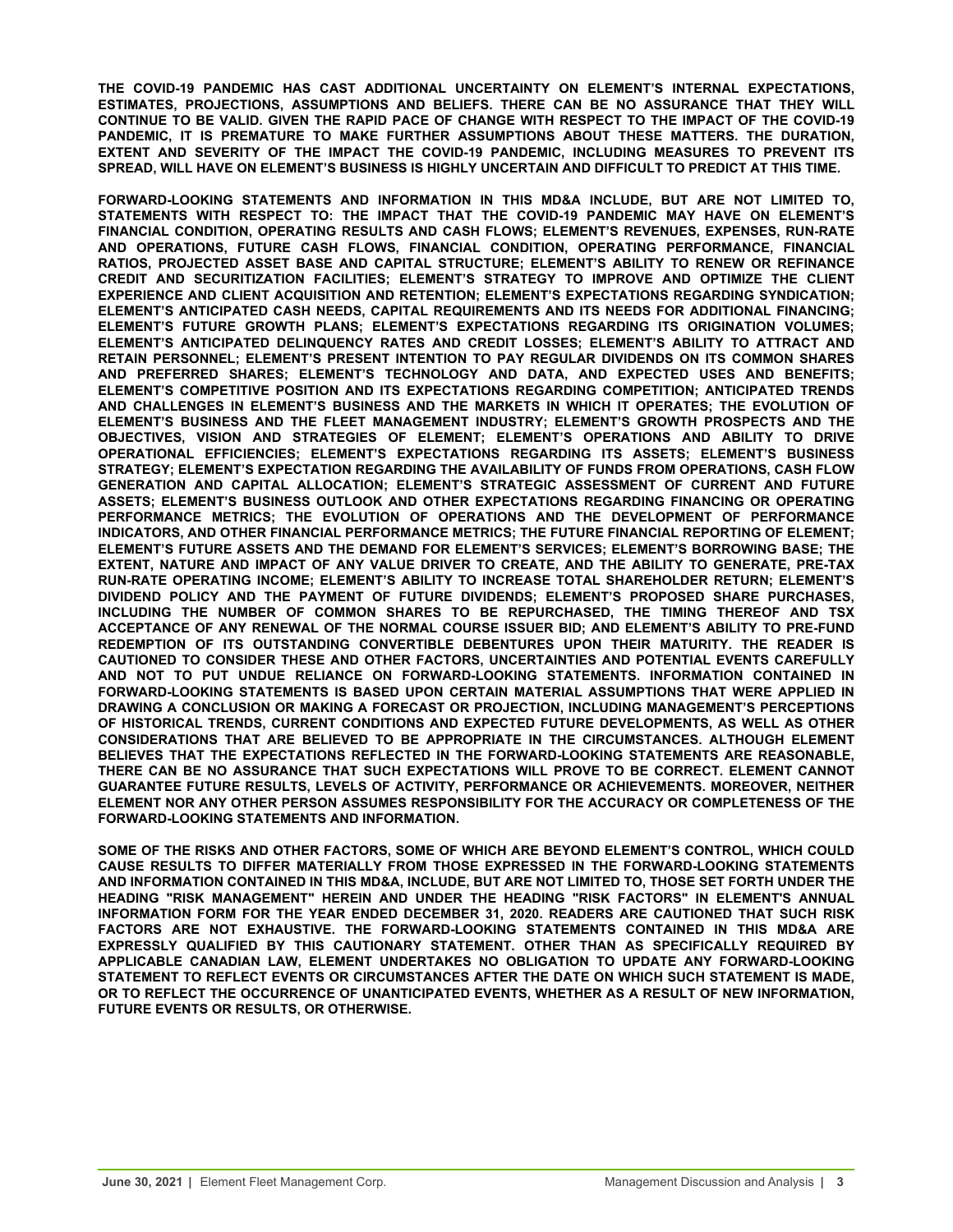## *Table of Contents*

| Company Overview                                                           | 5  | Liquidity                                                | 27 |
|----------------------------------------------------------------------------|----|----------------------------------------------------------|----|
| <b>Financial Highlights</b>                                                | 6  | <b>Capital Resources</b>                                 | 29 |
| <b>Balanced Scorecard</b>                                                  | 7  | Capitalization                                           | 29 |
| Achievements and Initiatives in the period                                 |    |                                                          |    |
| <b>Our Clients</b>                                                         | 8  | Other                                                    |    |
| <b>Our Business</b>                                                        | 10 | <b>Outlook and Economic Conditions</b>                   | 31 |
| Our People                                                                 | 13 | <b>Risk Management</b>                                   | 33 |
| <b>Our Investors</b>                                                       | 14 | <b>Critical Accounting Policies and Estimates</b>        | 33 |
|                                                                            |    | <b>Related Party Transactions</b>                        | 33 |
| Selected Financial Information and Ratios                                  | 16 | <b>Recently Adopted Accounting Standards</b>             | 33 |
|                                                                            |    | <b>Future Accounting Changes</b>                         | 34 |
| Results of Operations for the<br>Three- and Six-Months ended June 30, 2021 | 17 | Internal Control over Disclosure and Financial Reporting | 35 |
| Summary of Quarterly Information                                           | 22 |                                                          |    |
|                                                                            |    | <b>IFRS</b> to Non-IFRS Reconciliations                  | 36 |
| Foreign Currency Exchange Rate Changes                                     | 23 | Glossary of Terms                                        | 38 |
|                                                                            |    | <b>Description of Non-IFRS Measures</b>                  | 39 |
| <b>Financial Position</b>                                                  | 24 |                                                          |    |
| <b>Portfolio Details</b>                                                   | 25 | <b>Updated Share Information</b>                         | 43 |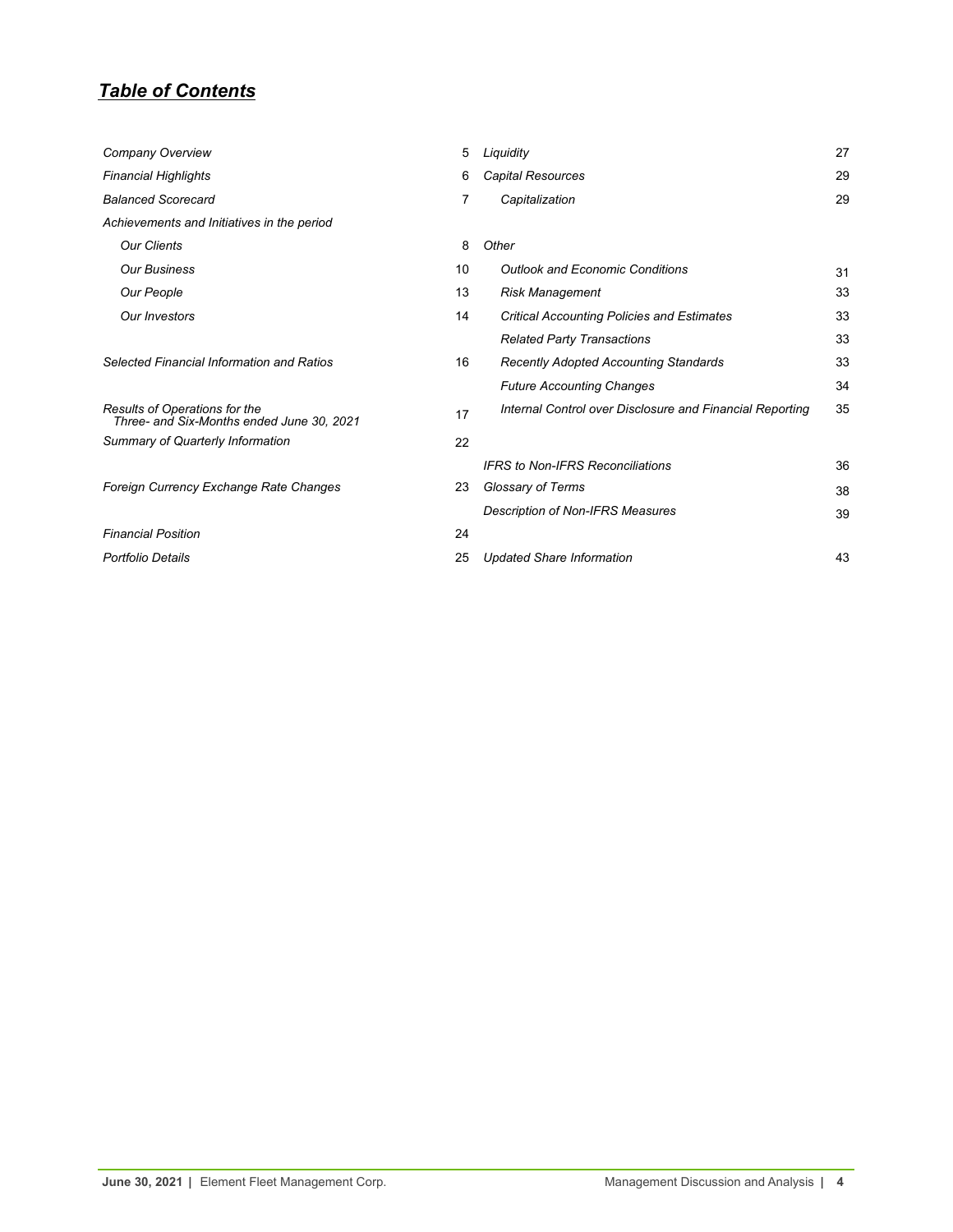## <span id="page-4-0"></span>**Company Overview**

Element Fleet Management Corp. is the largest pure-play automotive fleet manager in the world. Our business is exclusively focused on business-to-business services for corporates, governments and not-forprofits that operate vehicle fleets. We are the market leader in the geographies in which we operate: the U.S., Canada, Mexico, and Australia and New Zealand (ANZ). Element has approximately \$14.5 billion in assets under management and over 1 million vehicles under management serving more than 5,500 clients.

The fleet management industry took shape over 70 years ago and has consistently demonstrated stability and resilience across the business cycle. The industry is characterized by high barriers to entry, rational competition and long-term client relationships.

Element specializes in large and often complex vehicle fleets. We benefit from a blue-chip client base, significant advantages of scale and expertise, and the financial strength to support the achievement of our own and our clients' business objectives. Element's purpose is to ensure that our clients' vehicles and their drivers are safer, smarter and more productive.

Fleet vehicles are essential to our clients' ability to generate and sustain revenue or, in the case of governments and not-for-profits, fulfill their obligations to stakeholders. Regardless, fleet vehicles have significant associated costs. Element's value proposition is the material reduction of our clients' total cost of fleet operations, and the elimination of related administrative burden. We deliver this value through services and solutions that span the fleet lifecycle, from acquisition and financing to maintenance, repair and remarketing.

In 2018, we completed an end-to-end assessment of Element's business that resulted in a strategic plan to solidify the Company's core operating platform and client relationships, strengthen and deleverage its balance sheet and divest of all non-core assets. We knew that the successful execution of this three-prong strategy would position Element for solid, sustainable organic growth in 2021 and beyond.

In 2020, we completed the transformation of Element, having effected hundreds of changes to the organization resulting in a more consistent, superior client experience; greater operational efficiency and scalability; a materially strengthened financial position and maturing capital structure; diversified funding sources, including approximately \$4 billion of committed, undrawn liquidity; and meaningfully improved profitability.

The rapid and successful transformation program allowed our Commercial teams to focus on the aggressive pursuit of profitable, organic revenue growth, beginning in mid-2020 in the U.S. and Canada, and earlier in Mexico, Australia and New Zealand. Element's global growth strategy leverages our market leadership to (i) improve on the industry average 98% client retention rate at Element, (ii) increase client profitability and service penetration ("share of wallet"), (iii) win new clients from other fleet managers by improving our salesforce effectiveness and (iv) convert self-managed fleets into Element clients. We are also pursuing additional, Armada<sup>1</sup>-like "mega fleet" opportunities.

Transforming Element has given our people the skills and confidence to deal with large, complicated and deeply nuanced business problems and opportunities. These capabilities have been on full display in our swift and successful adaptation to operating through the COVID-19 pandemic. Despite the practical and economic consequences of the pandemic, we completed Element's transformation in 2020 and are focused on our strategic priorities for 2021 and beyond:

- Aggressively pursue organic growth in all our geographies and demonstrate the scalability of Element's transformed operating platform by magnifying 4-6% annual net revenue growth into high single-digit to low double-digit annual operating income growth;
- Advance a capital-light*er* business model by increasing service penetration and strategically syndicating fleet assets, which enhances return on equity; and
- Achieve high single-digit to low double-digit annual free cash flow growth and predictably return excess equity to shareholders by way of dividends and share buybacks.

<sup>&</sup>lt;sup>1</sup> "Armada" is the term Element uses to reference one large client in particular that the Company does not name due to the client's desire for confidentiality.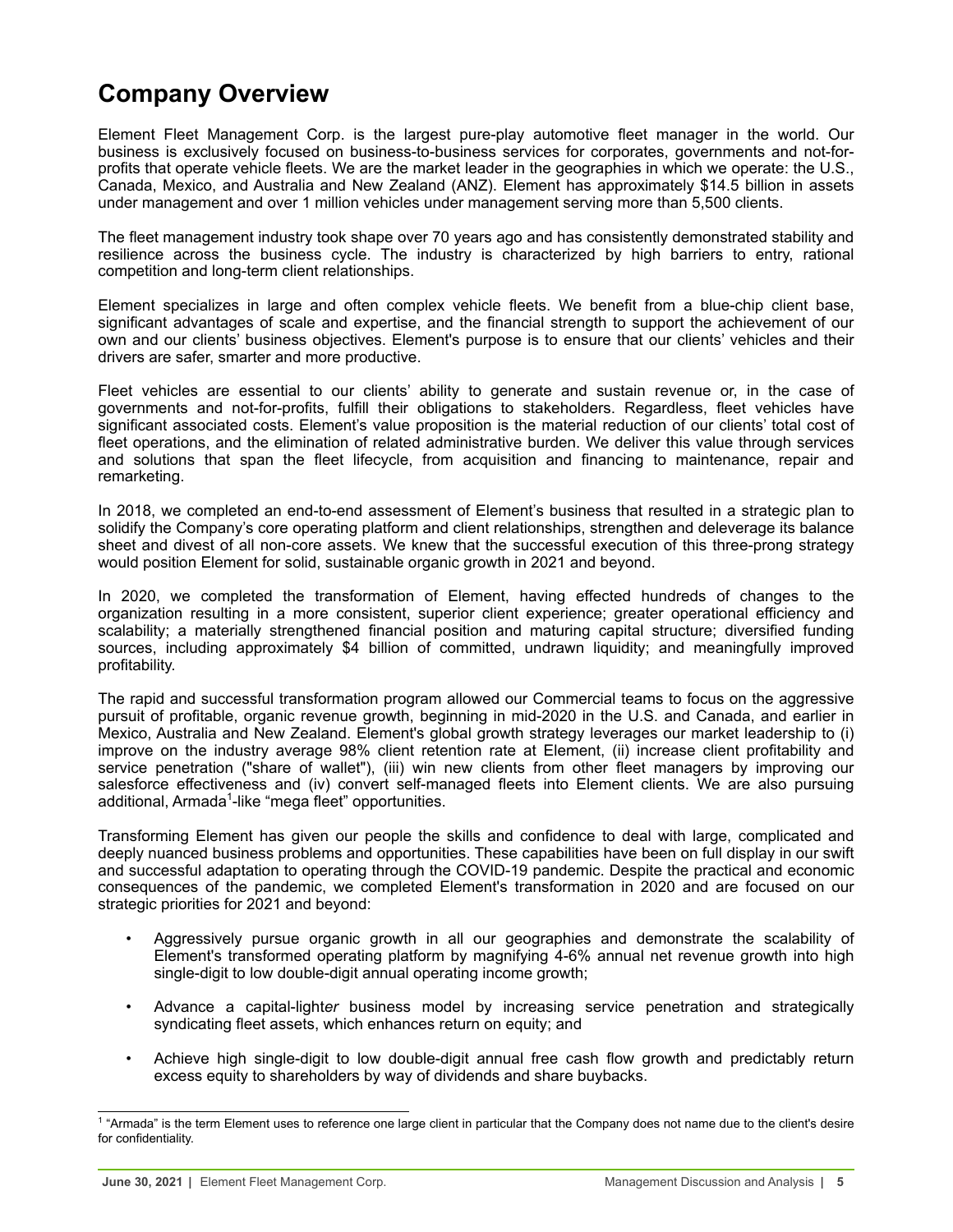## <span id="page-5-0"></span>**Select Q2 2021 Results**

| <b>Net</b><br>revenue                                    | Earnings / share             |    | After-tax adjusted<br>operating<br>income / share |    | Free cash flow / share                          |
|----------------------------------------------------------|------------------------------|----|---------------------------------------------------|----|-------------------------------------------------|
| \$<br>235 M                                              | \$<br>0.17                   | \$ | 0.20                                              | \$ | 0.26                                            |
| Net income margin                                        | Adjusted operating<br>margin |    | Return on common<br>equity <sup>2</sup>           |    | Pre-tax return on<br>common equity <sup>3</sup> |
| 46.8 %                                                   | 53.7 %                       |    | 9.1%                                              |    | 15.3 %                                          |
| <b>Income Summary</b>                                    |                              |    |                                                   |    |                                                 |
| (in \$000's for stated values, except per share amounts) |                              |    |                                                   |    | For the three-month period ended June 30, 2021  |
| Net financing revenue                                    |                              | \$ |                                                   |    | 109,352                                         |
| Servicing income, net                                    |                              |    |                                                   |    | 113,185                                         |
| Syndication revenue, net                                 |                              |    |                                                   |    | 12,865                                          |
| Net revenue                                              |                              |    |                                                   |    | 235,402                                         |
| Adjusted operating expenses                              |                              |    |                                                   |    | 108,890                                         |
| Total operating expenses                                 |                              |    |                                                   |    | 117,288                                         |
| Total other expenses                                     |                              |    |                                                   |    | 8,037                                           |
| Net income before taxes                                  |                              |    |                                                   |    | 110,077                                         |
| Earnings per share [basic]                               |                              |    |                                                   |    | 0.17                                            |
| Adjusted operating income before taxes                   |                              |    |                                                   |    | 126,512                                         |
| After-tax adjusted operating income per share [basic]    |                              | \$ |                                                   |    | 0.20                                            |

 $^2$  Return on common equity is an IFRS measure calculated as the sum of net income, minus preferred share dividends, for each of the current and three preceding quarters; divided by average total equity for the current quarter and same quarter prior year, minus current quarter preferred share capital.<br><sup>3</sup> Abbreviated "pROcE" for pre-tax return on common equity, the formula is: The sum of (before-tax adjusted operating income, minus

preferred share dividends) for the current and three preceding quarters; divided by (the average of (total equity for the current quarter and same quarter prior year), minus current quarter preferred share capital).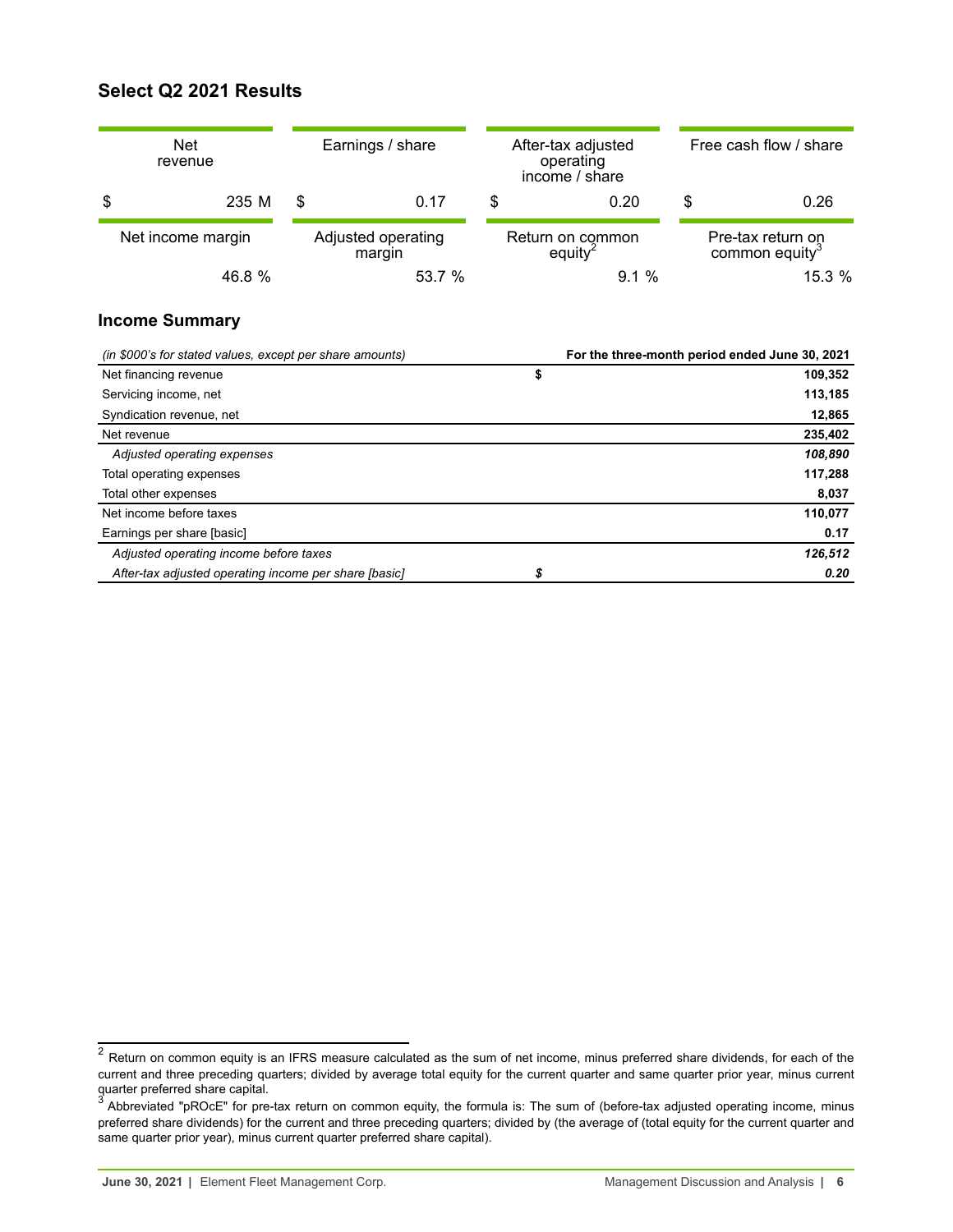## <span id="page-6-0"></span>**Balanced Scorecard**

Element uses a balanced scorecard strategy and performance management system, which forges tighter alignment and provides greater focus throughout the Company, resulting in the rapid advancement of our strategic objectives. The balanced scorecard frames the business in four dimensions: Element's clients, business, people and investors.

Our 2021 Global Balanced Scorecard ("Global BSC") is largely consistent with 2020 as the facts and assumptions that underpin our strategy continue to hold true, and – when coupled with the results we have achieved to date – validate the continuation of our strategic direction and priorities.

Included for 2021 are three new strategic objectives and measures, which support our overall ambitions. We raised the bar significantly for Element's performance in 2021 as measured by our balanced scorecard, with many metric targets even well above 2020 results.



Element's 2021 Global BSC results at the end of Q2 were as follows:

Element made significant advances toward its strategic objectives and delivered strong operational performance in the first half of 2021. Our Global BSC results confirm we have the right strategy, are delivering on that strategy, and are proactively managing our risks through the business's ascent back to normalcy postpandemic.

**Our Clients** continue to have consistent, superior service experiences with Element, as evidenced by our LTM Net Promoter Score of 25 (with both the U.S. and ANZ achieving record high NPS in the quarter) and our ability to lower clients' total cost of fleet operations, borne out by our outperformance on both cost savings identified for, and actioned by, our clients. Net Revenue Growth – in constant currency – is still tracking on target despite OEM production delays in the wake of the pandemic, however the strengthening of the Canadian dollar continues to put pressure on our ability to achieve our net revenue growth target on a nominal basis.

**Our Business** continues to demonstrate the benefits of Transformation and our commitment to continuous improvement. Despite lingering effects of COVID-19, we continue to achieve our ambitious operational effectiveness and efficiency index targets, where we are both trending positively in the right direction, as are our Composite Risk Index and ESG Index.

**Our People** efforts to build a more diverse and inclusive workforce are evident in our Diversity Representation index results, as we onboarded an increasing proportion of new female and BIPOC employees in the quarter.

**Our Investor** efforts and outcomes are addressed throughout this document.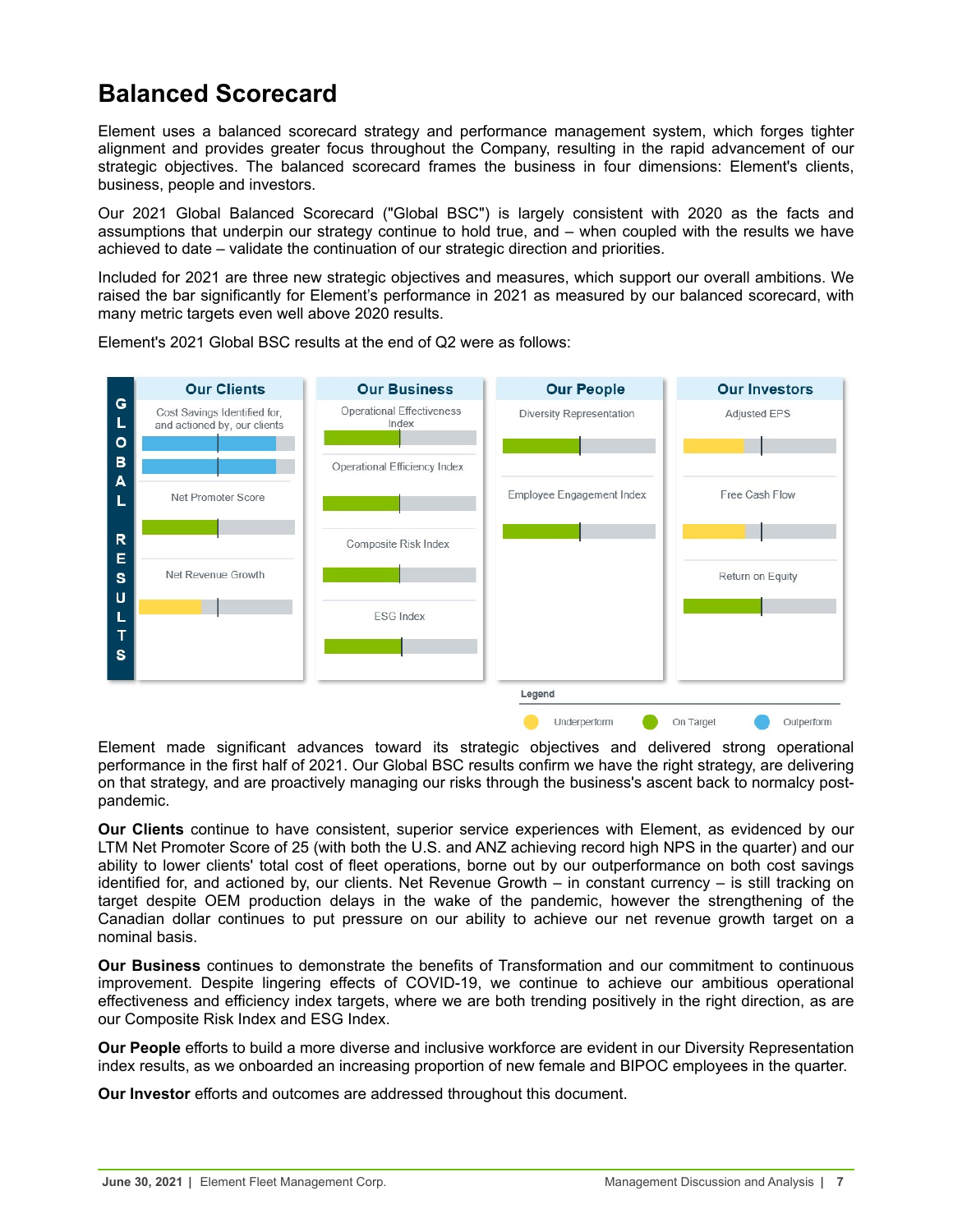## <span id="page-7-0"></span>**Achievements and Initiatives in the Period**

## **Our Clients**

## **Achievements**

## Profitable revenue growth

Our commercial teams in all our geographies are advancing Element's multi-faceted growth strategy and generating solid results. We closed 50 deals with new clients in the quarter, representing over 30,000 new client revenue units – almost 25,000 of which are in the U.S. and Canada (combined). By comparison, Element closed 23 deals representing approximately 12,000 new client revenue units globally in Q2 2020, making Q2 this year more than twice as successful as last year in terms of new client wins. Similarly, over 90,000 revenue units from all deals closed with new clients in the first half of 2021 is close to three times what Element accomplished in the same respects in H1 2020.

"Share of wallet" (SOW) wins are signed agreements (i.e. closed deals) with existing clients to provide incremental services and/or financing to vehicles either already under Element's management, or operated by the client and not previously under Element's management. Year-over-year, we grew SOW revenue unit wins by 77% in Q2 2021, despite closing only 18% more SOW deals (than in Q2 2020). H1 2021 SOW revenue unit wins grew 98% from H1 2020 levels despite closing only 20% more SOW deals.

Further details are broken out in our Supplementary Information document (available on Element's website), including illustrative timelines showing (a) our commercial process from prospecting to closing a deal with a new client, as well as (b) the process of (i) implementing new client services and (ii) ordering new vehicles.

## Earning our clients' loyalty

We consider Net Promoter Scores (NPS) – which we successfully solicit from our global client base on an ongoing basis – to be invaluable indicators of the consistency and effectiveness with which we deliver Element's superior client experience.

The NPS we report quarterly on our Global BSC is a weighted average of the current and prior three quarters' NPS results from each of our geographies. In the second quarter this year, Element's NPS in the U.S. and Canada exceeded the previous all-time high, which we had achieved only last quarter (ie. in Q1 2021). Our colleagues at Custom Fleet in ANZ similarly earned a record high NPS in the second quarter, and Element Mexico was able to maintain its admirable NPS for yet another quarter.

One of the trends we are seeing in our improving NPS is a steady reduction in the number of "detractors" – respondents who score Element a 6 or less in response to the question "On a scale of 1 to 10, 10 being 'extremely likely', how likely is it that you would recommend Element Fleet Management to a friend or colleague?" We view the steady reduction of "detractor" respondents as evidence of improving consistency in our delivery of a superior client experience.

Another insight we have gleaned from our NPS analyses is that clients who adopt our digital platforms give Element higher scores. At the same time, we receive high scores from our clients for Element's augmented, omni-channel approach that includes access to thoughtful and empathetic support for client-side fleet managers and drivers, which "digital-only" cannot provide.

## Creating compelling value for our clients

Our global strategic consulting services (SCS) team has identified \$705 million of cost-saving opportunities for our clients year-to-date. Approximately \$102 million worth of value in these opportunities has been "actioned" by our clients, including Armada. We expect the proportion of identified opportunities "actioned" to increase over the course of 2021, in the U.S. and Canada in particular where client vehicle usage is approaching pre-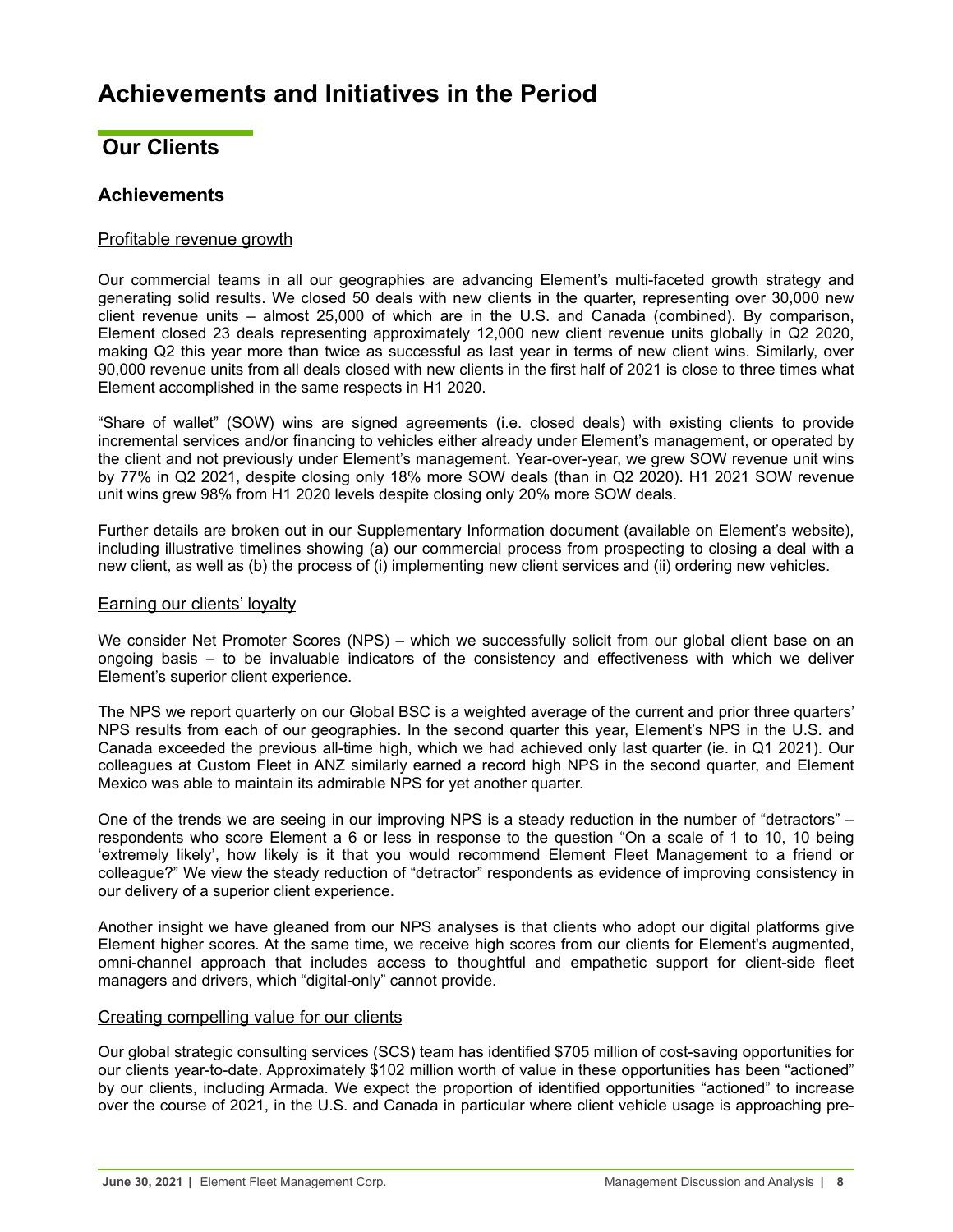pandemic levels. In 2020, clients acted on approximately one quarter of the \$1.5 billion in cost savings opportunities we identified globally over the course of the year.

SCS continues to improve the ability of our consultants to create compelling value for our clients by making select strategic investments in tools and analytics. In the second quarter, SCS:

- Developed a more comprehensive Optimal Vehicle Replacement (OVR) model, which evaluates a broader spectrum of vehicle-associated costs and leverages data science to analyze safety, downtime and fuel-efficiency-degradation factors;
- Added functionality to the tool we use for Element program review with our clients, including:
	- an improved benchmark scoring algorithm and KPI reporting features in order to conduct quicker, more insightful client-vs.-benchmark assessments;
	- additional "what-if" / scenario testing capabilities; and
	- additional insight capability for predictive maintenance assessments.
- Added functionality to our Life Cycle Cost Analysis tool to accommodate our clients' growing interest in EV's, including the ability to analyze:
	- different charging levels at regularly-updated state and provincial electricity rates;
	- implications of split client/driver vehicle use on charging cost allocation; and
	- battery charging behavior based on different user inputs including charge duration, cost, speed, socket output and battery intake.

SCS in ANZ continues to work closely with government agencies and private businesses to assist them with EV transition planning and fleet carbon reduction. We perform detailed analysis on EV suitability, fit-forpurpose, trip analysis (based on telematics data), vehicle selection, optimal term, and lease vs. ownership. An ongoing project for a major government agency identified an opportunity to streamline one of our clients' fleets and use the operating cost savings to fund the addition of a higher proportion of EVs to the fleet.

## **Initiatives**

## Supplier diversity

We have a long and well-established track record of fostering supplier diversity, dating back to the 1990s at Element's predecessor companies. Our ongoing supplier diversity initiatives are something Element is very proud of and our clients tell us are increasingly important.

Element is a member of the National Minority Supplier Development Council (NMDSC) in the U.S., the Canadian Aboriginal and Minority Supplier Council (CAMSC) and Disability:IN Minnesota.

- NMDSC and CAMSC are the leading organizations connecting corporations to minority vendors in the U.S. and Canada giving Element and our clients access to a broad network of diverse suppliers.
- NMDSC and CAMSC conduct independent data audits of our supplier networks annually to validate certification, providing Element and our clients reliable insight into the make-up of our supplier base and where opportunities exist to improve minority spend.
- Disability:IN is the leading certifier of disabled persons-owned business enterprises, including servicedisabled and disabled veterans-owned businesses. Disability:IN helps us connect those businesses to Element's supply chain.

We track Diversity Spend at a tier 1 level and offer clients customized tracking solutions to ensure their Diversity commitments applicable to their fleet operations are understood, organized and can be accurately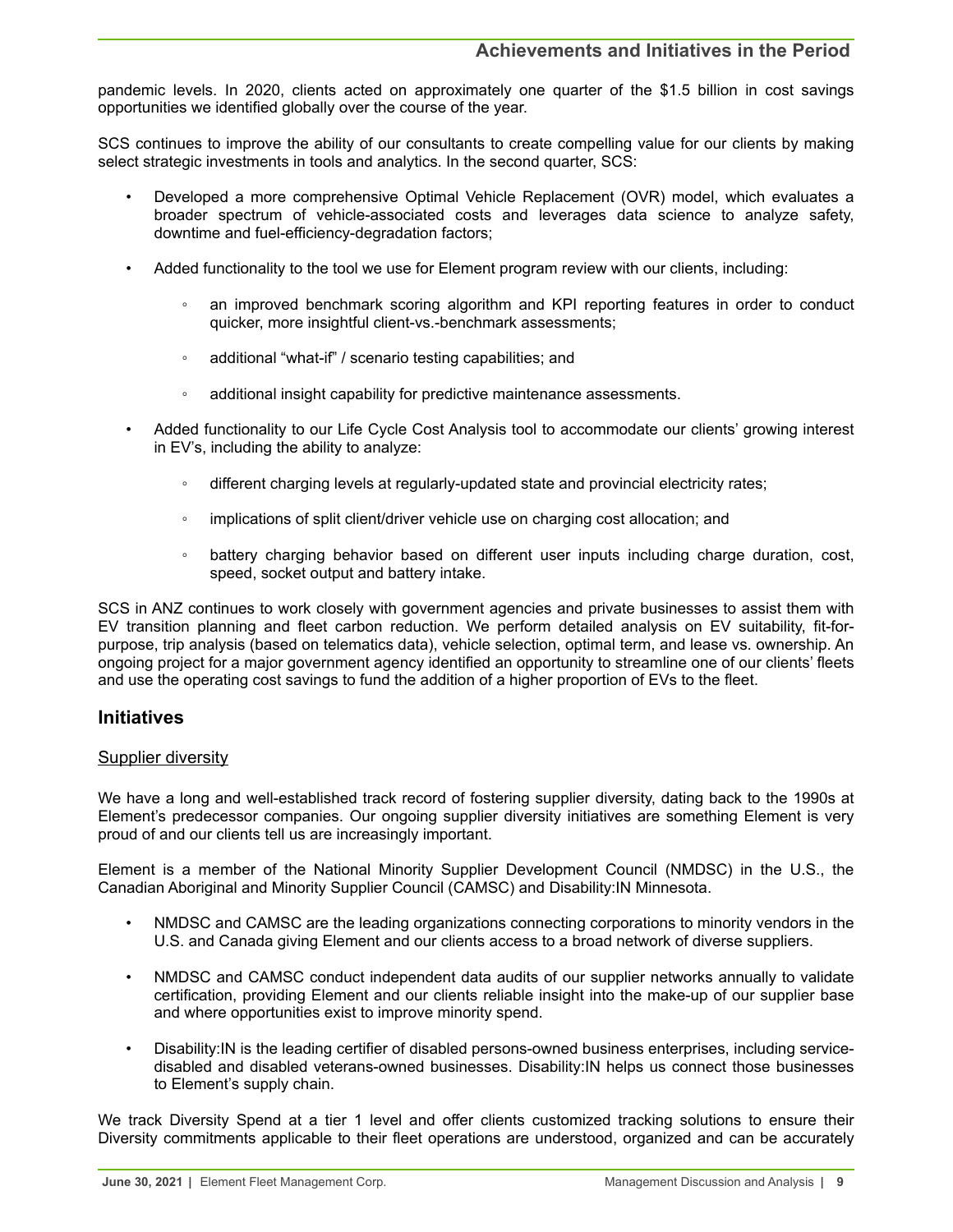## **Achievements and Initiatives in the Period**

<span id="page-9-0"></span>reported. Moreover, our SCS team applies a 'client diversity spend requirements' lens to all our proactive advisory work, offering actionable insights to clients that will improve their own practices in this area.

### Xcelerate Ordering

In the second quarter, we launched our state-of-the-art North American Vehicle Ordering (NAVO) platform. The platform is expected to provide a consistent, superior client, supplier and employee experience – and delivers approximately \$2 million of annual operating cost savings through the reduction of manual processing requirements and automation of order transmission.

We onboarded 45 clients to NAVO over the course of the quarter, and those clients successfully placed a significant number of orders through the platform. We have been onboarding an additional 150 clients during this month of July.

Feedback received to date confirms the NAVO platform is more user-friendly and easier to navigate for clients, with a better flow of information; clients no longer require Element assistance when placing vehicle orders.

Digital platforms such as NAVO are replacing disparate applications, automating and streamlining our business processes to create a more consistent client experience and to bolster the scalability of our operating platform.

## Direct access in ANZ

Custom Fleet began implementing system enhancements to our Accident Management solution in ANZ in the second quarter to increase online direct access tools for clients and empower proactive claim management. These enhancements include:

- Launching a driver portal to allow clients to file claims online;
- Implementing additional automated communications throughout the claim lifecycle, to keep drivers up-to-date on claim progress – in turn, reducing inbound correspondence;
- Automated task creation to highlight and manage critical steps within the claim process; and
- Client portal improvements including access to high-level accident data snapshots.

## **Our Business**

## **Achievements**

## Electric vehicle ("EV") offerings

Element is well positioned to support our clients and lead our industry through the gradual electrification of automotive fleets.

In the first quarter of this year, as previously disclosed, Element in ANZ – where we do business as Custom Fleet – reached an agreement with Origin Energy, a leading energy retailer in Australia, to provide Origin's business clients with fully managed electric fleet vehicles and accompanying services through a new offering called Origin 360 EV Fleet. The partnership demonstrates Element's leadership in the region; in New Zealand, the Company's EV+ offering is the only integrated end-to-end EV solution available from a fleet management company.

Element also reached an agreement in the first quarter with AYRO, a designer and manufacturer of light-duty, short-haul, and last-mile delivery electric vehicles, to support the deployment of large fleets of AYRO electric delivery vehicles over the next four years. As previously disclosed, through the partnership, Element will provide AYRO clients with strategic consulting to help select, finance, and optimize their fleets for cost savings, driver safety, and reduced environmental impact. The partnership will initially serve clients in the U.S.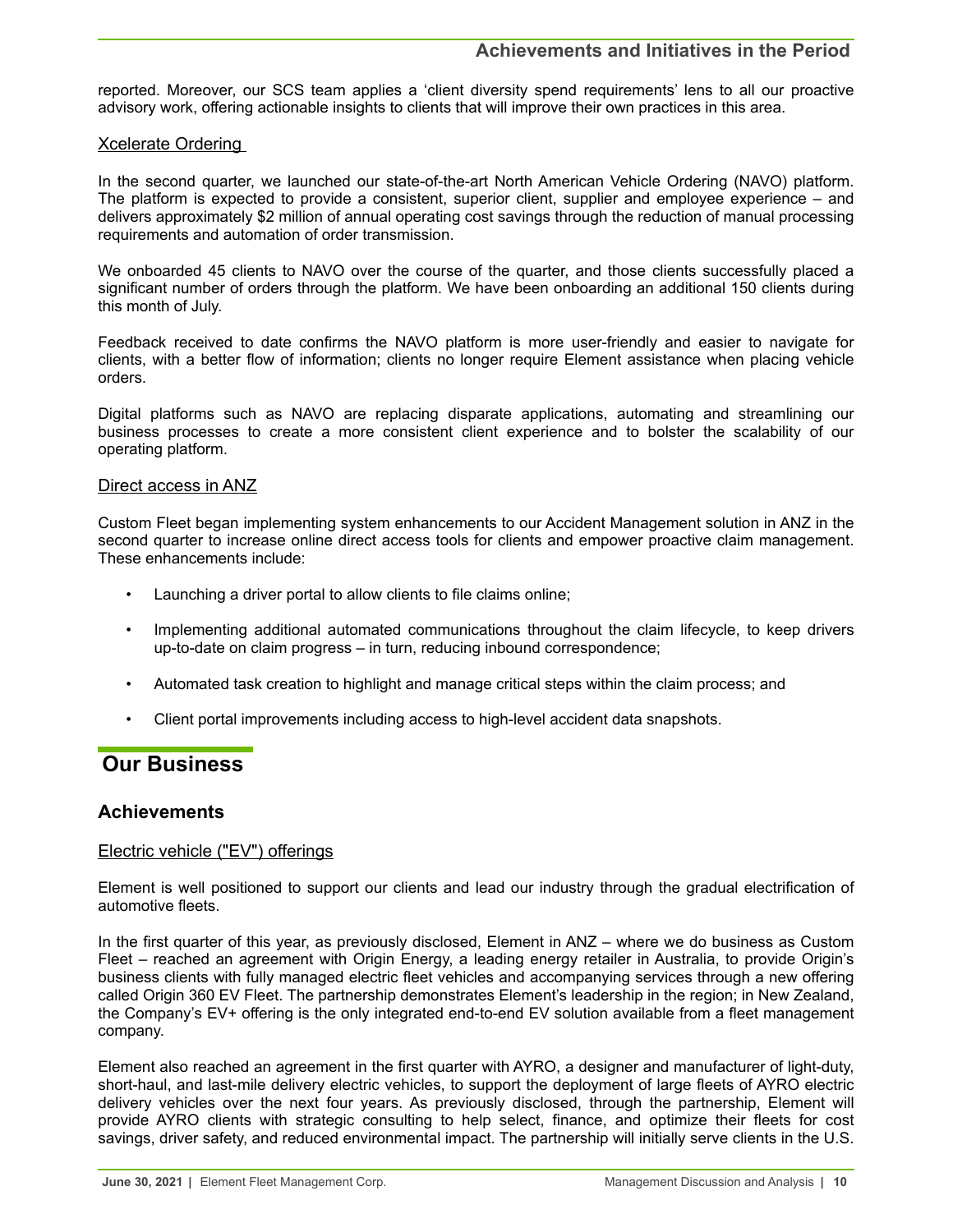and Canada but the supply chain capabilities and resources of the two companies can also be leveraged to meet potential future demand across Element's footprint.

In the second quarter, Element's EV Strategy and Sustainability team completed a comprehensive situational assessment of our North American capability to offer an end-to-end EV fleet management product; something akin to EV+, which our colleagues at Custom Fleet innovated and brought to market in New Zealand several years ago. EV+ was the first product of its kind in ANZ and, we believe, it will find ready application in North America.

In North America, Element already has all the necessary capabilities to seamlessly add EVs to our clients' fleets and manage same today. However, informed by Custom Fleet's experience with EV+, we undertook the situational assessment to identify our readiness gaps as we mature existing capabilities and develop a market-leading end-to-end EV fleet management offering for North America, to serve the ongoing gradual electrification of our clients' fleets.

Our EV Strategy and Sustainability team are now leveraging the completed situational assessment in working with relevant senior leaders and their teams across the business to develop a roadmap and prioritization plan for implementation. The roadmap will consider the speed of fleet transitions to EVs, and pace recommendations regarding Element resourcing and investment accordingly. We remain focused on our clients as we move ahead.

The complexity of EV adoption fits Element's ability to "make the complex simple" for our clients across all of our geographies. Our proven ability to build market-leading service and fueling networks, and our strong balance sheet to finance EV adoption, position us to be a long-term winner once EV fleet adoption begins to accelerate.

## Fostering positive environmental and social outcomes and maintaining good governance

In 2020 we built our ESG strategy, aligned to our balanced scorecard and informed by leading ESG reporting frameworks.

To inform our strategy, we engaged leading external resources to help us understand the ESG landscape, and we talked to investors to gain a deeper understanding of their priorities. We also engaged with our clients and learned which ESG solutions are most important to them.

We worked with our executive team and the internal 'owners' of each of the four pillars of our ESG strategy to understand what work is already underway, what we want to accomplish and how we can best measure success.

The result is a focused and actionable ESG strategy that we believe is the right one for Element and all our stakeholders, and that we can build on for years to come.

The strategy is based on four key pillars:

- Sustainability: Our core objective is to reduce carbon emissions, focusing on expanding our EV offerings and offering consulting services to help our clients optimize the efficiency of their fleets.
- Diversity & Inclusion (D&I): We are committed to doing more to being an organization wherein mutual respect and mutual trust are absolute and where each of us is respected and has an equal opportunity to thrive.
- Satisfaction & Safety: We have set meaningful targets for Satisfaction & Safety for our clients and employees. Our goals include fostering higher enrollment in safety programs, reducing accidents by clients, maintaining a Global Employee Engagement Score of at least 86% and targeting a Global NPS of 23 for 2021.
- Governance: We will continue to evolve our board composition and our ESG reporting to maintain the high standing we have become known for.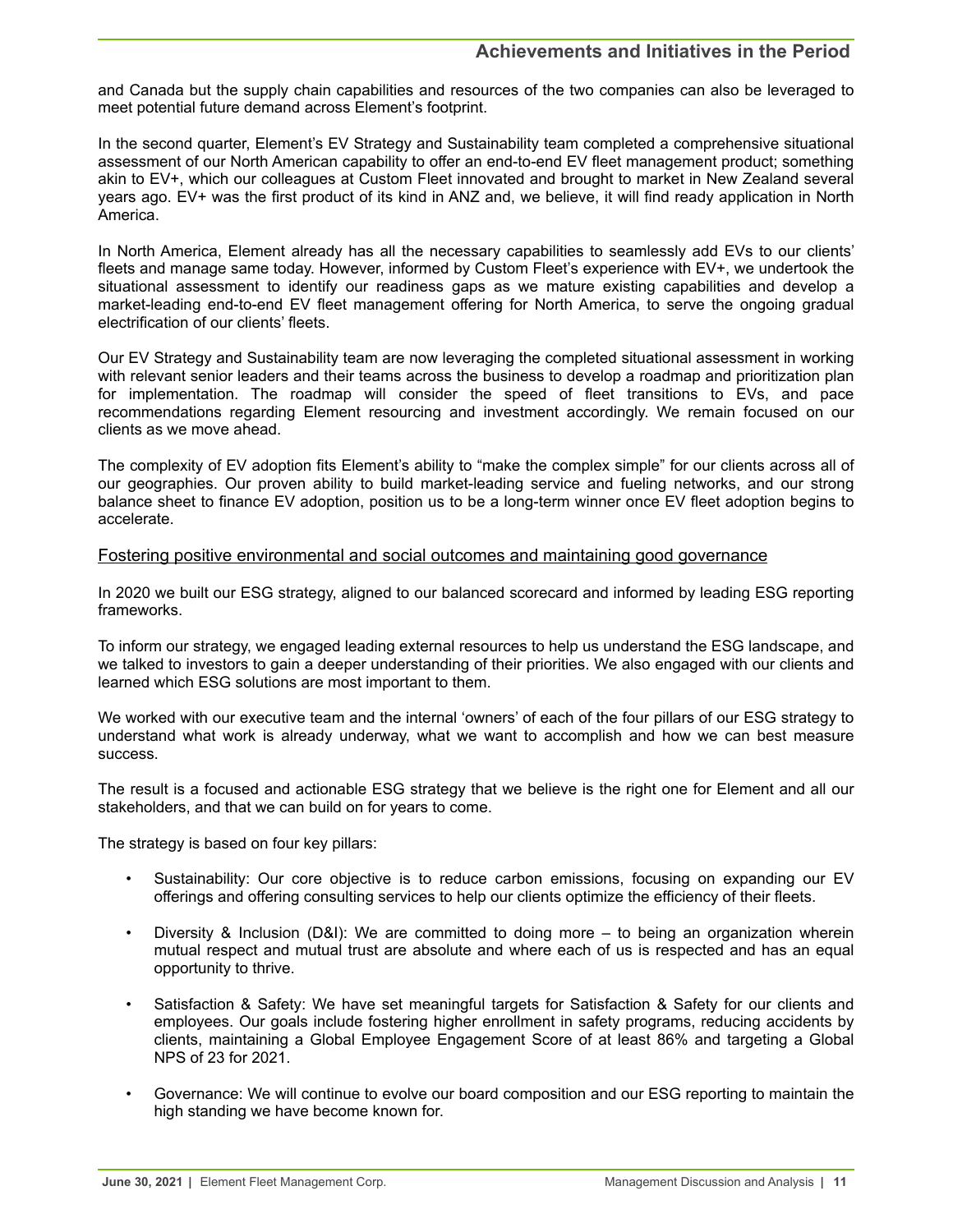## **Achievements and Initiatives in the Period**

In Q1 2021, we produced Element's Inaugural ESG report, which is available on our website.

In Q2, we increased gender diversity on Element's Board to 40%. We also saw strong shareholder support for all matters at our Annual General Meeting in May, including over 95% approval of "say-on-pay".

Throughout this year, we are tracking our ESG performance to build a robust baseline on which we can aim to improve in subsequent years. By the end of this year, we will have a benchmark that will help inform and evolve our ESG strategy for 2022 and beyond.

### Prudently managing our risks

With the launch of the 2021 global balanced scorecard, we introduced Element's first Enterprise Composite Risk Index ("ECRI"). The ECRI is creating a more risk-aware organization, leading to more informed, better decision-making.

Beginning last year, we undertook a comprehensive examination of enterprise risks with a view to replacing the existing enterprise risk management process. In line with best practices and through over 50 workshops, interviews and executive alignment sessions facilitated by a leading global professional services firm with distinct risk management expertise, Element has:

- defined and refined the risk universe and key risks;
- developed detailed Risk Appetite Statements (RAS) for the 6 key risk types;
- developed RAS metrics with thresholds; and
- refined and developed our risk index methodology: the ECRI.

Year-to-date, the ECRI is on target as reported on our global balanced scorecard (above).

While the ECRI is functioning as planned, it is still relatively new and we remain in learning mode. Beginning in the second quarter, we have been working to determine how to measure the ECRI below the global level (eg. Mexico, ANZ). Further refinements will take shape as we continue to deepen our understanding of our risk universe and the interconnectivity of risks. The ECRI is also allowing us to build stronger risk awareness within the organization, helping us move from a siloed and binary view of risk to a more transversal / interconnected set of perspectives.

### Continuous improvement

Our Transformation program established a new strand of organizational DNA in the ongoing, active pursuit of ways to deliver an ever-more consistent and superior service experience to our clients, while lowering costs to serve through Continuous Improvement.

To this end, we stood up a Continuous Improvement Group at Element in Q2 of last year and began to make related skills and mindset training programs available to all employees. One example of such programs is Continuous Improvement in Action, which is focused on continuous improvement development opportunities that will help employees action and achieve our growth objectives.

In the first half of this year, the Continuous Improvement Group made progress against three key priorities:

- We assembled a team of dedicated resources to drive Continuous Improvement at Element:
	- The Continuous Improvement Group is staffed with 12 experienced black belts.
	- We developed a 24-month rotational assignment for Element employees to gain black belt certification while working on high priority projects. The first position was filled in the second quarter.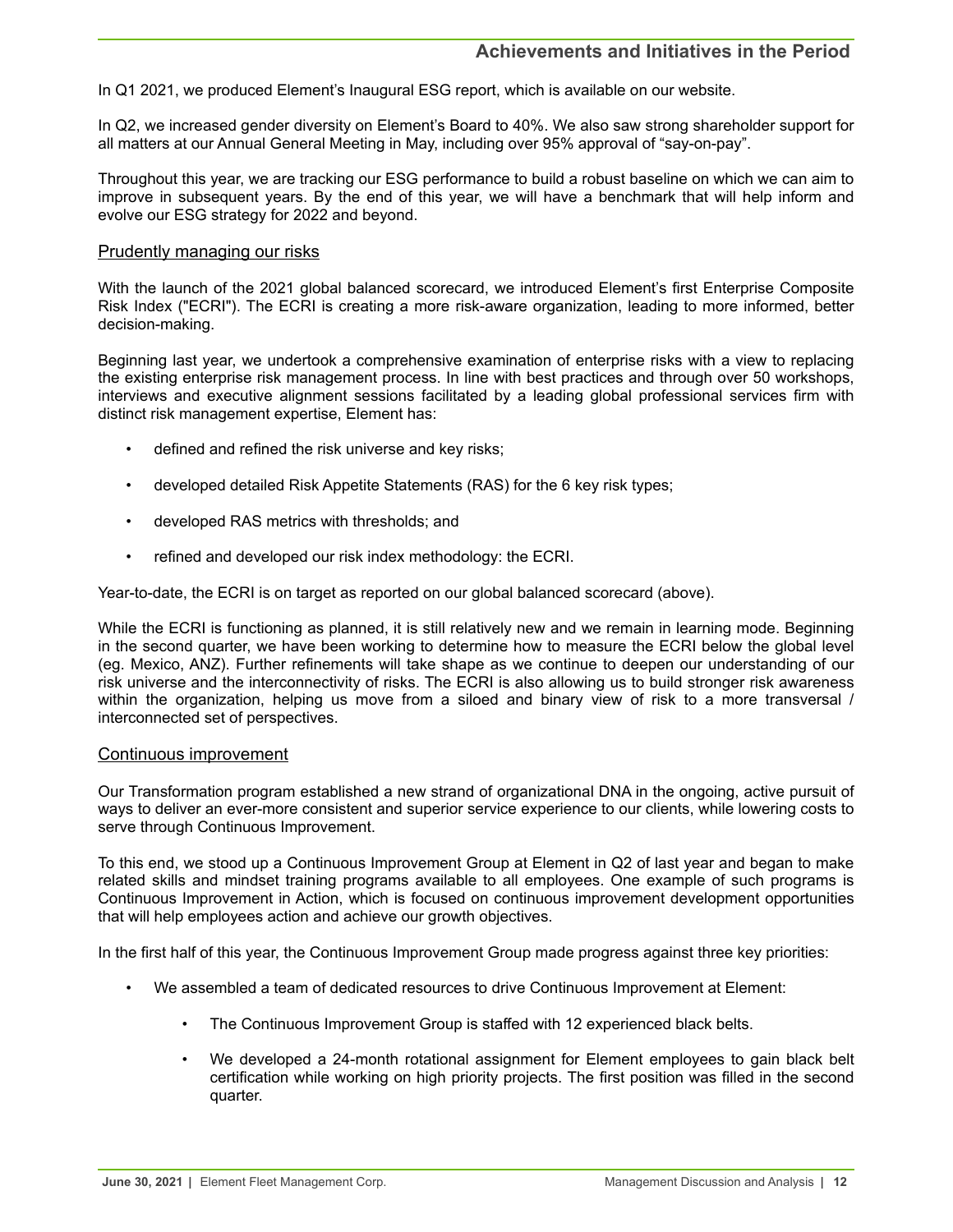- <span id="page-12-0"></span>• We have launched two new yellow belt certification cohorts in North America and Mexico which allow candidates to develop Lean Six Sigma skills in a four-month program. We expect to graduate 80-100 participants in 2021.
- We have deployed three new online Microlearnings which teach data-based problem-solving skills such as process mapping and using data to make decisions. The Microlearnings are available to all Element employees.
- We implemented a scoring model to evaluate where and how black belt staffers will be deployed to different projects across Canada and the U.S. We use the model to score and track the percentage of projects that are considered high value, indicating that deployment to the area will deliver meaningful improvements in service and lower cost. Our goal for 2021 is to have had at least 70% of our projects score above the high-value threshold.
- We developed and implemented a total of 22 automation solutions by leveraging Robotic Process Automation "bots" and other light-touch tools. Our total library of automations now contains 97 solutions accounting for over 955,000 transactions processed and 24,000 hours saved for our employees in H1 2021 alone. These automation solutions decrease cycle times and provide increased accuracy, leading to a superior employee and client experience.

## **Our People**

## **Achievements**

Steady momentum is underway amongst our people in the second quarter as we surpassed the one-year mark of working together, but apart. What were once emerging processes for operating remotely have become established ways of working revealing the benefits of a flexible work environment. Thanks to the agility of our people, Element is emerging from the pandemic with a progressive company culture defined by inclusion, collaboration and a collective focus on growth.

## Diversity and inclusion

We have made significant progress in our ambition to build a diverse and inclusive Element this quarter. The advancements we have made propelled this objective in our balanced scorecard to outperform with a score of 103 – up from 70 in Q1.

This achievement can be attributed to our efforts to adapt recruiting practices and bring D&I to the forefront of our thinking with people leaders when assessing talent. Our efforts were further bolstered with a successful self-identification campaign in the spring which gave us a strong baseline to understand the make-up of our employee population allowing us to measure progress more accurately.

The most marked improvements in our workforce have been in leadership where 40% of our management and board positions globally are now held by women. This progress extends to our BIPOC colleagues who now make up 25% of our senior leadership positions in the U.S. and Canada.

While we are proud of the growing diversity of our talent, we know there is more work to do. We remain committed to attracting, developing and retaining a diverse workforce at all levels with a specific focus at the leadership level.

## **Talent**

Having significantly matured our talent practices, Element is now enjoying the benefits of a strong talent base and a healthy succession pool. Our focus on acquiring, developing and engaging talent – particularly for our commercial organization – remains vital to the future of Element.

In our commercial organization, we have reorganized our salesforce into functional teams to enable a dedicated focus on the work of both retaining and acquiring clients. Through the process of renewing talent and making targeted changes to the structure, the commercial team is operating more productively. Further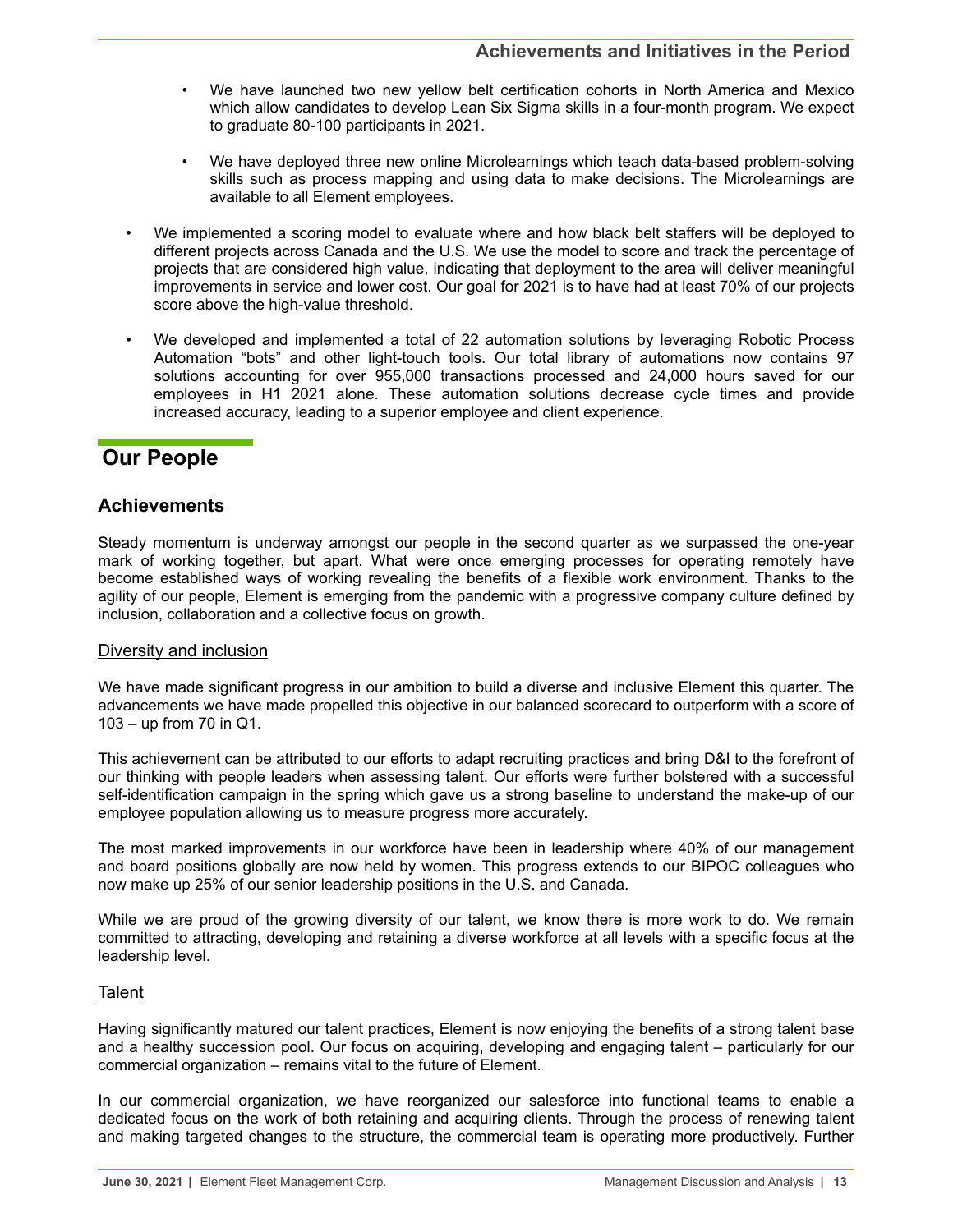<span id="page-13-0"></span>changes to compensation plans that incentivize our salespeople by paying competitive rewards for closing profitable deals is also helping to drive growth.

As we look toward a bright future, we are already seeing the benefits of our evolved approach to recruitment and succession planning. Today, we are more discerning of what it will take to be 'ready now' for an executive role, putting greater focus on leadership development to ready our potential successors. The result is we have significantly increased our top talent and grown the pool of potential candidates for executive roles. These efforts have also extended to recruitment where 30% of our succession candidates were hired after January, 2020.

## **Initiatives**

## Employee experience and the return to the office

As re-opening continues to accelerate across our geography, our unwavering focus has remained on the safety of our people. This has meant continued adherence to the safety protocols that have protected our essential workers and prevented any in-office exposures or outbreaks throughout the pandemic. Our approach has also required flexibility as some regions have experience fluctuations with their states of reopening. This includes ANZ where the cities of Melbourne and Sydney recently re-entered a lock-down phase.

Our commitment to safety has extended to our approach with vaccines where we have chosen to educate our people on the benefits of vaccines and facilitate access by providing paid time off to get their shots. In June, we took education a step further by offering a series of regional webinars with healthcare professionals to help ensure everyone's questions about vaccination were answered. Moving forward, we will continue to encourage our people to consider the benefits of vaccination.

With pandemic related restrictions easing, we continue to plan for a broad return to the office in early 2022. Our process for returning will be guided by public health considerations, the well-being of our people, and the requirements of our business with individual preferences in mind. We have started to pilot a safe return in 2 of our U.S. offices welcoming a small number of people back into the office under enhanced health and safety protocols. Learnings from these experiences will further inform how we proceed in the coming months to ensure the way we return to the office is not only safe, but also consistent with the employee experience we want to enable for our people.

## Learning and development in Mexico

In Q2 in Mexico, we implemented a Learning & Development strategy for employees, aligned with the Balanced Scorecard and focused on identified local training needs. We introduced a four-module virtual course to ensure employees are familiar with and understand the Balanced Scorecard and how it impacts Element's strategy. The course includes general interest webinars, microlearning resources, training sessions for various groups, and financial training for Risk and Commercial employees in particular – to improve their understanding of and ability to analyze clients' finances.

## **Our Investors**

## **Achievements**

## Return of capital

Element generated \$0.26 of free cash flow per share in the quarter; a \$0.03 improvement over last quarter, \$0.01 over Q2 of last year, and a \$0.04 improvement in both cases in constant currency (16.3% and 13.8% respectively) – aided by our share buyback activity pursuant to our Normal Course Issuer Bid ("NCIB").

Element has returned \$360.8 million of cash to common shareholders to-date in the form of dividends and share buybacks since launching the NCIB in November 2020. We returned \$189.4 million in cash to shareholders by repurchasing 13,515,159 common shares for cancellation in the quarter. The NCIB allows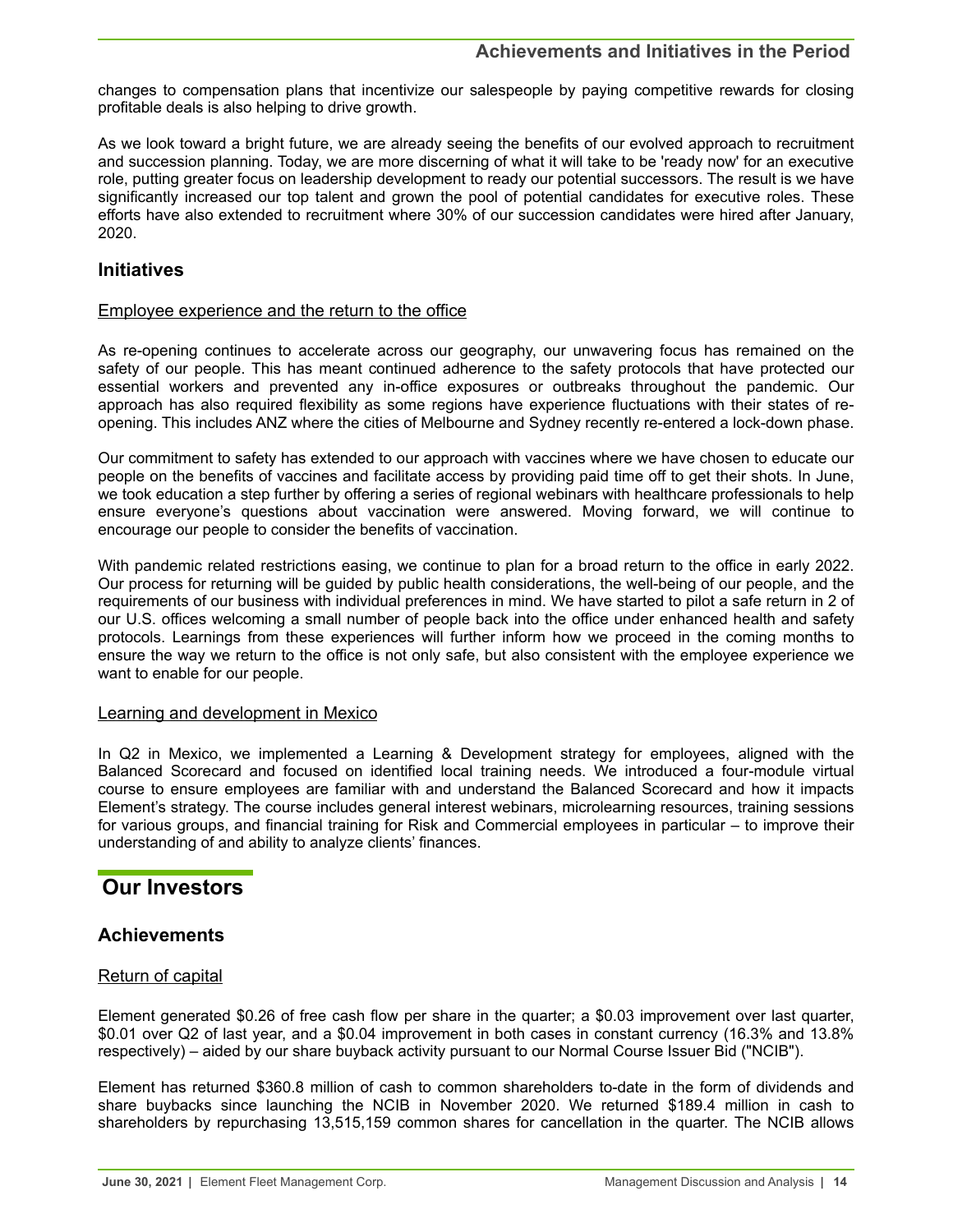Element to buy back up to  $21,807,449<sup>4</sup>$  more of its common shares before November 9, 2021, which will be the end of the first year of what we envision as a regular, ongoing return of capital to shareholders through share buybacks and growing common dividends.

## Advancing a capital-lighter business model

Syndication is an ongoing source of high quality earnings for Element. Syndication accelerates revenue recognition and the velocity of cash flow, expands operating margins and enhances returns on equity. It also lowers financing risk by reducing tangible leverage. Element advanced its capital-lighter business model in the quarter by syndicating \$611 million of fleet assets, meeting demand from our growing base of frequent buyers and generating \$12.9 million of revenue. As we noted last quarter, we syndicated a portion of planned Q2 volume in Q1 2021 in response to robust market conditions. Nonetheless, we achieved our syndication volume and revenue targets for the first half of 2021, which are largely on par with both measures from the first half of 2020.

The other thrust of our capital-lighter business model is service revenue, which has a relatively low funding requirement – the net working capital position of procured services – compared with net financing revenue. Q2 service revenue grew 7.9% year-over-year and 1.4% quarter-over-quarter before the impact of changes in FX, led by the U.S. and Canada where client vehicle usage is approaching pre-pandemic levels.

Service revenue growth coupled with syndication activities enhanced our Q2 pre-tax return on common equity by 100 basis points quarter-over-quarter to 15.3%.

## Profitable revenue growth

Element is on track to meet our 4-6% annual net revenue growth target in constant currency for 2021. Net revenue grew \$37.6 million or 8.4% in the first half of this year compared to the same period last year (before the impact of changes in FX), driven by net financing revenue growth of \$32.9 million or 17.6% and aided by \$2.3 and \$2.4 million period-over-period servicing income and syndication revenue increases, respectively. Our scalable operating platform allowed us to maintain virtually flat adjusted operating expenses on the same period-over-period basis. The result is adjusted operating income having grown \$0.1 million more than net revenue on the same comparative basis, and 16.7% H1-over-H1. Even absorbing the adverse impacts of a strengthening Canadian dollar, Element grew H1 net revenue by 2.4% over H1 2020 and AOI by 9.7% on the same basis. We do expect operating margins to moderate slightly in the second half of this year given that H1 2021's operating expenses benefitted slightly from several discrete non-recurring items and net revenue benefitted from what are likely to be the largest releases of allowance for credit loss this year.

Our first half net revenue growth was largely powered by our continuing success reducing interest expenses and the costs of funding imbedded therein. Interest expenses fell 47.5% H1-over-H1, while constrained originations, asset syndication and amortization reduced gross interest and rental income by only 16.5%.

Servicing income experienced modest growth in the first half over the same period last year in constant currency. Importantly, the leading indicators of client vehicle usage – fuel consumption and accident rates – point to driving activity levels approaching pre-pandemic levels across Element's footprint, with the expectation that those will continue to rise gradually but steadily in H2 2021. The U.S. and Canada led service revenue growth in H1 and is by far the largest contributing geography to this line item, through both recurring (*ie*. subscription) and usage-based revenue streams. We maintain a positive outlook on servicing income growth globally through the balance of this year.

 $^4$  As of June 30, 2021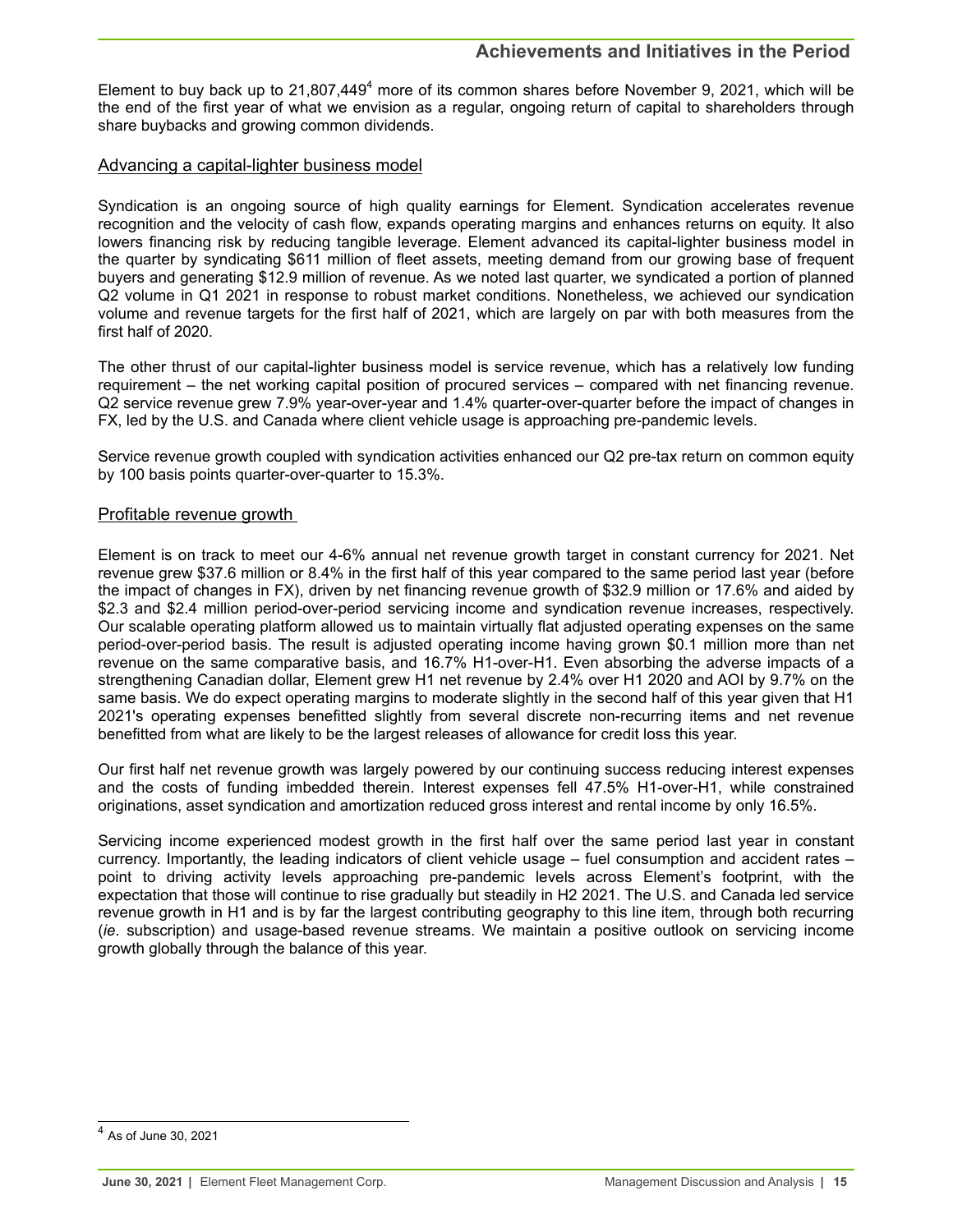# <span id="page-15-0"></span>**Selected Quarterly Financial Information**

|                                                              |                         | three-month periods ended | As at and for the<br>As at and for the<br>six-month periods ended |                         |                  |
|--------------------------------------------------------------|-------------------------|---------------------------|-------------------------------------------------------------------|-------------------------|------------------|
| (in \$000's for stated values, except per share amounts)     | <b>June 30,</b><br>2021 | March 31,<br>2021         | June 30,<br>2020                                                  | <b>June 30,</b><br>2021 | June 30,<br>2020 |
|                                                              | \$                      | \$                        | \$                                                                | \$                      | \$               |
| Net revenue                                                  | 235,402                 | 248,598                   | 225,503                                                           | 484,000                 | 472,742          |
| Net income                                                   | 80,872                  | 95,529                    | 58,594                                                            | 176.401                 | 137,952          |
| <b>Total assets</b>                                          | 13,483,620              | 14,033,707                | 16,883,105                                                        | 13,483,620              | 16,883,105       |
| Total debt                                                   | 8,686,606               | 9,259,492                 | 11,910,711                                                        | 8,686,606               | 11,910,711       |
| After tax adjusted operating income <sup>(1)</sup>           | 93,935                  | 105,173                   | 93,361                                                            | 199,108                 | 198,758          |
| Earnings per share                                           |                         |                           |                                                                   |                         |                  |
| Basic                                                        | 0.17                    | 0.20                      | 0.11                                                              | 0.37                    | 0.27             |
| <b>Diluted</b>                                               | 0.17                    | 0.20                      | 0.11                                                              | 0.36                    | 0.26             |
| After tax adjusted operating income per share <sup>(1)</sup> |                         |                           |                                                                   |                         |                  |
| Basic                                                        | 0.20                    | 0.22                      | 0.19                                                              | 0.42                    | 0.40             |
| Pro forma Diluted                                            | 0.20                    | 0.22                      | 0.19                                                              | 0.41                    | 0.40             |
| Dividends declared, per share                                |                         |                           |                                                                   |                         |                  |
| Common share                                                 | 0.065000                | 0.065000                  | 0.045000                                                          | 0.130000                | 0.090000         |
| Preferred Shares, Series A                                   | 0.433313                | 0.433313                  | 0.433313                                                          | 1.733252                | 0.866626         |
| Preferred Shares, Series C                                   | 0.388130                | 0.388130                  | 0.388130                                                          | 1.552520                | 0.776260         |
| Preferred Shares, Series E                                   | 0.368938                | 0.368938                  | 0.368938                                                          | 1.475752                | 0.737876         |
| Preferred Shares, Series G                                   |                         |                           | 0.406250                                                          | 1.218750                | 0.812500         |
| Preferred Shares, Series I                                   | 0.359375                | 0.359375                  | 0.359375                                                          | 1.437500                | 0.718750         |

*(1) For additional information, see "Description of Non-IFRS Measures" section.*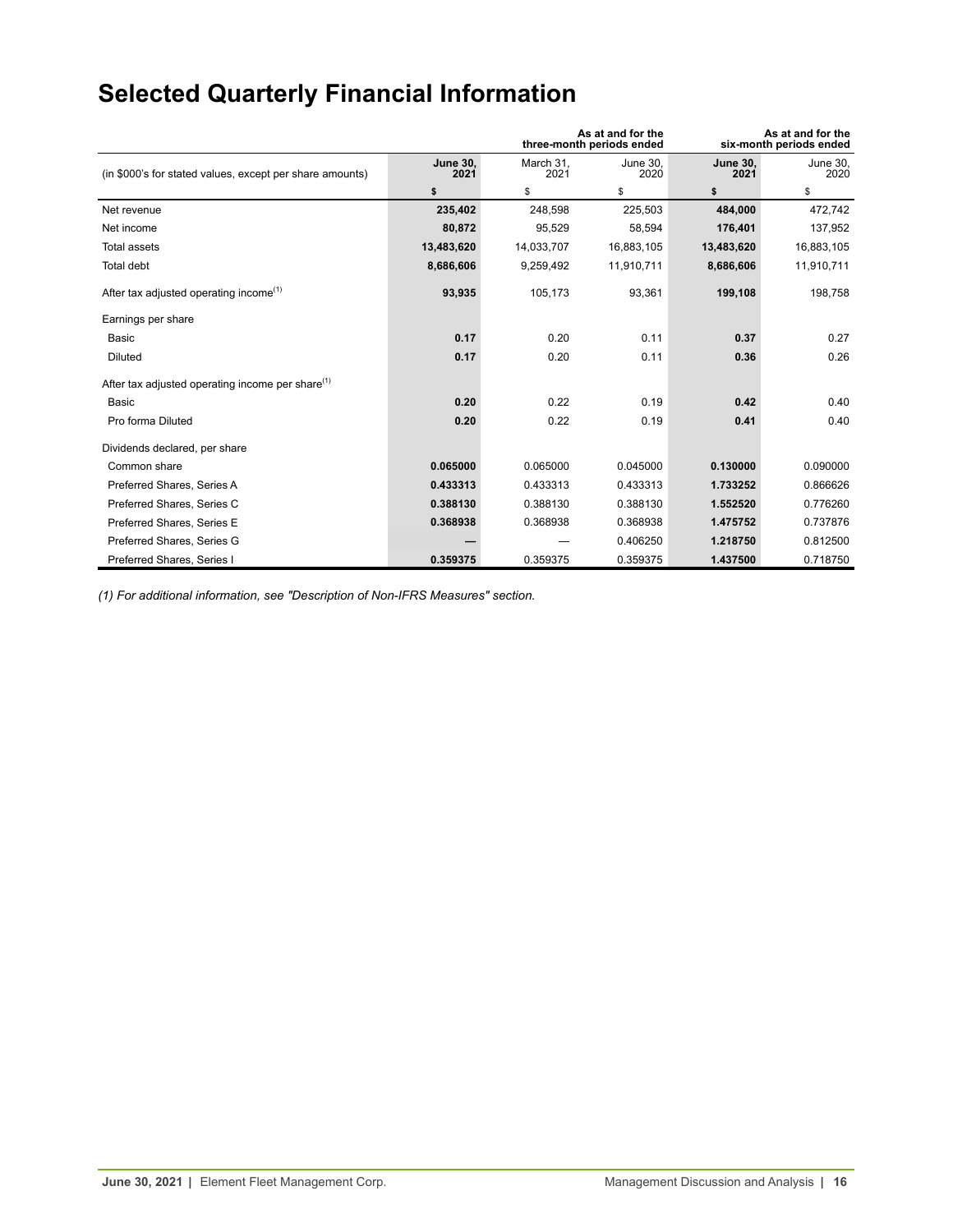## <span id="page-16-0"></span>**Quarterly Results of Operations**

|                                                          | For the three-month periods ended |                   |                  | For the six-month periods ended |                  |  |
|----------------------------------------------------------|-----------------------------------|-------------------|------------------|---------------------------------|------------------|--|
| (in \$000's for stated values, except per share amounts) | <b>June 30,</b><br>2021           | March 31,<br>2021 | June 30,<br>2020 | <b>June 30,</b><br>2021         | June 30,<br>2020 |  |
|                                                          | \$                                | \$                | \$               | \$                              | \$               |  |
| Net revenue                                              |                                   |                   |                  |                                 |                  |  |
| Net interest income and rental revenue                   | 156,877                           | 165,214           | 189,334          | 322,091                         | 389,651          |  |
| Interest expense                                         | 47,525                            | 54,194            | 88,679           | 101,719                         | 193,691          |  |
| Net financing revenue                                    | 109,352                           | 111,020           | 100,655          | 220,372                         | 195,960          |  |
| Servicing income, net                                    | 113,185                           | 114,489           | 114,515          | 227,674                         | 240,362          |  |
| Syndication revenue, net                                 | 12,865                            | 23,089            | 10,333           | 35,954                          | 36,420           |  |
| Net revenue                                              | 235,402                           | 248,598           | 225,503          | 484,000                         | 472,742          |  |
| <b>Operating expenses</b>                                |                                   |                   |                  |                                 |                  |  |
| Salaries, wages and benefits                             | 72,654                            | 73,625            | 74,859           | 146,279                         | 150,329          |  |
| General and administrative expenses                      | 25,826                            | 27,146            | 28,590           | 52,972                          | 60,381           |  |
| Depreciation and amortization                            | 10,410                            | 10,526            | 10,910           | 20,936                          | 21,566           |  |
| <b>Adjusted operating expenses</b>                       | 108,890                           | 111,297           | 114,359          | 220,187                         | 232,276          |  |
| Amortization of convertible debenture discount           | 887                               | 872               | 2,003            | 1,759                           | 4,558            |  |
| Share-based compensation                                 | 7,511                             | 5,240             | 4,427            | 12,751                          | 9,864            |  |
| <b>Total operating expenses</b>                          | 117,288                           | 117,409           | 120,789          | 234,697                         | 246,698          |  |
| Disposition of 19 <sup>th</sup> Capital                  |                                   |                   |                  |                                 |                  |  |
| Gain on settlement of debt                               |                                   |                   | 38,580           |                                 | 38,580           |  |
| Loss on sale of assets                                   |                                   |                   | (52, 442)        |                                 | (52, 442)        |  |
| Net loss on disposition                                  |                                   |                   | (13, 862)        |                                 | (13, 862)        |  |
| <b>Other expenses</b>                                    |                                   |                   |                  |                                 |                  |  |
| Amortization of intangible assets from acquisition       | 8,674                             | 8,906             | 9,660            | 17,580                          | 19,883           |  |
| Restructuring and transformation costs                   |                                   |                   | 18,663           |                                 | 33,658           |  |
| (Gain) loss on investments                               | (637)                             | (2,801)           | (3)              | (3, 438)                        | 54               |  |
| <b>Total other expenses</b>                              | 8,037                             | 6,105             | 28,320           | 14,142                          | 53,595           |  |
| Net income before taxes                                  | 110,077                           | 125,084           | 62,532           | 235,161                         | 158,587          |  |
| Income tax expense                                       | 29,205                            | 29,555            | 3,938            | 58,760                          | 20,635           |  |
| Net income for the period                                | 80,872                            | 95,529            | 58,594           | 176,401                         | 137,952          |  |
| Weighted average number of shares outstanding [basic]    | 428,646                           | 438,503           | 437,852          | 433,547                         | 437,577          |  |
| Earnings per share [basic]                               | 0.17                              | 0.20              | 0.11             | 0.37                            | 0.27             |  |

Element earned net income of \$80.9 million for the quarter, a 38.0% or \$22.3 million improvement over Q2 2020 and 15.3% or \$14.7 million less than Q1 2021. Net income for the six-month period ended June 30, 2021 was \$176.4 million; a 27.9% or \$38.4 million improvement over net income earned for the six-month period ended June 30, 2020 notwithstanding a 184.8% increase in provision for income taxes.

The year-over-year net income improvement for the quarter was driven by:

- net revenue growth of 4.4% or \$9.9 million, led by net financing revenue growth of \$8.7 million resulting from interest expense and related savings, and a \$2.5 million increase in syndication revenue, partially offset by a modest reduction in servicing income as a result of FX;
- \$5.5 million lower adjusted operating income expenses;
- the absence of a \$13.9 million net loss on disposition this quarter, which was recorded in Q2 2020 with the completion of the sale of 19<sup>th</sup> Capital; and
- the absence of \$18.7 million in transformation investments made in Q2 2020,
- offset by a \$25.3 million increase in the provision for income taxes reflecting a higher effective tax rate applied to higher net income before taxes.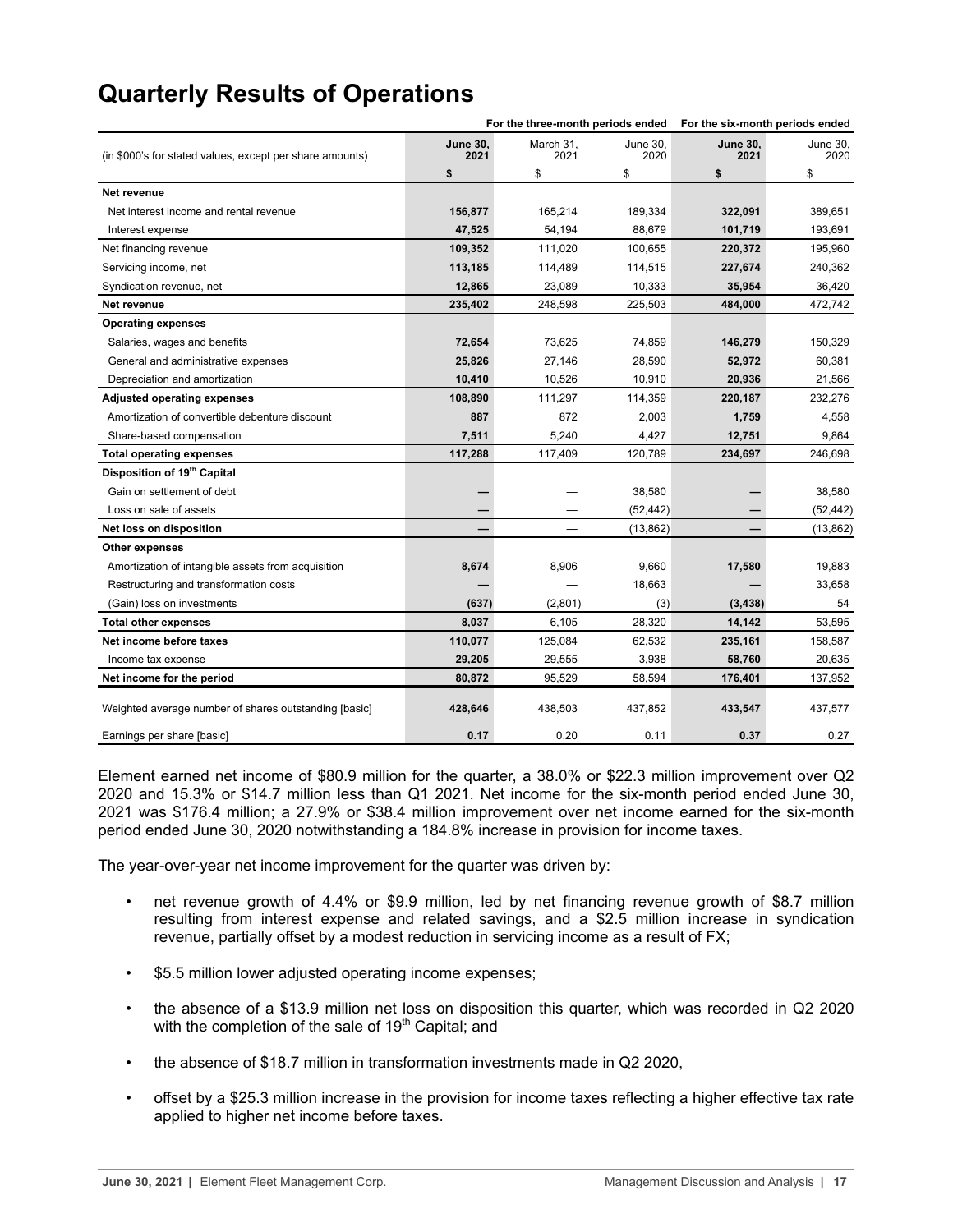The quarter-over-quarter decrease in net income is largely attributable to:

- \$13.2 million less net revenue in the quarter, driven by lower syndication volume (and thus revenue) as planned (ie. as previously indicated, we consciously pulled forward would-be Q2 syndication volume in Q1 2021 in response to robust market conditions) and modest decreases in net financing revenue and servicing income as a result of FX;
- \$2.3 million higher share-based compensation in the quarter; and
- a \$2.2 million greater gain on investments in Q1 2021 than in this quarter,
- partially offset by operating expense favourability of \$2.4 million.

## **Quarterly Adjusted Operating Results**

|                                                                                |                         | For the three-month periods ended For the six-month periods ended |                  |                         |                  |
|--------------------------------------------------------------------------------|-------------------------|-------------------------------------------------------------------|------------------|-------------------------|------------------|
| (in \$000's for stated values, except per share amounts)                       | <b>June 30.</b><br>2021 | March 31.<br>2021                                                 | June 30.<br>2020 | <b>June 30.</b><br>2021 | June 30.<br>2020 |
|                                                                                | \$                      | \$                                                                | \$               | \$                      | \$               |
| <b>Originations</b>                                                            | 1,198,102               | 1,286,506                                                         | 1,306,804        | 2,484,608               | 3,337,792        |
| Assets under management (1)                                                    | 14,516,361              | 15,045,231                                                        | 17,049,689       | 14,516,361              | 17,049,689       |
| Net financing revenue                                                          | 109,352                 | 111,020                                                           | 100,655          | 220,372                 | 195,960          |
| Servicing income, net                                                          | 113,185                 | 114,489                                                           | 114,515          | 227,674                 | 240,362          |
| Syndication revenue, net                                                       | 12,865                  | 23,089                                                            | 10,333           | 35,954                  | 36,420           |
| Net revenue                                                                    | 235,402                 | 248,598                                                           | 225,503          | 484,000                 | 472,742          |
| Salaries, wages and benefits                                                   | 72,654                  | 73,625                                                            | 74,859           | 146,279                 | 150,329          |
| General and administrative expenses                                            | 25,826                  | 27,146                                                            | 28,590           | 52,972                  | 60,381           |
| Depreciation and amortization                                                  | 10,410                  | 10,526                                                            | 10,910           | 20,936                  | 21,566           |
| Adjusted operating expenses (1)                                                | 108,890                 | 111,297                                                           | 114,359          | 220,187                 | 232,276          |
| Adjusted operating income (1)                                                  | 126,512                 | 137,301                                                           | 111,144          | 263,813                 | 240,466          |
| Provision for taxes applicable to adjusted operating income                    | 32,577                  | 32,128                                                            | 17,783           | 64,705                  | 41,708           |
| Cumulative preferred share dividends                                           | 8,103                   | 8,103                                                             | 10,906           | 16,206                  | 21,812           |
| After-tax adjusted operating income attributable to<br>common shareholders (1) | 85.832                  | 97.070                                                            | 82,455           | 182,902                 | 176,946          |
| Weighted average number of shares outstanding [basic]                          | 428,646                 | 438,503                                                           | 437,852          | 433,547                 | 437,577          |
| After-tax adjusted operating income per share (1) [basic]                      | 0.20                    | 0.22                                                              | 0.19             | 0.42                    | 0.40             |

*(1) For additional information, see "Glossary of Terms" section.*

Element's adjusted operating income ("AOI") for the quarter was \$126.5 million (equivalent to \$0.20 on a per share basis), which is a \$15.4 million or 13.8% increase over Q2 2020 and a \$10.8 million or 7.9% decline from Q1 2021.

The year-over-year increase in AOI stemmed from higher net financing and syndication revenues and lower adjusted operating expenses. Reported year-over-year AOI growth was constrained by significant FX headwinds. The quarter-over-quarter AOI decline was impacted by lower syndication revenue and FX headwinds, which offset servicing income and net financing revenue growth before FX. We address these puts and takes in further detail below.

H1 2021 AOI of \$263.8 million was \$23.3 million or 9.7% higher than H1 2020 AOI, driven by materially higher net financing revenues (savings on interest expense more than offset the decrease in earning assets and accompanying decrease in net interest income), partially offset by FX headwinds.

### **Originations**

We originated \$1.2 billion of assets in the quarter – relatively flat to prior quarter and same quarter prior year before the adverse impacts of FX.

Originations are necessarily preceded by vehicle orders, which are legally binding commitments by our clients to lease or purchase vehicles from Element upon production by the OEM and upfitting as necessary.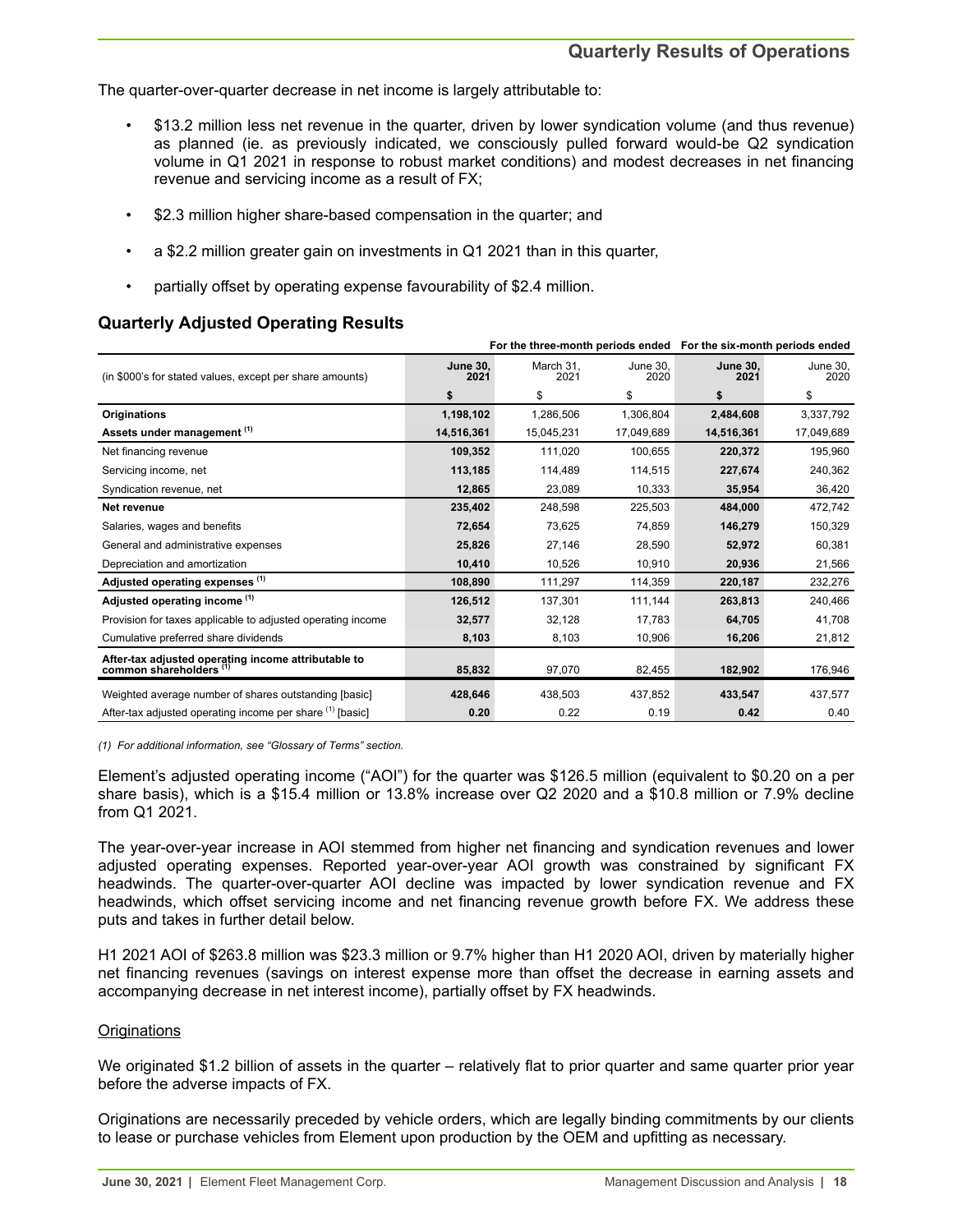## **Quarterly Results of Operations**

OEM production delays driven by the microchip shortage have lengthened the supply cycle time from order placement to lease origination in both the U.S. and Canada, suppressing H1 2021 origination volumes (in the U.S. in particular). Historical average order-to-origination cycle times are approximately 60 days in the U.S. and 90 days in Canada. As of July 15, 2021, the average was over 125 days in each country and rising.

H1 2021 U.S. and Canadian vehicle order volumes increased 56% from H1 2020 order volumes on a constant currency basis, and are largely consistent with H1 2017 and H1 2018 vehicle order volumes on the same basis. H1 2019 order volume in the U.S. was significantly enlarged by Armada as we adopted them as a new client to rapidly build out their fleet requirements. Further, we believe there is additional near-term client demand for vehicles in the U.S. and Canada that is not reflected in H1 2021 order volumes, as some clients have remained cautious in the first half of this year due to lingering uncertainty regarding the pandemic and economic recovery therefrom.

Custom Fleet (ANZ) saw vehicle orders grow 46% H1-over-H1 in returning to pre-pandemic levels for the first half of this year while Element Mexico's H1 2021 orders grew 42% year-over-year.

This healthy client demand for vehicles coupled with OEM production delays (resulting in longer order-toorigination cycle times) has resulted in record vehicle order backlogs in each of our operating geographies (excluding historical Armada orders in the U.S.).

Based on the latest OEM production plans (which continue to be fluid), we expect a return to normal production volumes later in this half, which would allow order backlogs to be fulfilled, resulting in increased levels of originations (compared to historical run rates excluding Armada) in early 2022.

In addition to the OEM production delays' impact on origination volumes in the quarter, the strengthening of the Canadian dollar softened reported results. The year-over-year originations comparison in the U.S. is also impacted by the timing of Armada origination volumes, with an immaterial number of Armada vehicles having reached origination in Q2 2021, which should translate into higher originations for this client through the remainder of 2021.

The table below sets out the geographic distribution of Element's originations for the following three-month periods ended.

| (in \$000's for stated values) | June 30, 2021 |               | March 31, 2021 |        | June 30, 2020 |        |
|--------------------------------|---------------|---------------|----------------|--------|---------------|--------|
|                                |               | $\frac{0}{0}$ |                | %      |               | $\%$   |
| United States and Canada       | 888,254       | 74.14         | 1.000.042      | 77.73  | 1.055.608     | 80.77  |
| Mexico                         | 167.145       | 13.95         | 172.893        | 13.44  | 141.602       | 10.84  |
| Australia and New Zealand      | 142.703       | 11.91         | 113.571        | 8.83   | 109.594       | 8.39   |
| Total                          | 1,198,102     | 100.00        | 1.286.506      | 100.00 | 1.306.804     | 100.00 |

The table below sets out the geographic distribution of Element's originations for the following three-month periods ended on a constant currency basis:

| (in \$000's for stated values) | June 30, 2021 |        | March 31, 2021 |        | June 30, 2020 |        |
|--------------------------------|---------------|--------|----------------|--------|---------------|--------|
|                                |               | %      |                | $\%$   |               | $\%$   |
| United States and Canada       | 888,254       | 74.14  | 975.381        | 77.71  | 946.421       | 78.46  |
| Mexico                         | 167,145       | 13.95  | 170.087        | 13.55  | 146.269       | 12.13  |
| Australia and New Zealand      | 142.703       | 11.91  | 109.735        | 8.74   | 113.456       | 9.41   |
| Total                          | 1.198.102     | 100.00 | 1.255.203      | 100.00 | 1.206.146     | 100.00 |

### Servicing income, net

Servicing income declined by \$1.3 million or 1.2% in Q2 on both year-over-year and quarter-over-quarter bases as reported. That said, servicing income of \$113.2 million represents a 7.9% increase year-over-year and 1.4% increase quarter-over-quarter before the adverse impact of the strengthening Canadian dollar.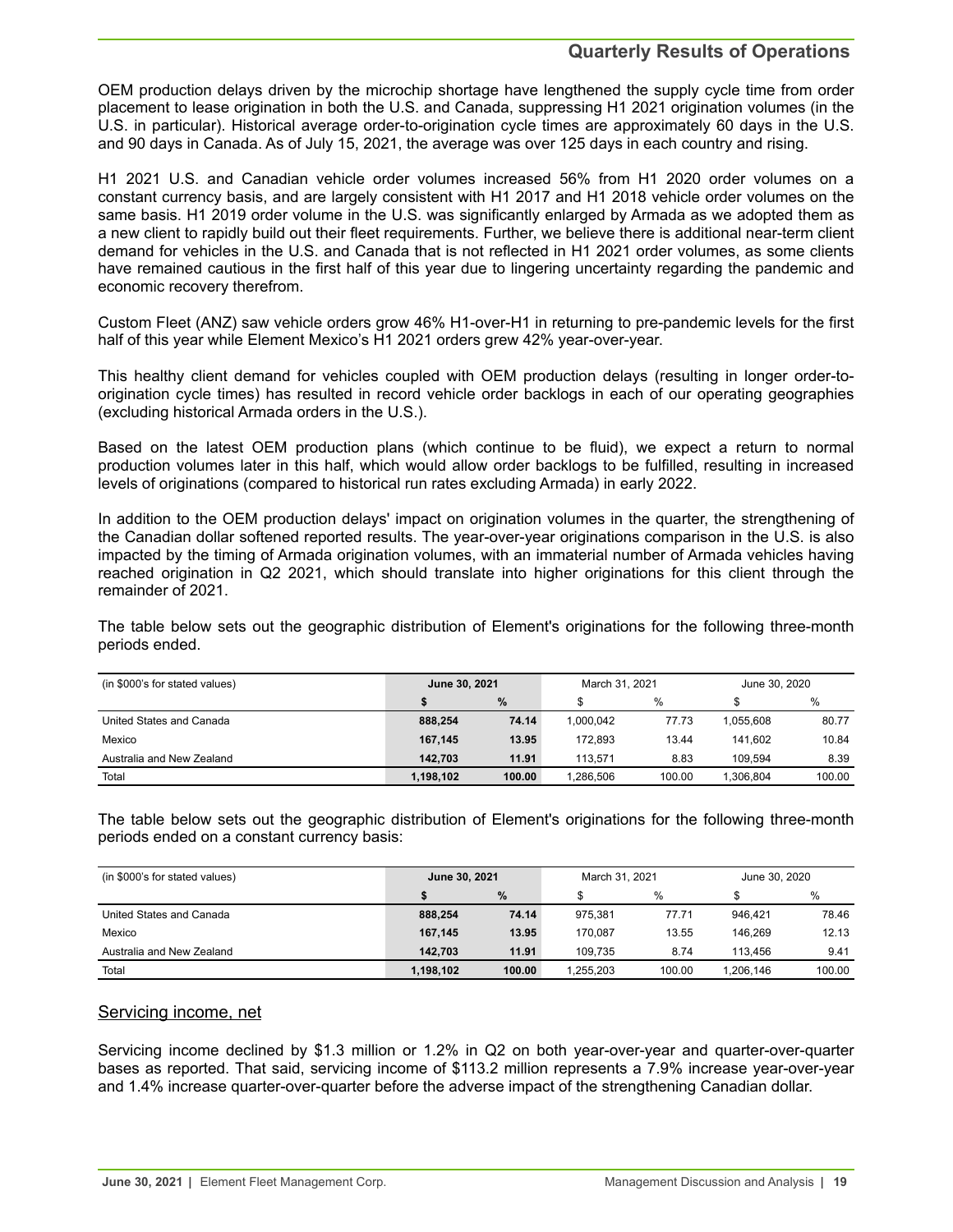## **Quarterly Results of Operations**

On a year-over-year basis, service revenue growth in constant currency was led by maintenance volume uptick in the U.S. and Canada, while quarter-over-quarter growth was driven by accident services revenue. We also saw organic growth of service penetration in ANZ and Mexico in the quarter, where we continue to increase our share of wallet with existing clients in addition to new client wins.

We believe our service revenue stream has now turned a corner and we anticipate continued growth in the second half of this year on a constant currency basis as vehicle usage increases and the pandemic continues to subside.

### Net financing revenue

Net financing revenue for the quarter increased 8.6% or \$8.7 million year-over-year, despite a 21.2% reduction in average net earning assets on the same comparative basis. Controlling for FX globally, Q2 net financing revenue grew 15.6% or \$14.7 million year-over-year. This continued strong performance was driven by:

- lower costs of funding as we continue to optimize our debt structure;
- strong gain on sale performance in ANZ (and, to a lesser extent, Mexico) as we continue to benefit from the supply-constrained used vehicle market; and
- growth in net earning assets in Mexico as we continue to onboard new clients and expand existing relationships.

Net financing revenue declined 1.5% quarter-over-quarter, impacted by FX headwinds arising from a strong Canadian dollar. Excluding global FX impacts, net financing revenue grew \$1.3 million quarter-over-quarter. This growth was primarily driven by decreased interest expenses as a result of lower funding costs and lower cost of debt, which offset the decrease in net interest income.

For the six-month period ended June 30, 2021, net financing revenue increased \$24.4 million or 12.5% over H1 2020. Excluding global FX impacts, net financing revenue grew \$32.9 million or 17.6% on the same basis. This growth is attributable to the same drivers of Q2 year-over-year net financing revenue growth noted above.

Net financing revenue may moderate in the second half of 2021 to the extent that the tailwinds of strong gain on sale performance in ANZ subside without a commensurate improvement in OEM production volumes facilitating the conversion of our record backlog of originations-in-waiting.

### Net financing revenue yield on average net earning assets

|                                                           |                         |                   |                  | For the three-month periods ended For the six-month periods ended |                   |
|-----------------------------------------------------------|-------------------------|-------------------|------------------|-------------------------------------------------------------------|-------------------|
| (in \$000's for stated values)                            | <b>June 30.</b><br>2021 | March 31.<br>2021 | June 30.<br>2020 | <b>June 30.</b><br>2021                                           | June 30,<br>2020  |
| Average net earning assets                                | 9,161,155<br>s.         | \$10.148.697      | \$11,626,619     | 9,655,126<br>s.                                                   | 11,768,287<br>\$  |
| Net interest income and rental revenue                    | 6.85%                   | 6.52 %            | 6.51 %           | 6.67 %                                                            | 6.62%             |
| Interest expense                                          | 2.08%                   | 2.14%             | 3.05%            | 2.11%                                                             | 3.29%             |
| Net financing revenue yield on average net earning assets | 4.77 %                  | 4.38 %            | 3.46%            | 4.56 %                                                            | 3.33%             |
| Average debt outstanding                                  | \$8,193,170             | \$9.777.382       | \$12,994,547     | 8,985,276<br>-S                                                   | 13,025,353<br>\$. |
| Average cost of debt (Interest expense / average debt)    | 2.32%                   | 2.22%             | 2.73%            | 2.26%                                                             | 2.97%             |
| Average 1-Month LIBOR rates                               | 0.10%                   | 0.12%             | 0.35%            | 0.11%                                                             | 0.89%             |

Average net earning assets decreased 9.7% or \$987.5 million quarter-over-quarter and 21.2% or \$2.5 billion year-over-year.

At the same time, net financing revenue yield on average net earning assets has improved 131 basis points year-over-year and 39 basis points quarter-over-quarter, reflecting:

The growth of net financing revenue for the reasons noted above; and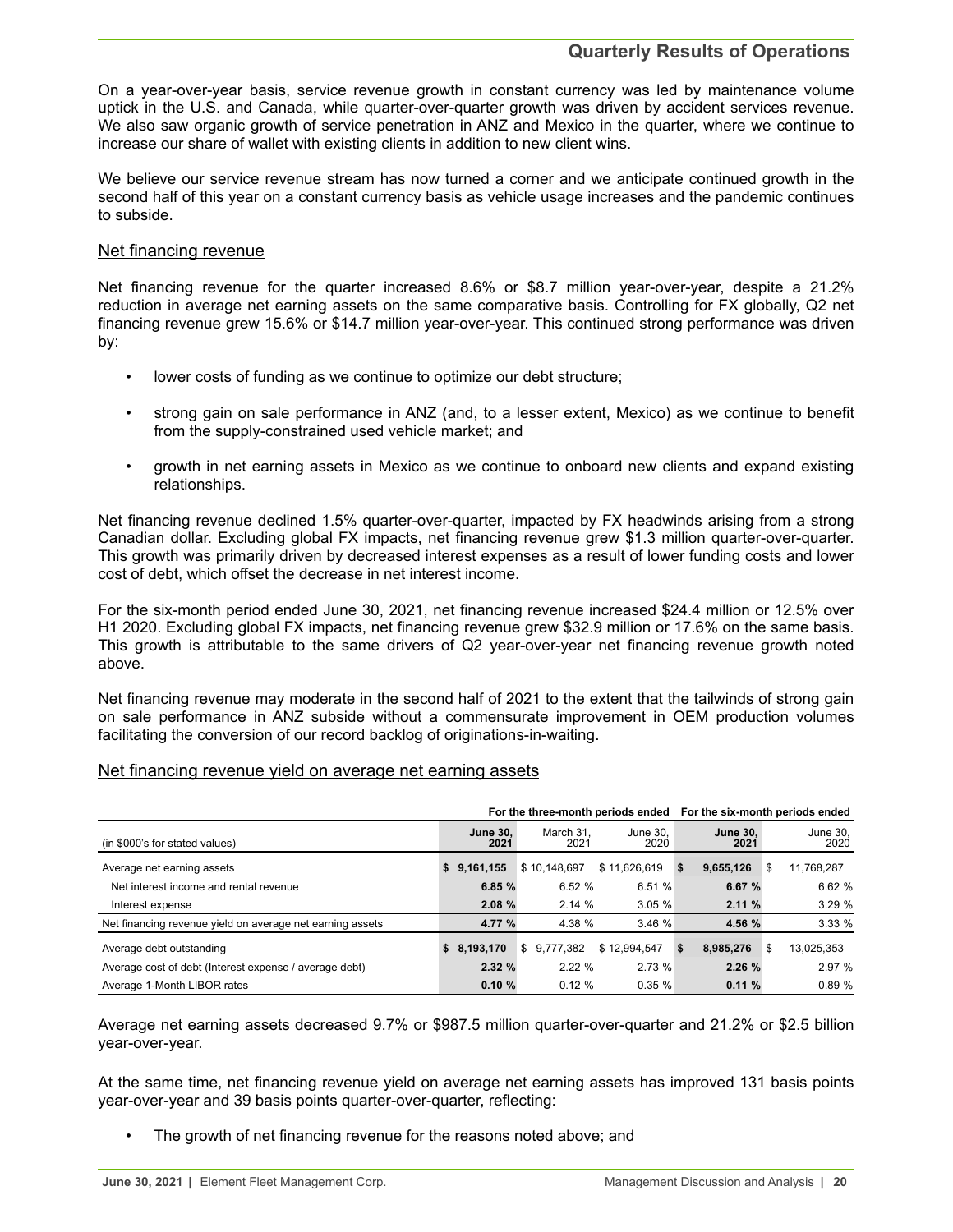The evolving geographic mix of assets on our balance sheet.

We would expect net financing revenue yield to moderate slightly in future quarters to the extent that net financing revenue itself is impacted by the matters noted above.

#### Syndication revenue, net

We syndicated \$611 million of assets in the quarter, \$148 million less than in Q2 2020, but we generated \$12.9 million of syndication revenue – a \$2.5 million or 24.5% increase in syndication revenue for the quarter year-over-year. Quarter-over-quarter, syndicated asset volume decreased \$405 million and syndication revenue decreased \$10.2 million. As indicated last quarter, we elected to syndicate a portion of planned Q2 asset volume in Q1 2021 in response to robust market conditions. For H1 2021, we achieved our syndication volume and revenue targets – which are largely on par with both measures from H1 2020.

As previously communicated, we continue to expect syndication volume and revenue yield to vary quarter to quarter based on the mix (client credit rating, remaining lease term, etc.) of assets syndicated in the period. However, we believe Q1-Q2 2021 syndication revenue yield represents a relatively normalized level for the balance of this year, all else equal.

### Adjusted operating expenses and margins

Adjusted operating expenses of \$108.9 million for the quarter were \$5.5 million or 4.8% lower than adjusted operating expenses for Q2 last year and \$2.4 million or 2.2% lower than last quarter. These improvements were largely a function of the strengthening Canadian dollar. Before the impact of changes in FX, Q2 2021 adjusted operating expenses were essentially flat quarter-over-quarter and up 2.5% year-over-year.

We anticipate our quarterly adjusted operating expense profile to be more-so in line with Q1 2021 (than this quarter's result) through the balance of this year.

For the first half of 2021, adjusted operating expenses were \$12.1 million lower than H1 2020 as a result of FX; controlling for same, adjusted operating expenses were virtually flat H1-over-H1.

Operating margin for the quarter contracted by 149 basis points from last quarter, which we indicated was likely to occur. The primary driver of the contraction was reduced syndication revenue as expected in Q2 2021 given Q1 syndication volume allocation. Q2 operating margin year-over-year expanded by 440 basis points (460 bps before FX) as the scalability of our operating platform is greater today than it was in Q2 of last year by virtue of having completed Transformation and the operating expense savings therefrom continuing to be delivered in 2021. On a half-year-over-half-year basis, operating margin has expanded 360 basis points (and 390 basis points on a constant currency basis) for the same reasons as the Q2 year-over-year improvement.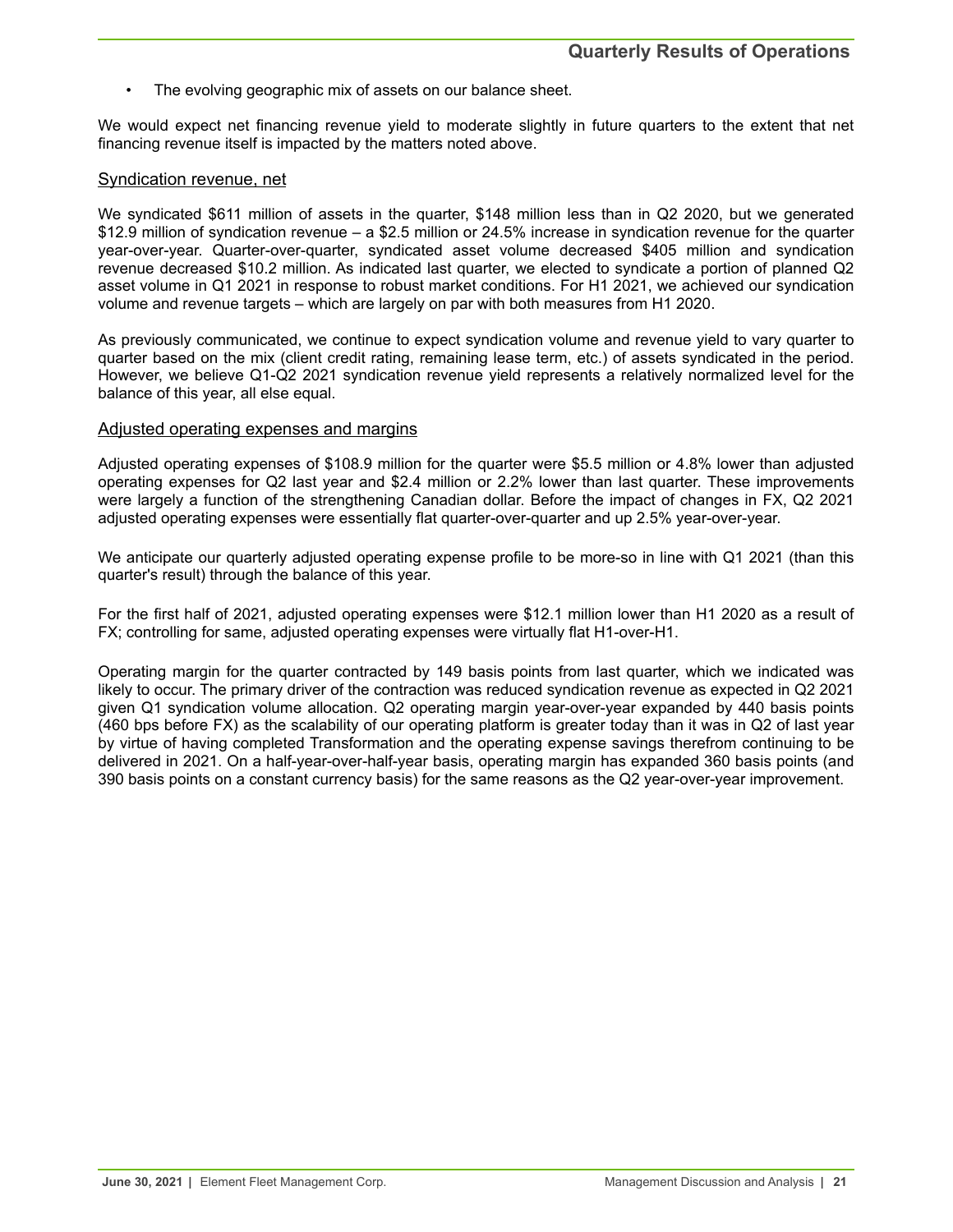## <span id="page-21-0"></span>**Summary of Quarterly Information**

The following table sets out selected financial information for each of the eight most recent quarters, the latest of which ended June 30, 2021. This information has been prepared on the same basis as the Company's audited consolidated financial statements, and all necessary adjustments have been included in the amounts stated below to present fairly the unaudited quarterly results when read in conjunction with the audited consolidated financial statements of the Company and the related notes to those statements.

| (in \$000's for stated values, except per share amounts<br>and ratios)            | Q2 2021   | Q1 2021   | Q4 2020    | Q3 2020    | Q2 2020    | Q1 2020    | Q4 2019    | Q3 2019    |
|-----------------------------------------------------------------------------------|-----------|-----------|------------|------------|------------|------------|------------|------------|
| Net revenue                                                                       | 235,402   | 248,598   | 247,099    | 243,252    | 225,503    | 247,239    | 256,509    | 245,796    |
| Adjusted operating income (1)                                                     | 126,512   | 137,301   | 132,058    | 128,985    | 111,144    | 129,322    | 138,386    | 127,650    |
| After-tax adjusted operating income (1)                                           | 93,935    | 105,173   | 108.089    | 107.058    | 93.361     | 105.397    | 112,797    | 105,311    |
| Net income (loss)                                                                 | 80,872    | 95,529    | 78,362     | 70,778     | 58,594     | 79,358     | (116, 978) | 70,145     |
| Earnings (loss) per share, basic                                                  | 0.17      | 0.20      | 0.16       | 0.14       | 0.11       | 0.16       | (0.29)     | 0.14       |
| Earnings (loss) per share, diluted                                                | 0.17      | 0.20      | 0.16       | 0.14       | 0.11       | 0.16       | (0.29)     | 0.13       |
| Adjusted operating income per share, basic <sup>(1)</sup>                         | 0.28      | 0.29      | 0.28       | 0.27       | 0.23       | 0.27       | 0.29       | 0.27       |
| After-tax adjusted operating income per share, basic <sup>(1)</sup>               | 0.20      | 0.22      | 0.23       | 0.22       | 0.19       | 0.22       | 0.23       | 0.22       |
| After-tax pro forma diluted adjusted operating income<br>per share <sup>(1)</sup> | 0.20      | 0.22      | 0.22       | 0.22       | 0.19       | 0.21       | 0.22       | 0.21       |
| Net earning assets                                                                | 8,890,566 | 9,426,863 | 10,465,983 | 10,750,218 | 11,025,581 | 11,999,636 | 11,783,853 | 12,388,224 |
| Loan and lease originations                                                       | 1,198,102 | 1,286,506 | 1,386,792  | 1,279,263  | 1,306,804  | 2,030,988  | 2,225,909  | 2,106,603  |
| Allowance for credit losses                                                       | 11,397    | 13.676    | 17.718     | 18,829     | 20,000     | 20,000     | 8,432      | 7,810      |
| As a % of total finance receivables before allowance                              | 0.14      | 0.16      | 0.18       | 0.19       | 0.18       | 0.16       | 0.07       | 0.06       |
| Senior revolving credit facilities                                                | 1,006,473 | 1,250,957 | 1,551,939  | 1,354,470  | 1,774,086  | 1,869,919  | 1,703,507  | 1,824,014  |
| <b>Borrowings</b>                                                                 | 7,523,502 | 7,853,095 | 8,312,397  | 9,380,815  | 9,984,649  | 10,529,564 | 10,189,354 | 10,329,638 |
| Convertible debentures                                                            | 156,631   | 155,440   | 154,267    | 153,113    | 151,976    | 715,978    | 711,791    | 715,399    |

*(1) For additional information, see "Description of Non-IFRS Measures" section.*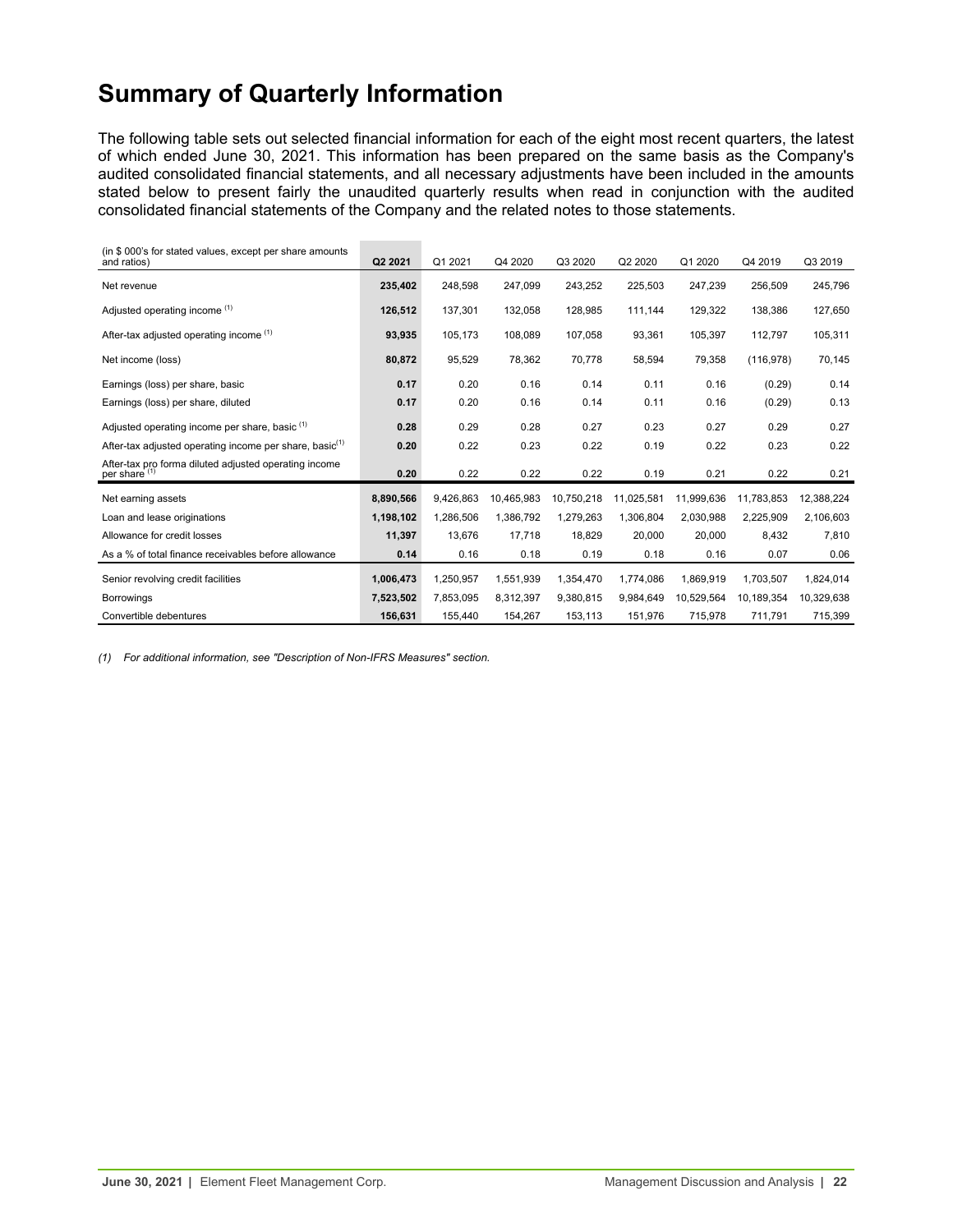## <span id="page-22-0"></span>**Effect of Foreign Currency Exchange Rate Changes**

We are exposed to fluctuations in certain foreign currencies from operations we conduct in Australia, New Zealand, Mexico and, predominantly, the United States where, as at June 30, 2021, 14%, 6%, 9% and 64% of our year-to-date net revenue has been generated, respectively. While Element has established local currency funding structures in Australia, New Zealand, Canada and the United States, thereby mitigating the impacts of fluctuation in certain foreign currencies, and the Company institutes certain designated hedges that further mitigate the effects of FX exposure, our assets, liabilities, and foreign operating results do fluctuate as a result of fluctuations in these currencies against the reporting currency, being the Canadian dollar. We do not hedge pure currency translation risk.

The following table sets forth a summary of the Company's results on a **constant currency** basis. We provide further details in our Supplementary Information document (available on the Company's website) regarding results for the quarter before the impact of changes in FX.

|                                                  |                         | For the three-month periods ended | For the six-month periods ended |                         |                  |
|--------------------------------------------------|-------------------------|-----------------------------------|---------------------------------|-------------------------|------------------|
| (in \$000's for stated values)                   | <b>June 30,</b><br>2021 | March 31,<br>2021                 | June 30.<br>2020                | <b>June 30.</b><br>2021 | June 30,<br>2020 |
|                                                  | \$                      | \$                                | \$                              | \$                      | \$               |
| Interest income, net                             | 93,100                  | 101,553                           | 128,216                         | 197,211                 | 262,381          |
| Rental revenue and other                         | 173,430                 | 168,512                           | 151,750                         | 346,425                 | 327,053          |
| Depreciation of equipment under operating leases | (109, 653)              | (109, 042)                        | (102, 050)                      | (221, 545)              | (217, 945)       |
|                                                  | 156,877                 | 161,023                           | 177,916                         | 322,091                 | 371,489          |
| Interest expense                                 | 47,525                  | 53,006                            | 83,286                          | 101,719                 | 184,020          |
| Net financing revenue                            | 109,352                 | 108,017                           | 94,630                          | 220,372                 | 187,469          |
| Fleet service revenue                            | 122,675                 | 122,612                           | 115,151                         | 248,489                 | 247,061          |
| Direct costs of fixed rate service contract      | (9, 490)                | (10, 941)                         | (10, 240)                       | (20, 815)               | (21, 682)        |
| Servicing income, net                            | 113,185                 | 111,671                           | 104,911                         | 227,674                 | 225,379          |
| Syndication revenue, net                         | 12,865                  | 22,404                            | 9,162                           | 35,954                  | 33,518           |
| Net revenue                                      | 235,402                 | 242,092                           | 208,703                         | 484,000                 | 446,366          |
|                                                  |                         |                                   |                                 |                         |                  |
| Salaries, wages and benefits                     | 72,654                  | 71,786                            | 69,489                          | 146,279                 | 142,410          |
| General and administrative expenses              | 25,826                  | 26,528                            | 26,531                          | 52,972                  | 57,285           |
| Depreciation and amortization                    | 10,410                  | 10,249                            | 10,195                          | 20,936                  | 20,619           |
| <b>Adjusted operating expenses</b>               | 108,890                 | 108,563                           | 106,215                         | 220,187                 | 220,314          |
| Adjusted operating income                        | 126,512                 | 133,529                           | 102,488                         | 263,813                 | 226,052          |
|                                                  |                         |                                   |                                 |                         |                  |
| After-tax adjusted operating income              | 93,935                  | 102,284                           | 86,091                          | 199,108                 | 188,090          |
|                                                  |                         |                                   |                                 |                         |                  |
| Net earning assets                               | 8,890,566               | 9,330,880                         | 10,443,988                      | 8,890,566               | 10,443,988       |
| Average net earning assets                       | 9,161,155               | 10,040,054                        | 10,989,459                      | 9,655,126               | 11,030,653       |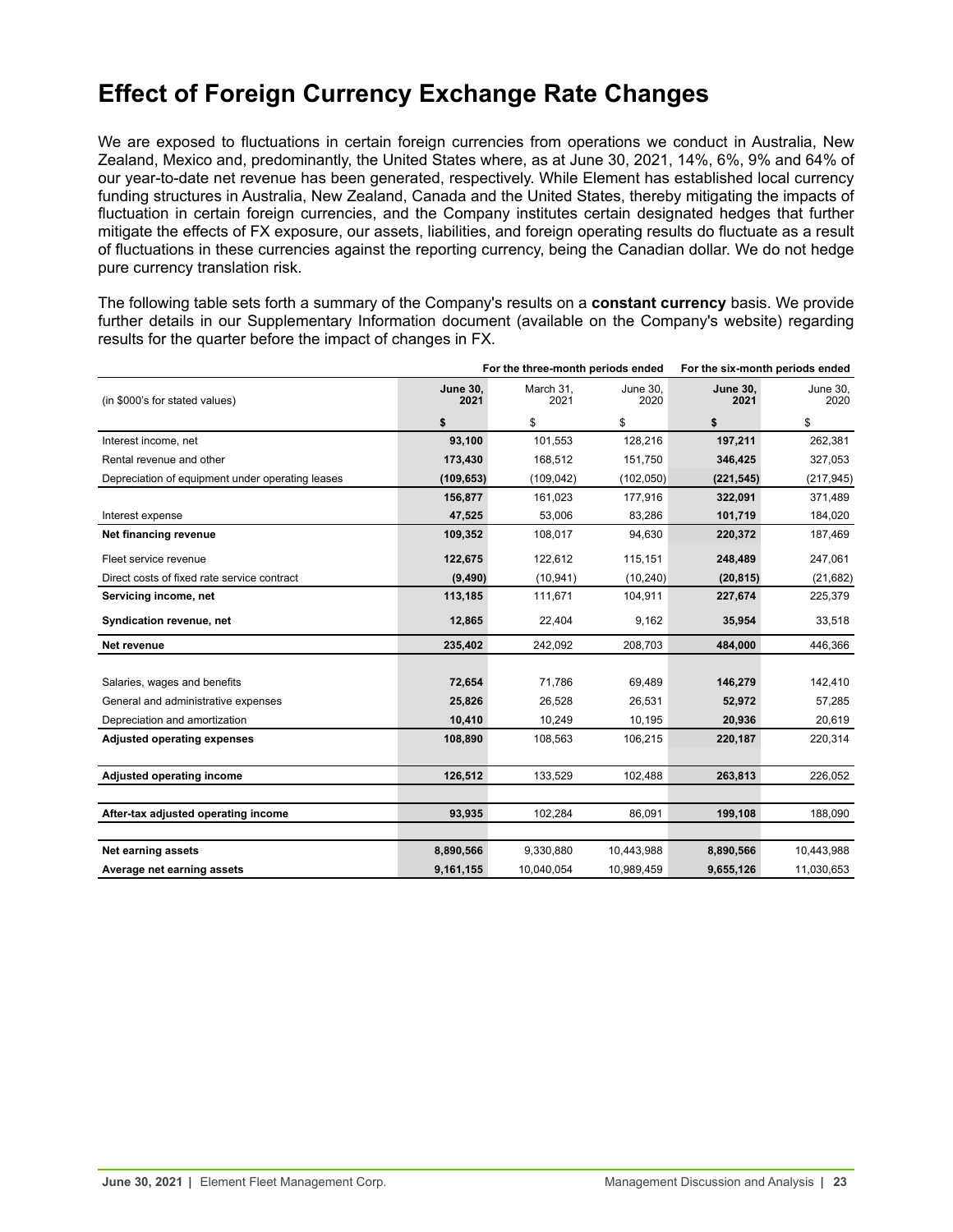# <span id="page-23-0"></span>**Financial Position**

The following table presents a summary of the Company's comparative financial positions, as at:

| (in \$000's for stated values)                 | June 30, 2021 | March 31, 2021 | December 31, 2020 |
|------------------------------------------------|---------------|----------------|-------------------|
|                                                | \$            | \$             | \$                |
|                                                |               |                |                   |
| <b>ASSETS</b>                                  |               |                |                   |
| Cash                                           | 21,550        | 40,537         | 8,789             |
| Restricted funds                               | 371,240       | 475,982        | 388,978           |
| Finance receivables                            | 8,167,862     | 8,560,958      | 9,561,622         |
| Equipment under operating leases               | 2,153,502     | 2,129,823      | 2,157,227         |
| Accounts receivable and other current assets   | 210,894       | 220,874        | 226,952           |
| Derivative financial instruments               | 31,250        | 41,951         | 53,629            |
| Property, equipment and leasehold improvements | 99,591        | 105,985        | 112,352           |
| Intangible assets                              | 807,875       | 812,392        | 814,378           |
| Deferred tax assets                            | 425,464       | 433,633        | 444,120           |
| Goodwill                                       | 1,194,392     | 1,211,572      | 1,223,341         |
|                                                | 13,483,620    | 14,033,707     | 14,991,388        |
|                                                |               |                |                   |
| <b>LIABILITIES AND SHAREHOLDERS' EQUITY</b>    |               |                |                   |
| <b>Liabilities</b>                             |               |                |                   |
| Accounts payable and accrued liabilities       | 1,138,017     | 972,148        | 1,062,610         |
| Derivative financial instruments               | 38,891        | 50,376         | 68,282            |
| <b>Borrowings</b>                              | 8,529,975     | 9,104,052      | 9,864,336         |
| Convertible debentures                         | 156,631       | 155,440        | 154,267           |
| Deferred tax liabilities                       | 73,634        | 61,706         | 57,776            |
|                                                | 9,937,148     | 10,343,722     | 11,207,271        |
| Shareholders' equity                           | 3,546,472     | 3,689,985      | 3,784,117         |
|                                                | 13,483,620    | 14,033,707     | 14,991,388        |

Total assets and liabilities decreased by \$550,087 and \$406,574, respectively, over Q1 2021. Approximately 60% of Element's assets are U.S. dollar-denominated, as a result of which movements in the value of the U.S. compared to the Canadian dollar have an impact on our balance sheet. We also have assets denominated in Mexican pesos and Australian and New Zealand dollars, although these are smaller tranches of our portfolio. In Q2 2021, the quarter-over-quarter decrease in total assets and liabilities was driven by a strengthening Canadian dollar against the U.S. dollar and Mexican peso as well as a decrease in earning assets. The net impact of all currency variations flows through to Shareholders' Equity as Other Comprehensive Income.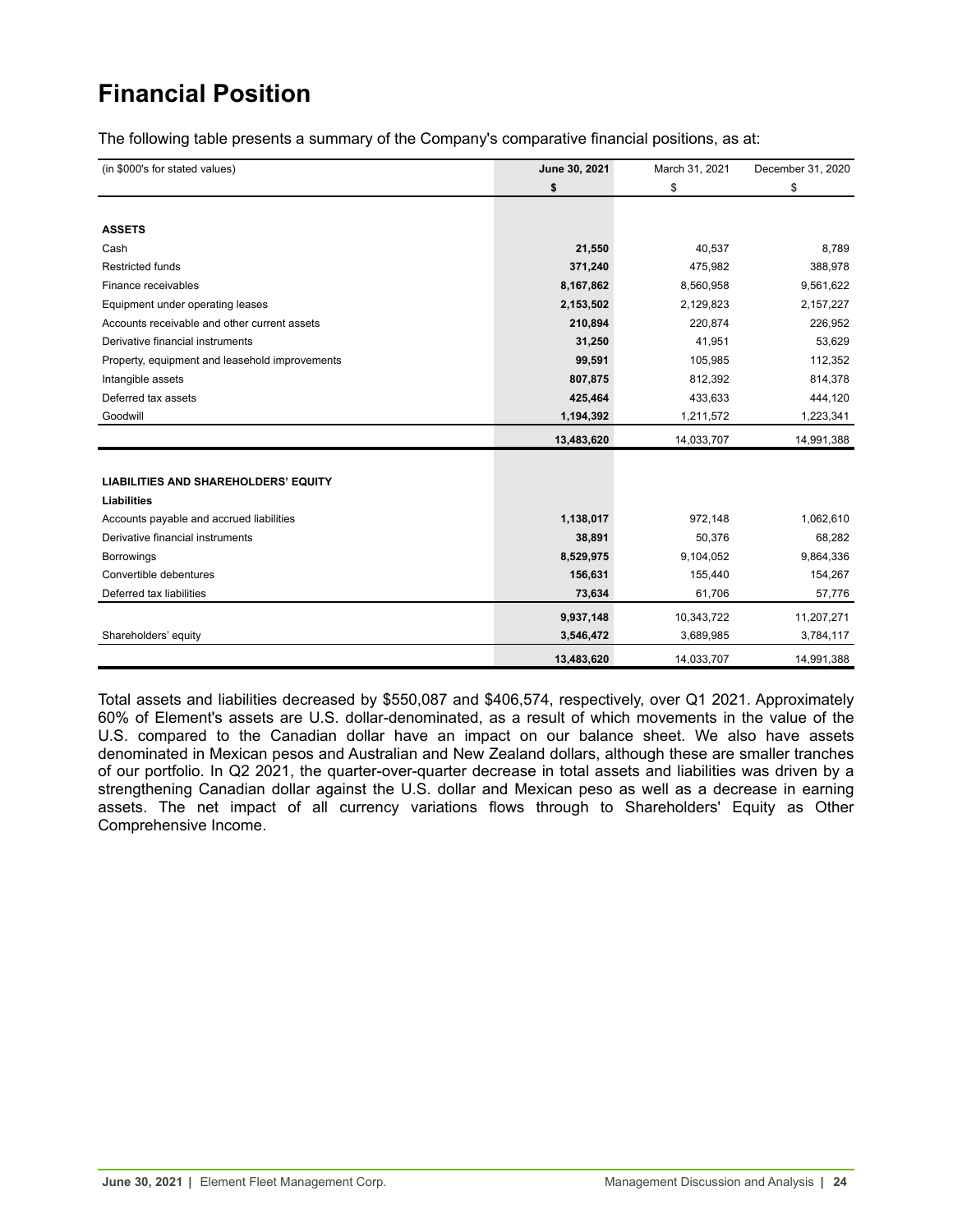## <span id="page-24-0"></span>**Portfolio Details**

## **Total finance receivables**

The following table breaks down the Company's total finance receivables, which were \$1.4 billion lower at June 30, 2021 than at December 31, 2020, driven by the cumulative impact of syndication and below average origination volumes during the first six months of 2021.

| (in \$000's for stated values, except ratios)  | <b>June 30,</b><br>2021 | March 31,<br>2021 | December 31,<br>2020 |
|------------------------------------------------|-------------------------|-------------------|----------------------|
|                                                | S                       | \$                | \$                   |
| Net investment in finance receivables          | 6,737,064               | 7,297,040         | 8,308,756            |
| Impaired receivables - at net realizable value | 3,244                   | 16,722            | 25,463               |
|                                                | 6,740,308               | 7,313,762         | 8,334,219            |
| Unamortized origination costs and subsidies    | (59, 924)               | (67, 183)         | (78, 396)            |
| Net finance receivables                        | 6,680,384               | 7,246,579         | 8,255,823            |
| Prepaid lease payments and Security deposits   | (39, 898)               | (49, 441)         | (85,025)             |
| Interim funding                                | 518,662                 | 550.267           | 625,778              |
| Fleet management service receivables           | 453,796                 | 488,278           | 505,506              |
| Other                                          | 566,315                 | 338,951           | 277,258              |
|                                                | 8,179,259               | 8,574,634         | 9,579,340            |
| Allowance for credit losses                    | 11,397                  | 13,676            | 17,718               |
| Total finance receivables                      | 8,167,862               | 8.560.958         | 9,561,622            |

## **Allowance for credit losses and charge-offs, net of recoveries**

Credit losses and provisions as at and for the three- and six-month periods ended March 31, 2021 and June 30, 2021, respectively, and the year-ended December 31, 2020 are as follows.

|                                                                                      | Six months<br>ended | Three months<br>ended | Twelve months<br>ended |
|--------------------------------------------------------------------------------------|---------------------|-----------------------|------------------------|
|                                                                                      | June 30, 2021       | March 31, 2021        | December 31, 2020      |
| (in \$000's for stated values, except ratios)                                        | \$                  | \$                    | \$                     |
|                                                                                      |                     |                       |                        |
| Allowance for credit losses, beginning of period                                     | 17,718              | 17.718                | 8,432                  |
| Provision for credit losses                                                          | (5,012)             | (3,516)               | 11,652                 |
| Charge-offs, net of recoveries                                                       | (872)               | (263)                 | (1,629)                |
| Impact of foreign exchange rates                                                     | (437)               | (263)                 | (737)                  |
| Allowance for credit losses, end of period                                           | 11,397              | 13,676                | 17,718                 |
| Ratios                                                                               |                     |                       |                        |
| Charge-offs, net of recoveries, as a % of total finance receivables                  | 0.01%               | $- \frac{9}{6}$       | $0.02 \%$              |
| Allowance for credit losses, as a % of total finance receivables before<br>allowance | 0.14%               | 0.16%                 | 0.18%                  |

Element's policy is to assess the probability of default and loss given default for all its clients, both at lease inception and throughout the term of the lease. Element makes these assessments by performing risk reviews of specific clients on a periodic basis, reviewing client's financial condition and ability to service the debt as well as monitoring the value of the underlying security.

While it remains somewhat challenging to perform these assessments in the current environment given the continued uncertainty of the pandemic, namely as it relates to new strains of the virus and the pace of vaccinations, our experience and activity over the last 15 months has been instructive. We reviewed inputs to our expected credit loss model throughout the quarter. There were positive changes to the portfolio and improvement in the amounts likely to be recovered in the event of default. We also consider forward-looking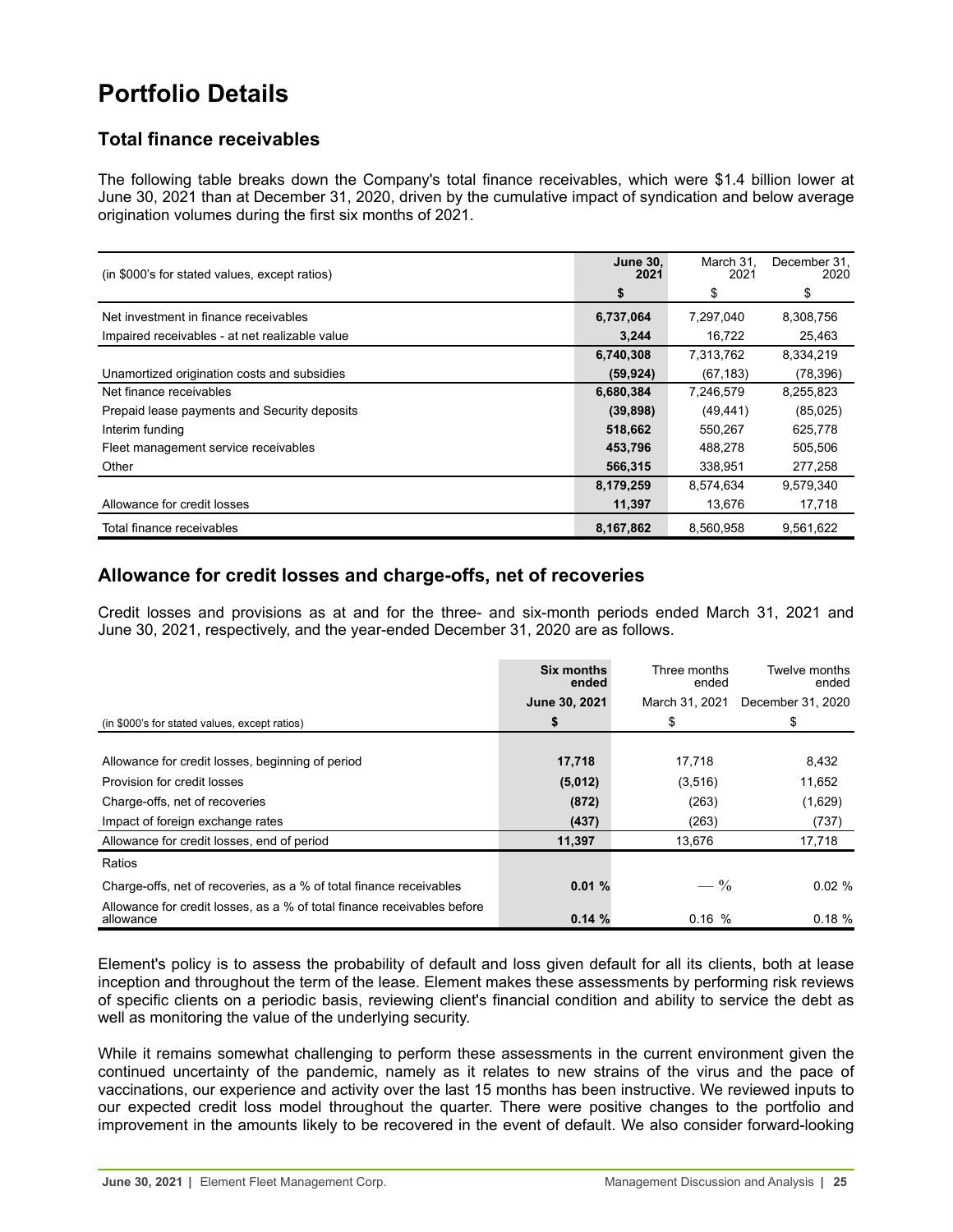macroeconomic information in light of COVID-19, such as overall default rates and the impact that potential upward or downward trends in GDP would have on our lease and loan portfolio. Given the continued uncertainty of the pandemic – again, as it relates to new strains of the virus and the pace of vaccinations – and based on forward-looking macroeconomic expectations, we have maintained an allowance for credit losses of \$11.4 million at June 30, 2021; a \$6.3 million decrease from December 31, 2020.

## **Impaired receivables**

Total impaired receivables were \$3.2 million on June 30, 2021, which is a \$13.5 million or 81% decrease from March 31, 2021, largely as a product of a single client that entered bankruptcy in 2020 and emerged therefrom in the quarter (and assumed all of its liabilities to Element). The current impaired receivables balance is the lowest in the last five years.

No material client newly entered bankruptcy in Q2 2021.

#### Classifying receivables as impaired

Accounts over 120 days past due are automatically considered impaired, fully provisioned net of any anticipated recoveries and recorded at their net realizable value.

Accounts that are contractually delinquent less than 120 days may nonetheless be assessed as impaired. Individual impairment is assessed by examining contractual delinquency and the client's financial condition, such as the identification of an approaching bankruptcy or the client being in the process of legal or collateral repossession proceedings with a debtor. Impairments of this nature are provisioned by applying probabilityweighted assumptions consistent with industry standards and our experience with respect to the probability of an identified account resulting in a client default.

We believe the impaired receivables figure in the table above appropriately reflects the net realizable value of the finance receivables before any allowance for credit losses.

## **Portfolio Distribution by Geography**

The table below sets forth the geographical distribution of the Company's portfolio of net finance receivables and equipment under operating leases, as at:

| (in \$000's for stated values)        | June 30, 2021 |       |           | March 31, 2021 | December 31, 2020 |       |  |
|---------------------------------------|---------------|-------|-----------|----------------|-------------------|-------|--|
|                                       | \$            | %     | \$        | %              | \$                | %     |  |
| United States and Canada              | 6,079,212     | 68.8  | 6,671,808 | 71.2           | 7,681,953         | 73.8  |  |
| Australia and New Zealand             | 1,546,384     | 17.5  | 1,572,148 | 16.7           | 1,632,065         | 15.7  |  |
| Mexico                                | 1,208,290     | 13.7  | 1,132,446 | 12.1           | 1.099.032         | 10.5  |  |
| Total                                 | 8,833,886     | 100.0 | 9,376,402 | 100.0          | 10.413.050        | 100.0 |  |
| Allocated as:                         |               |       |           |                |                   |       |  |
| Net finance receivables               | 6,680,384     | 75.6  | 7,246,579 | 77.3           | 8,255,823         | 79.3  |  |
| Equipment under operating leases, net | 2,153,502     | 24.4  | 2,129,823 | 22.7           | 2,157,227         | 20.7  |  |
| Total                                 | 8.833.886     | 100.0 | 9.376.402 | 100.0          | 10.413.050        | 100.0 |  |

The table below sets forth the geographical distribution of the Company's assets under management, as at:

| (in \$000's for stated values) | June 30, 2021 |       |            | March 31, 2021 | December 31, 2020 |       |  |
|--------------------------------|---------------|-------|------------|----------------|-------------------|-------|--|
|                                |               | $\%$  | \$         | $\%$           |                   | %     |  |
| United States and Canada       | 11,713,653    | 80.7  | 12,315,216 | 81.9           | 12.814.311        | 81.9  |  |
| Australia and New Zealand      | 1,545,626     | 10.6  | 1.571.278  | 10.4           | 1.625.718         | 10.4  |  |
| Mexico                         | 1.257.082     | 8.7   | 1.158.737  | 7.7            | 1.212.464         | 7.7   |  |
| Assets under management        | 14,516,361    | 100.0 | 15.045.231 | 100.0          | 15.652.493        | 100.0 |  |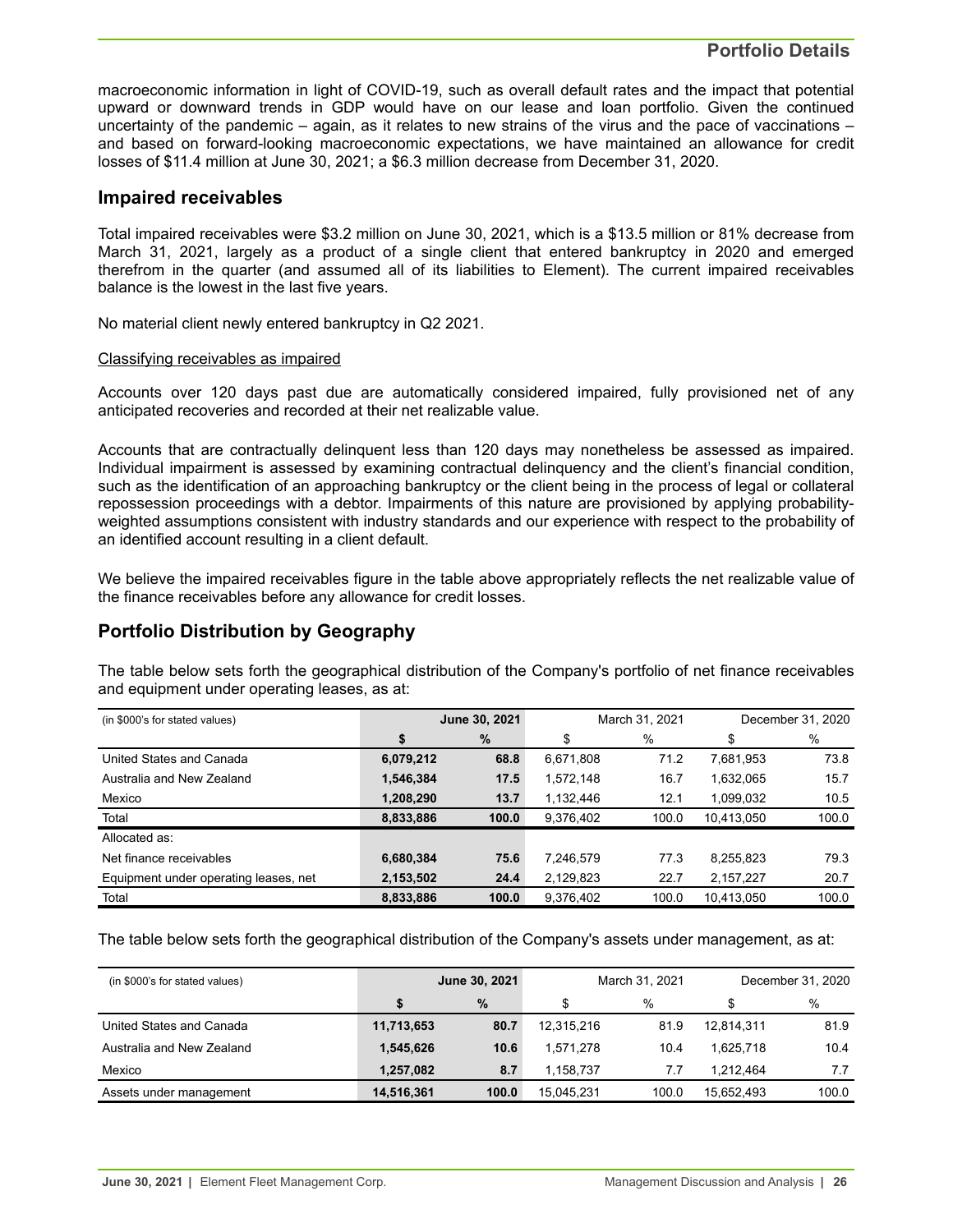# <span id="page-26-0"></span>**Liquidity**

Element's primary sources of liquidity are daily operating cash flows from servicing, financing, leasing and syndication, and committed credit and debt facilities. Our primary uses of cash are the funding of service receivables, finance receivables and operating leases, and working capital.

## **Cash Flow**

## Daily cash flow / liquidity

The global cash management office, instituted in Q1 2020, assesses and proactively manages Element's liquidity position by ensuring we have robust controls over every source and use of cash flow. The global cash management office also conducts comprehensive series of stress-tests to identify early indications, risks and sensitivities in maintaining that cash flow and forward funding capacity, all of which confirmed the stability and sustainability of same.

Learnings from the global cash management office's work informed several strategic right-sizings of our funding facilities in Q4 2020. In aggregate, we reduced the scale of our committed, undrawn liquidity by approximately \$2.4 billion during 2020, which has and will continue to drive meaningful funding cost savings without compromising our ability to serve our clients.

Notwithstanding our dependable operating cash flows and approximately \$4 billion of committed, undrawn capital at June 30, 2021, we continue our efforts to sustainably enhance our dynamic liquidity management capabilities, including data analysis capacity and forecasting.

## Free cash flow

We present Management's view of Element's free cash flow in our Supplementary Information document available on the Company's website.

### Statement of cash flows

Cash provided by operating activities for the six-month period ended June 30, 2021 - as presented in our unaudited interim condensed consolidated financial statements - was \$1,487.0 million, an increase of \$276.3 million from the \$1,210.7 million provided by operating activities for the six-month period ended June 30, 2020. The increase was primarily the result of lower investments in finance leases resulting from postponed orders and delayed originations driven by COVID-19 offset by a decrease in repayments of finance receivables as finance receivables continue to by syndicated in conjunction with our leverage strategy.

Cash used in investing activities for the six-month period ended June 30, 2021 was \$40.4 million compared to cash provided by investing activities of \$30.0 million for the six-month period ended June 30, 2020. The primary driver was the sale of 19<sup>th</sup> Capital in Q2 2020 offset slightly by an increase in purchases of computer software compared to the prior year.

Cash used in financing activities for the six-month period ended June 30, 2021 was \$1,479.3 million, compared to \$1,210.1 million used in financing activities for the six-month period ended June 30, 2020. The year-over-year increase is primarily due to (i) the repurchase of common shares, (ii) an increase in the repayment of borrowings, and (iii) an increase in dividends paid from the prior year, offset by (iv) the issuance of the US \$500 million, 1.60% senior unsecured investment-grade notes due April 6, 2024.

## **Credit and debt facilities**

Maintaining ready access to diversified sources of cost-efficient capital is a strategic imperative for Element.

We had \$4.1 billion of contractually committed, undrawn liquidity across our revolving unsecured (\$1.6 billion) and vehicle management asset-backed (\$2.5 billion) facilities at June 30, 2021. Commitments under these facilities are provided by syndicates of leading Canadian, U.S. and international banks.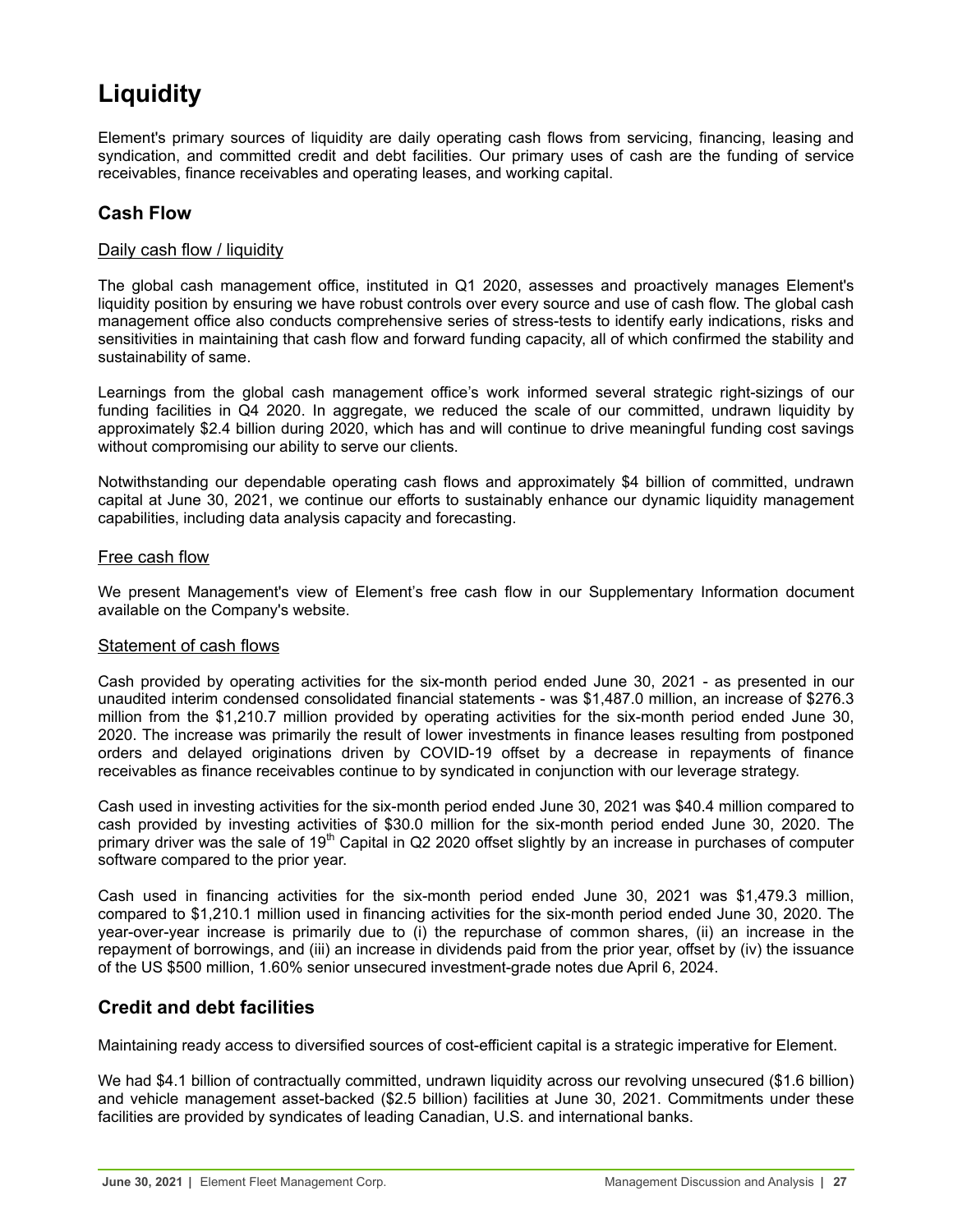These sources of financing were as follows:

| As at                                             | June 30, 2021 |                      |                       |           |                     |  |
|---------------------------------------------------|---------------|----------------------|-----------------------|-----------|---------------------|--|
| (in \$000's for stated values)                    |               | \$                   | %                     | S         | \$                  |  |
|                                                   |               | <b>Facility size</b> | <b>Undrawn amount</b> |           | Drawn amount        |  |
| Senior unsecured revolving credit facilities      |               | 2,603,370            | 61.3                  | 1,596,897 | 1,006,473           |  |
| <b>Senior notes</b>                               |               | 1,115,730            |                       |           | 1,115,730           |  |
| Vehicle management asset-backed debt facilities   |               |                      |                       |           |                     |  |
| Revolving term notes in amortization              |               | 3,430,246            |                       |           | 3,430,246           |  |
| Variable funding notes                            |               | 5,458,572            | 45.8                  | 2,499,988 | 2,958,584           |  |
| Other                                             |               | 40,764               |                       |           | 40,764              |  |
| Total vehicle management asset-backed debt        |               | 8,929,582            | 28.0                  | 2,499,988 | 6,429,594           |  |
| <b>Total cash</b>                                 |               |                      |                       | 21,550    |                     |  |
| Total capital available for continuing operations |               |                      |                       | 4,118,435 |                     |  |
| As at                                             |               |                      | March 31, 2021        |           |                     |  |
| (in \$000's for stated values)                    |               | \$                   | %                     | \$        | \$                  |  |
|                                                   |               | <b>Facility size</b> | <b>Undrawn amount</b> |           | <b>Drawn amount</b> |  |
| Senior unsecured revolving credit facilities      |               | 2,644,503            | 52.7                  | 1,393,546 | 1,250,957           |  |
| <b>Senior notes</b>                               | \$            | 503,715 \$           | \$                    | $-$ \$    | 503,715             |  |
| Vehicle management asset-backed debt facilities   |               |                      |                       |           |                     |  |
| Revolving term notes in amortization              |               | 4,267,287            |                       |           | 4,267,287           |  |
| Variable funding notes                            |               | 5,626,197            | 45.6                  | 2,565,727 | 3,060,470           |  |
| Other                                             |               | 42,826               |                       |           | 42,826              |  |
| Total vehicle management asset-backed debt        |               | 9,936,310            | 25.8                  | 2,565,727 | 7,370,583           |  |
| <b>Total cash</b>                                 |               |                      |                       | 40,537    |                     |  |
| Total capital available for continuing operations |               |                      |                       | 3,999,810 |                     |  |
| As at                                             |               |                      | December 31, 2020     |           |                     |  |
| (in \$000's for stated values)                    |               | \$                   | %                     | \$        | \$                  |  |
|                                                   |               | <b>Facility size</b> | <b>Undrawn amount</b> |           | Drawn amount        |  |
| Senior unsecured revolving credit facilities      |               | 2,672,670            | 41.9                  | 1,120,731 | 1,551,939           |  |
| <b>Senior notes</b>                               | \$            | 509,080 \$           | \$                    | $-$ \$    | 509,080             |  |
| Vehicle management asset-backed debt facilities   |               |                      |                       |           |                     |  |
| Revolving term notes in amortization              |               | 4,005,371            |                       |           | 4,005,371           |  |
| Variable funding notes                            |               | 5,678,982            | 33.6                  | 1,910,587 | 3,768,395           |  |
| Other                                             |               | 44,841               |                       |           | 44,841              |  |
| Total vehicle management asset-backed debt        |               | 9,729,194            | 19.6                  | 1,910,587 | 7,818,607           |  |
| <b>Total cash</b>                                 |               |                      |                       | 8,789     |                     |  |
| Total capital available for continuing operations |               |                      |                       | 3.040.107 |                     |  |

On March 23, 2021, Element issued US \$750 million of term notes, at an initial weighted average interest rate of 0.51%, under our Chesapeake Funding II LLC vehicle management asset-backed debt facility. The proceeds received at the time of closing were used to pay down variable funding notes outstanding.

On April 6, 2021, Element completed its issuance of US \$500 million, 1.60% senior unsecured investmentgrade notes due April 6, 2024. The proceeds received at the time of closing will be used for working capital and general corporate purposes.

These issuances align with our strategic priorities to continue to strengthen Element's investment-grade balance sheet and diversify our access to cost-efficient capital.

We believe the \$4.1 billion of liquidity available to the Company as at June 30, 2021 coupled with our durable operating cash flow is sufficient to fund Element's business throughout 2021, as well as to pay dividends at current rates to all preferred and common shareholders.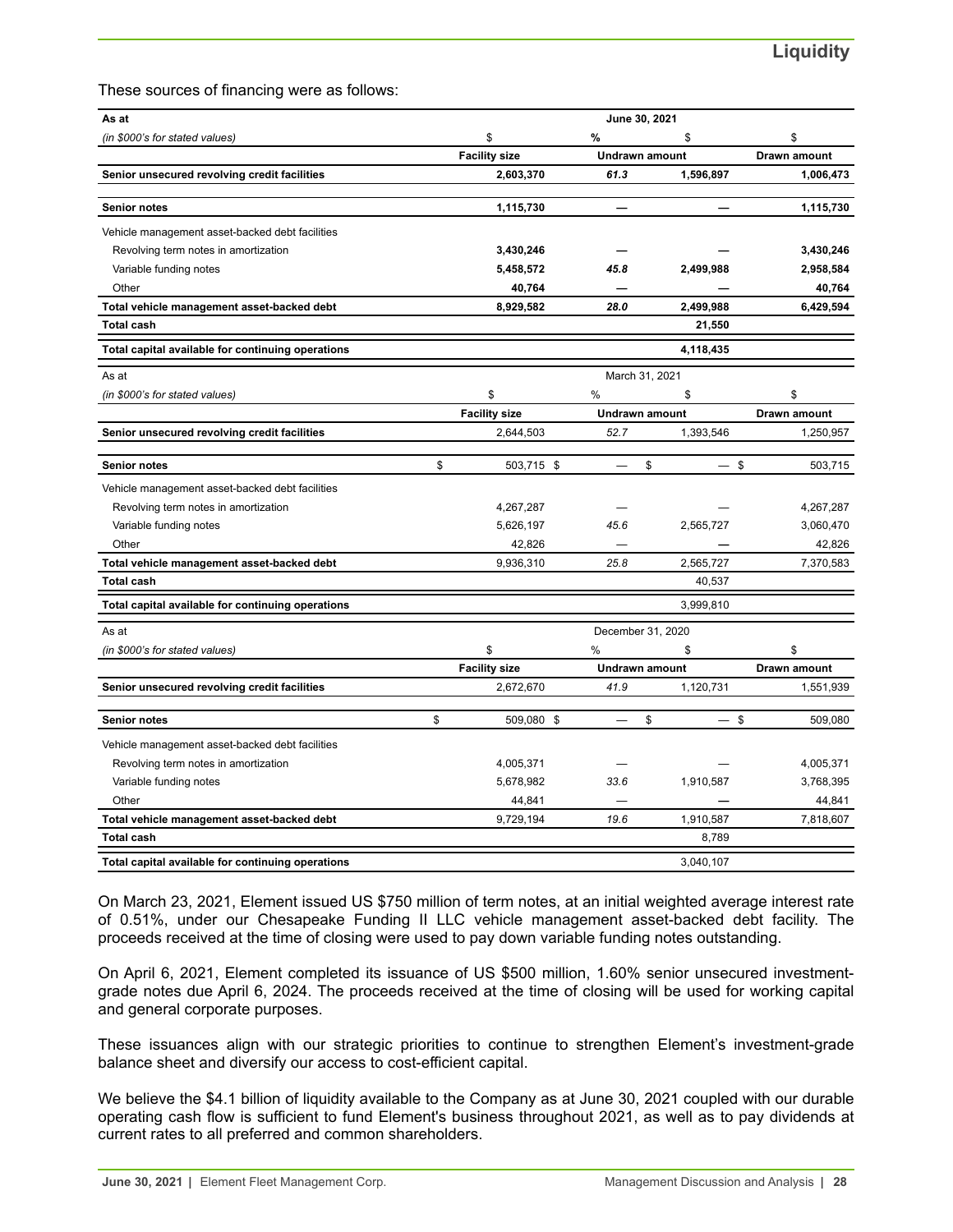## <span id="page-28-0"></span>**Capital Resources**

## **Capitalization**

Element's funding activities are well diversified by facility, geography, currency, investor and lender and include both secured and unsecured sources.

The Company's capitalization is calculated as follows:

| As at                                   | June 30, 2021 | March 31, 2021 | December 31, 2020 |  |
|-----------------------------------------|---------------|----------------|-------------------|--|
| (in \$000's)                            | \$            | S              | \$                |  |
| Cash                                    | 21,550        | 40,537         | 8,789             |  |
| Unsecured debt                          |               |                |                   |  |
| Senior credit facilities                | 1,006,473     | 1,250,957      | 1,551,939         |  |
| 4.250% Convertible Debentures due 2024  | 156,631       | 155,440        | 154,267           |  |
| 3.850% Senior Notes due 2025            | 495,880       | 503,715        | 509,080           |  |
| 1.600% Senior Notes due 2024            | 619,850       |                |                   |  |
| Vehicle Management Asset-Backed Debt    |               |                |                   |  |
| Revolving term notes in amortization    | 3,430,246     | 4,267,287      | 4,005,371         |  |
| Variable funding notes                  | 2,958,584     | 3,060,470      | 3,768,395         |  |
| Other                                   | 40,764        | 42,826         | 44,841            |  |
| Deferred financing costs                | (28, 987)     | (31, 614)      | (29, 911)         |  |
| Hedge accounting fair value adjustments | 7,165         | 10,411         | 14,621            |  |
| <b>Total debt</b>                       | 8,686,606     | 9,259,492      | 10,018,603        |  |
| Shareholders' equity                    |               |                |                   |  |
| Common share capital                    | 3,065,842     | 3,152,865      | 3,180,379         |  |
| Preferred share capital                 | 511,869       | 511,869        | 511,869           |  |
| Other                                   | (31, 239)     | 25,251         | 91,869            |  |
| <b>Total Shareholders' Equity</b>       | 3,546,472     | 3,689,985      | 3,784,117         |  |
| <b>Total Capitalization</b>             | 12,233,078    | 12,949,477     | 13,802,720        |  |

Growing profitability, free cash flow and syndication all contribute to the de-leveraging of Element's balance sheet, which created the capacity to execute the \$172.5 million redemption of Series G preferred shares in full on September 30, 2020. With this redemption, we have cumulatively eliminated or replaced over \$1 billion of high-cost hybrid instruments from Element's capital structure since April 2019, simplifying and strengthening the Company's investment-grade balance sheet.

On March 23, 2021, Element issued US \$750 million of term notes, at an initial weighted average interest rate of 0.51%, under our Chesapeake Funding II LLC vehicle management asset-backed debt facility. The proceeds received at the time of closing were used to pay down variable funding notes outstanding.

On April 6, 2021, Element completed its issuance of US \$500 million, 1.60% senior unsecured investmentgrade notes due April 6, 2024. The proceeds received at the time of closing will be used for working capital and general corporate purposes.

## **Normal Course Issuer Bid**

On November 4, 2020, the TSX approved the Company's notice of intention to commence a Normal Course Issuer Bid. The NCIB allows the Company to repurchase on the open market (or as otherwise permitted), at its discretion during the period commencing on November 10, 2020 and ending on the earlier of November 9, 2021 or the completion of purchases under the NCIB, up to 43,929,594 common shares of the Company, subject to the normal terms and limitations of such bids. Under this bid for the three- and six-month periods ended June 30, 2021, 13,515,159 and 21,360,045, respectively, common shares have been repurchased for cancellation for \$189.4 million and \$293.9 million, respectively, including commission, at a volume weighted average price of \$14.02 and \$13.76 per common share, respectively. The Company applies trade date accounting in determining the date on which the share repurchase is reflected in the consolidated financial statements. Trade date accounting is the date on which the Company commits itself to purchase the shares.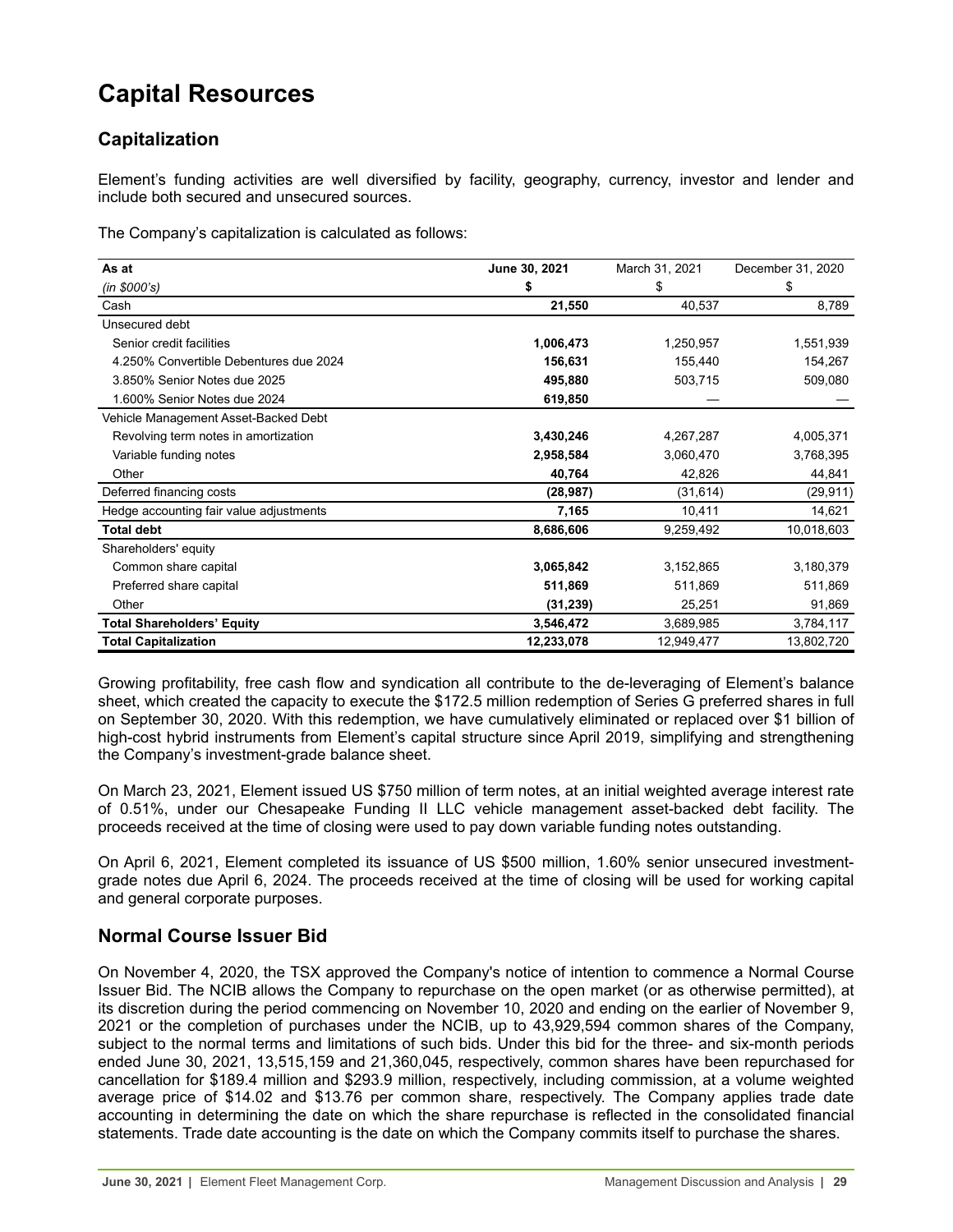## **Leverage**

We view both financial and tangible leverage as indicators of the strength of Element's financial position. At June 30, 2021, our financial leverage ratio was 2.45:1 and tangible leverage ratio was 5.63:1.

The Company's financial and tangible leverage is calculated as follows:

| As at                          |                 | June 30, 2021 | December 31, 2020 |
|--------------------------------|-----------------|---------------|-------------------|
| (in \$000's, except ratios)    |                 | \$            | \$                |
| <b>Borrowings</b>              |                 | 8,529,975     | 9,864,336         |
| Convertible debentures         |                 | 156,631       | 154,267           |
| Total debt                     | (a)             | 8,686,606     | 10,018,603        |
| Total shareholders' equity     | (b)             | 3,546,472     | 3,784,117         |
|                                |                 | 12,233,078    | 13,802,720        |
| Goodwill and intangible assets | (c)             | 2,002,267     | 2,037,719         |
| Financial leverage             | (a)/(b)         | 2.45          | 2.65              |
| Tangible leverage              | $(a)/[(b)-(c)]$ | 5.63          | 5.74              |

The Company was in compliance with all financial and reporting covenants with all of its lenders at June 30, 2021.

## **Credit ratings**

Our ability to access financing on a cost-efficient basis is largely dependent on maintaining strong investmentgrade credit ratings. Credit ratings and outlooks assigned by rating agencies reflect their views and methodologies. The credit ratings are subject to change based on several factors, including but not limited to our financial strength, competitive position, liquidity and other factors not entirely within our control.

| Credit Ratings <sup>(1)</sup> as at June 30, 2021 |                      |                |  |  |  |  |
|---------------------------------------------------|----------------------|----------------|--|--|--|--|
| Rating agency                                     | <b>Issuer rating</b> | <b>Outlook</b> |  |  |  |  |
| DBRS, Inc.                                        | BBB (high)           | Stable         |  |  |  |  |
| <b>Fitch Ratings</b>                              | BBB+                 | Stable         |  |  |  |  |
| Kroll Bond Rating Agency                          | A-                   | Stable         |  |  |  |  |
| <b>S&amp;P Global Ratings</b>                     | <b>BBB</b>           | Stable         |  |  |  |  |

(1) Credit ratings are not recommendations to purchase, sell or hold a financial obligation in as much as they do not comment on market price or suitability for a particular investor. Ratings are determined by the rating agencies based on criteria established<br>from time to time by them and are subject to revision or withdrawal at any time by the

In September 2020, Fitch Ratings affirmed its stable outlook and BBB+ investment-grade rating of Element, and in October 2020 credit rating agencies DBRS, Inc., Kroll Bond Rating Agency and Standard & Poor's affirmed their stable outlook and investment-grade ratings for Element: BBB (high), A- and BBB, respectively.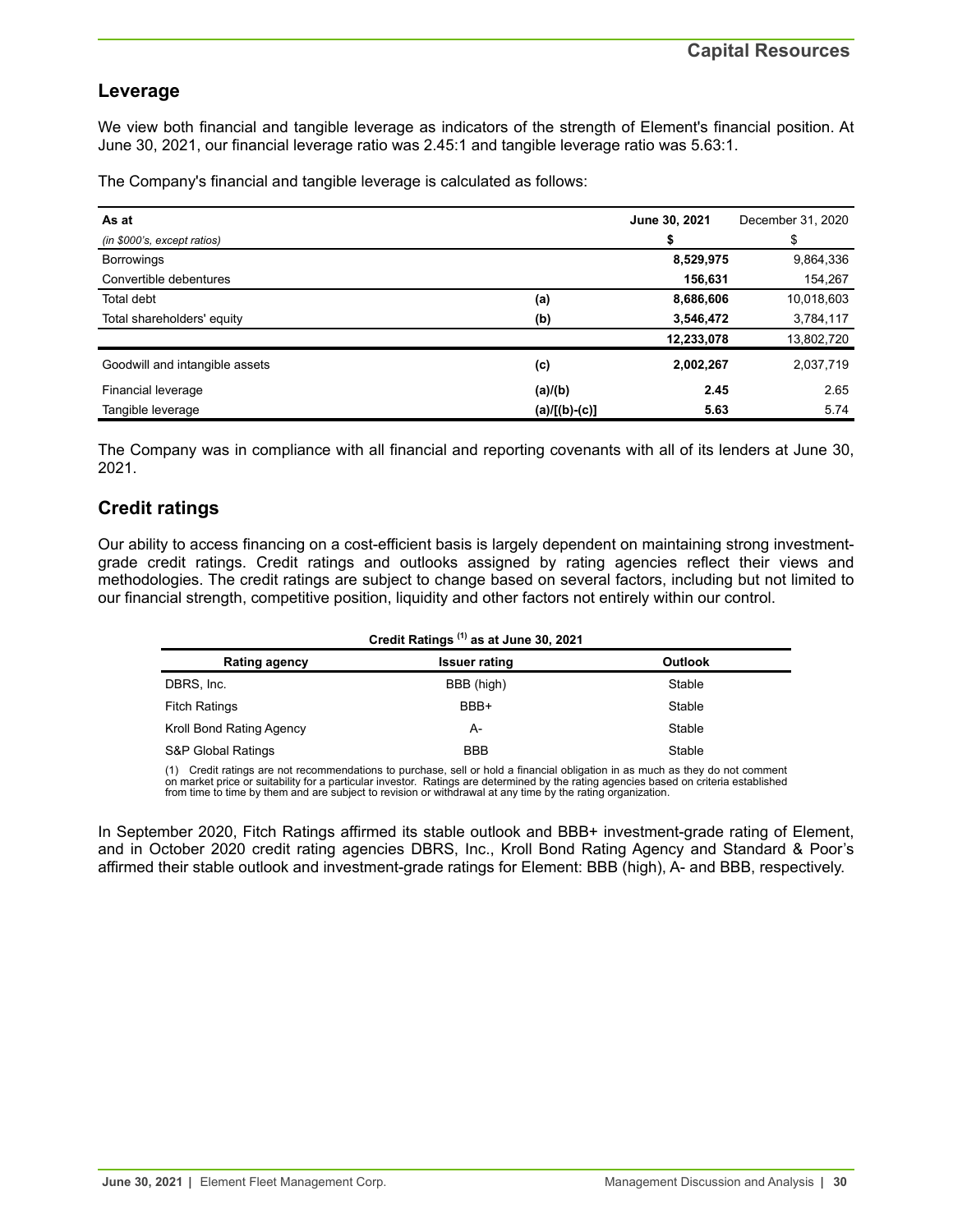## <span id="page-30-0"></span>**Outlook and Economic Conditions**

Having completed Element's Transformation program last year, and – beginning in the middle of last year – having initiated an organization-wide pivot towards our current, post-Transformation focus on growth, we find Element very well positioned to execute on our strategic priorities for 2021 and beyond:

- Aggressively pursue organic growth in all our geographies, and demonstrate the scalability of Element's transformed operating platform by magnifying 4%-to-6% annual organic net revenue growth into high single-digit to low double-digit annual operating income growth;
	- Given the substantial, unexpected strengthening of the Canadian dollar (CAD) thus far in 2021, and assuming the forecasts of sustained CAD strength through year-end hold true, we are confident in achieving between 4% and 6% net revenue growth year-over-year in 2021 – before giving effect to any impact of changes in FX;
- Advance a capital-lighter business model by increasing service penetration and strategically syndicating fleet assets, which enhances return on equity; and
- Achieve high single-digit to low double-digit annual free cash flow growth and predictably return excess equity to shareholders by way of growing common dividends and share buybacks.

It remains challenging to synthesize the dynamics of the economic recovery from COVID-19 across North America into a coherent near-term outlook. While we continue to see proof of the resumption of robust client activity – particularly reflected in vehicle usage in the U.S. and Canada (and resulting service revenue streams) – the impact of COVID-19 variants and different regional responses thereto remain unpredictable.

Further, our supply of new vehicles (to lease and sell to our clients) is being impacted by OEM production delays driven by microchip shortages, especially in the U.S. and Canada. These delays are impeding Element's ability to fulfill strong client demand for new vehicles, resulting in the largest order backlogs on record in each of our operating geographies (excluding Q2 2019 to Q1 2020 Armada orders in the U.S.). We believe there is additional near-term client demand for vehicles in the U.S. and Canada that is not reflected in H1 2021 order volumes, as some clients have remained cautious in their outlook on this year given lingering uncertainty as to the resolution of the pandemic and economic recovery therefrom.

Based on the latest OEM production plans (which continue to be fluid), we expect a return to normal production volumes later in this half, which would allow order backlogs to be fulfilled, resulting in increased levels of originations (compared to historical run rates excluding Armada) in early 2022.

Our OEM partners in Mexico have weathered the microchip shortage relatively well by global standards, and although we still have a record backlog of client orders for vehicles in that region, we believe that backlog will be reduced efficiently in a matter of months.

ANZ OEMs were also less impacted by the microchip shortage than U.S. and Canadian production centres. However, new vehicle inventories remain low in ANZ (with more vehicles being sold into the higher-margin retail channel), constraining supply and driving up used vehicle resale values, from which we benefit in that region in the form of gains on sale.

On reflection, the global COVID-19 pandemic demonstrated that automotive fleet vehicles remain essential to our clients' ability to generate and sustain revenue – or, in the case of governments and public service clients, fulfill their obligations to stakeholders – and continue to have significant associated costs. We believe that both of these facts will hold true for the foreseeable future.

As a result, we are confident Element's value proposition – materially reducing our clients' total cost of fleet operations, and eliminating related administrative burden – remains and will continue to remain highly relevant. In fact, we believe some of the economic consequences of the COVID-19 pandemic make Element's value proposition to new and existing clients even more compelling.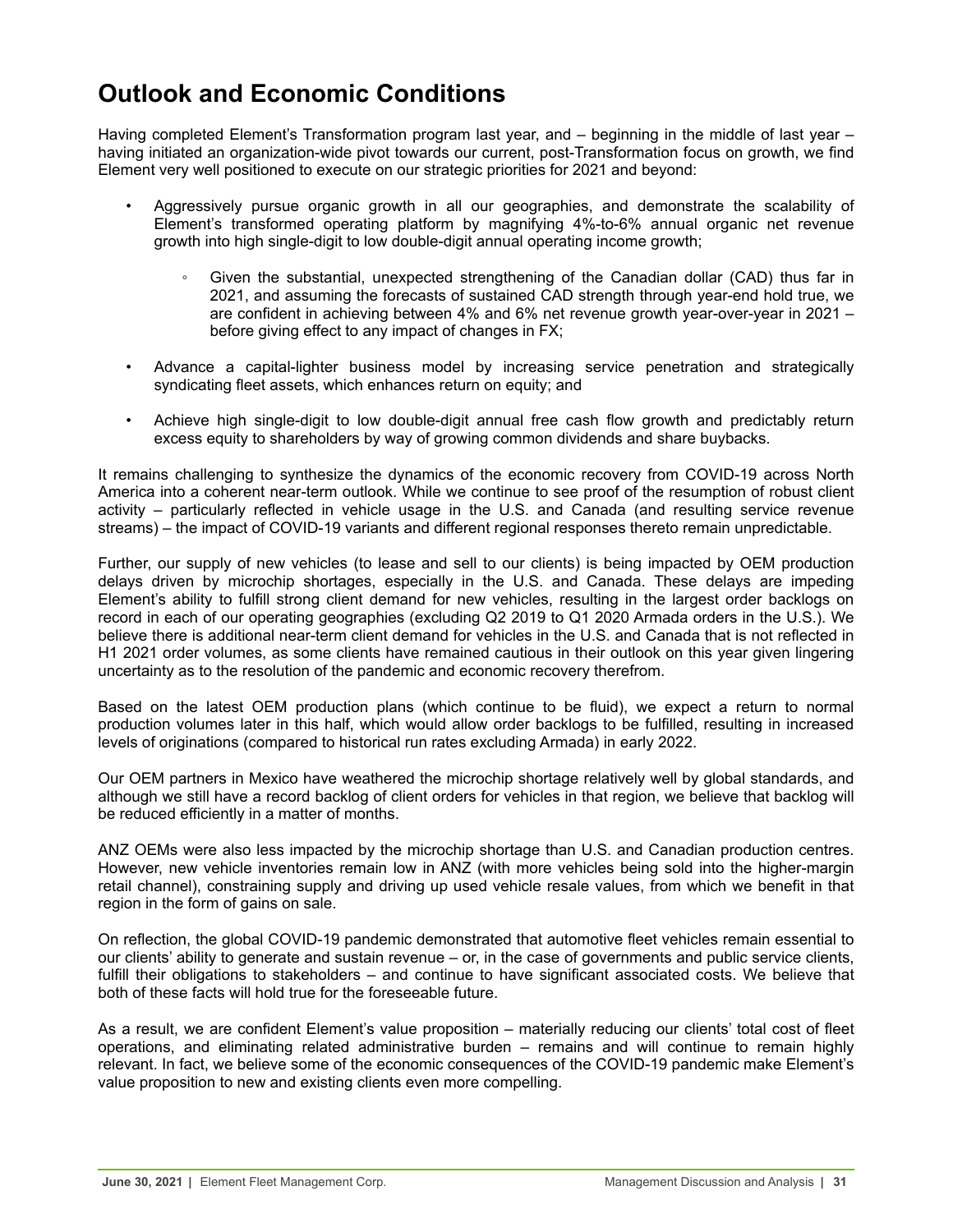Our clients enjoy:

- the ability to materially reduce their total cost of fleet operations over time. Element has one of the deepest datasets in the automotive industry, based on which we identified over \$1.5 billion in fleetcost-saving strategies and opportunities for our clients in 2020; and
- ready access to cost-efficient capital, diversifying clients' sources of financing.

Transitioning to Element, new clients enjoy the ability to reduce their total cost of fleet operations by approximately 20% compared to the costs of self-managing a fleet, while eliminating related administrative burden.

- Element is one of the largest buyers of vehicles and other automotive products and services everywhere we operate. We procure on behalf of our 5,500+ clients. We use our scale to negotiate lower prices for our clients.
- Our 2,500+ employees are dedicated to efficiently providing our clients a consistent, superior service experience at every step, allowing clients to focus their time and resources on their businesses' core strengths.

New and existing Element clients that own their fleet vehicles enjoy the option of a sizeable cash infusion from the sale and leaseback of those vehicles to and from Element.

• To the extent current fleet owners, including governments and public service agencies, wish to free-up balance sheet/budgetary capacity, we have the balance sheet capacity to welcome existing fleets onto our platform, and the syndication capabilities to manage any accompanying concentration risk to Element. We also have the liquidity to effect a sale-leaseback transaction with the current fleet owner, and the operating experience to execute a seamless transition of responsibility for their vehicles.

With working from home and social distancing appearing to be longer-term societal norms as a result of the pandemic, we are seeing competition to serve 'stay at home'-oriented consumers increasing, accelerating current and prospective Element clients' interest in building proprietary fleets (both "mega"-sized and less so) to be able to offer their customers proprietary home delivery.

Finally, with respect to EVs, our belief that the complexity and risk of gradually transitioning mission-critical automotive fleets from ICE-powered vehicles to EVs will increase demand for outsourced fleet management services and expertise is already bearing itself out. As the fleet solutions market leader everywhere we operate, Element is strategically well-positioned to support our clients and lead our industry through the gradual electrification of automotive fleets over the next decade.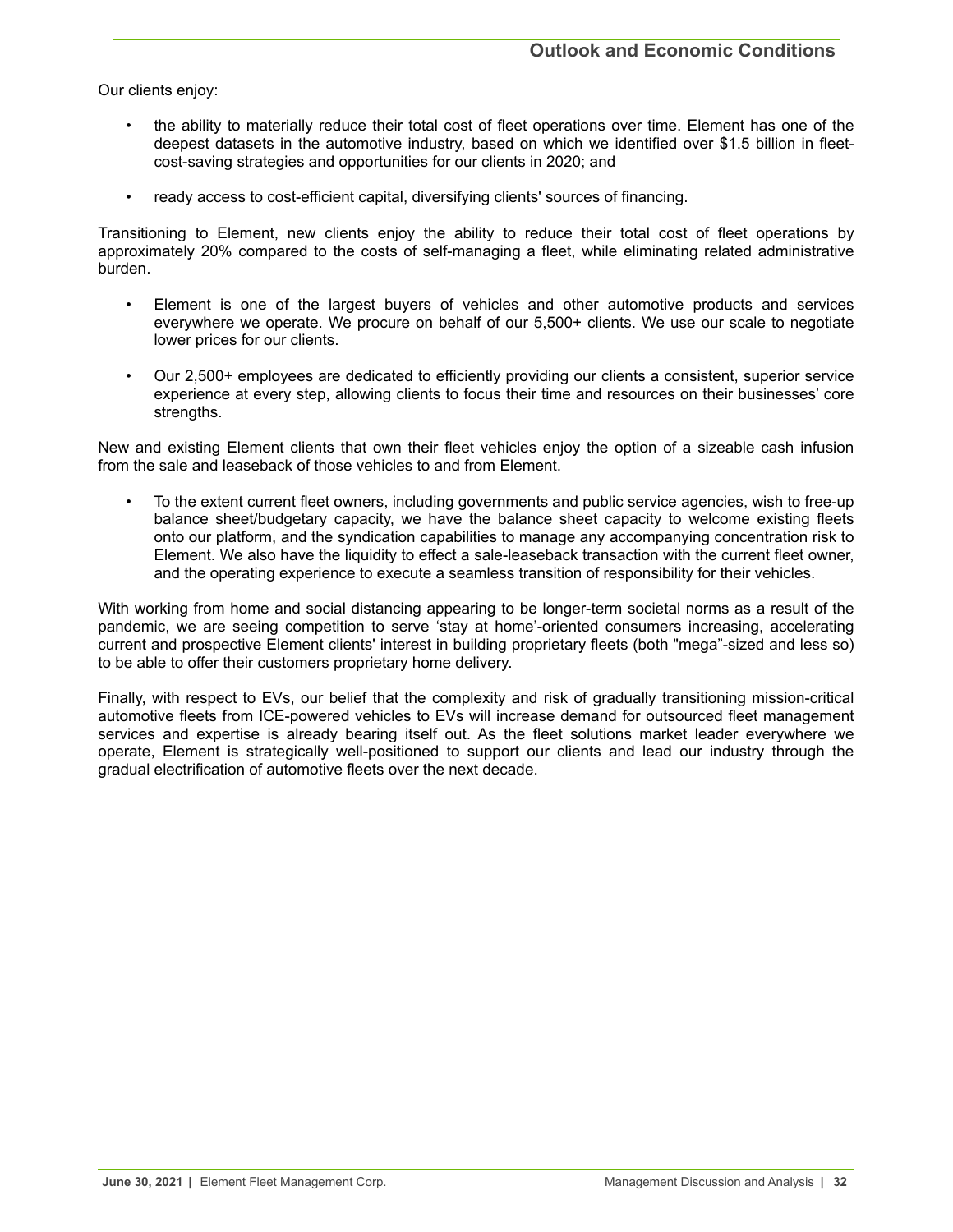## <span id="page-32-0"></span>**Risk Management**

The Company has risk management processes in place to monitor, evaluate and manage the principal risks it assumes in conducting its business activities. These risks include credit, liquidity, foreign exchange, interest rate, and various sources of operational risk. The Company's primary risks have not changed materially from those described in the "Risk Management" section of the Company's 2020 Annual MD&A.

## **Critical Accounting Policies and Estimates**

Management's discussion and analysis of financial condition and results of operation are made with reference to the unaudited interim condensed consolidated financial statements for the three- and six-month periods ended June 30, 2021. A summary of the Company's significant accounting policies is presented in note 2 to the audited consolidated financial statements for the year ended December 31, 2020. Some of the Company's accounting policies, as required by IFRS, require management to make subjective, complex judgments and estimates to matters that are inherently uncertain. Accounting policies that require management's judgment and estimates are described in the "Critical Accounting Policies and Estimates" section of the December 31, 2020 MD&A.

## **Related Party Transactions**

The Company's related parties include the following persons and/or entities: (a) associates, or entities which are controlled or significantly influenced by the Company; (b) key management personnel, which are comprised of directors and/or officers of the Company and those persons having authority and responsibility for planning, directing and controlling the activities of the Company; and (c) entities controlled by key management personnel.

## **Recently Adopted Accounting Standards**

## **Interest Rate Benchmark Reform**

The Company adopted amendments ("Amendments") to IFRS 9, *Financial Instruments*, IAS 39 *Financial Instruments: Recognition and Measurement* and IFRS 7, *Financial Instruments: Disclosures (Amendments)*, applicable from November 1, 2019. These Amendments modify certain hedge accounting requirements to provide relief from the effect of uncertainty caused by interbank offered rate ("IBOR") reform ("the IBOR Reform") prior to the transition to alternative interest rates. The adoption of the Amendments had no impact to our unaudited interim condensed consolidated financial statements.

The Company adopted *Interest Rate Benchmark Reform - Phase 2: Amendments to IFRS 9, IAS 39, IFRS 7, IFRS 4, and IFRS 16* ("Phase 2 Amendments") effective January 1, 2021. The Phase 2 Amendments include additional disclosure requirements for financial instruments that have yet to transition to an alternative interest rate at the end of the reporting period.

The Company will cease to apply the Amendments and Phase 2 Amendments as IBOR based cash flows transition to new alternative interest rates or when the hedging relationships to which the relief is applied to are discontinued.

On March 5, 2021, the Financial Conduct Authority, LIBOR's regulator and administrator, announced that publication of the one-week and two-month USD LIBOR rates will cease after December 31, 2021, and the remaining USD LIBOR rates, including the 1-month and 3-month USD LIBOR rates, will cease after June 30, 2023, finalizing the end dates of USD LIBOR rates.

To manage the IBOR transition, the Company has established a cross functional initiative with dedicated work streams to evaluate and address the key areas of impact on the Company's leases, services, systems, documents, processes, models, funding and liquidity planning, risk management frameworks, and financial reporting with the intention of managing the impact through appropriate mitigating actions. The Company is progressing on its transition plan and incorporating market developments as they arise.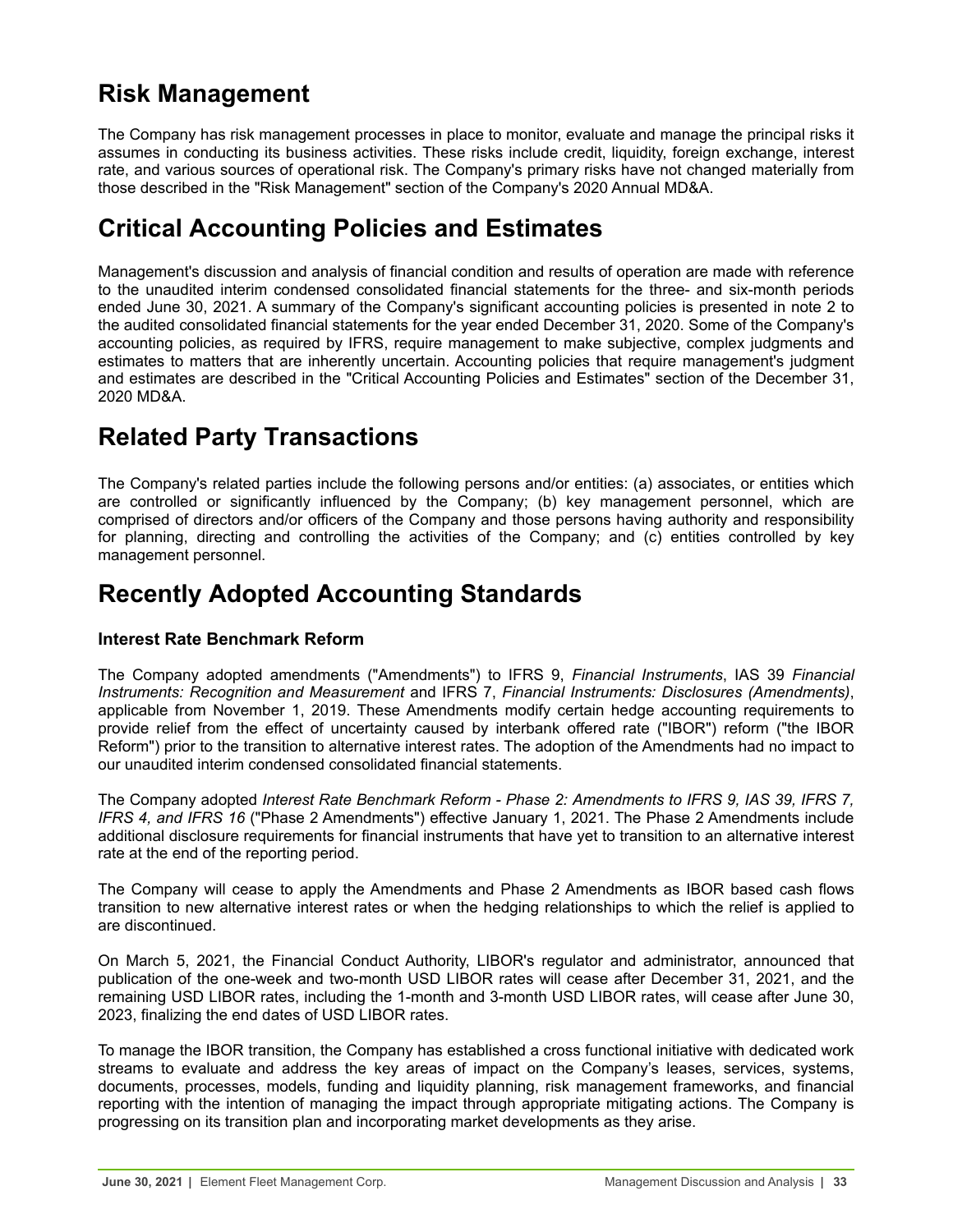## <span id="page-33-0"></span>**Hedge Accounting**

The Company's accounting policies relating to hedge accounting are described in note 2 and note 20 of the Company's consolidated financial statements for the year ended December 31, 2020. The Company applies hedge accounting when designated hedging instruments are highly effective in offsetting changes in the fair value or cash flows of the hedged items at inception and on an ongoing basis. Retrospective assessments are performed to demonstrate that the relationship has been effective since designation of the hedge and prospective assessments to evaluate whether the hedge is expected to be effective over the remaining term of the hedge. While uncertainty due to the IBOR Reform exists, the Company's prospective effectiveness testing is based on existing hedged cash flows or hedged risks. Any ineffectiveness arising from retrospective testing is recognized in net income.

In addition to potential sources of ineffectiveness outlined in note 20 of the Company's consolidated financial statements for the year ended December 31, 2020, the Reform may result in ineffectiveness as the transition of hedged items and related hedging instruments from IBORs to new risk-free rates may occur at different times. This may result in different impacts on the valuation or cash flow variability of hedged items and related hedging instruments.

### **Cash flow hedges**

The Company applies hedge accounting for cash flow hedges when the cash flows giving rise to the risk being hedged have a high probability of occurring. While uncertainty due to the IBOR Reform exists, the Company applies the relief provided by the Amendments that the IBOR benchmarks, on which the highly probable hedged cash flows are based, are not altered as a result of the Reform. In addition, associated cash flow hedge reserves are not recycled into net income solely due to changes related to the transition from IBOR to new risk-free rates.

### **Fair value hedges**

The Company also applies hedge accounting for interest rate swaps used to hedge our exposure to changes in a fixed interest rate instrument's fair value caused by changes in interest rates. While uncertainty due to the IBOR Reform exists, as a result of adopting the Amendments, the Company applies hedge accounting to IBOR rates which may not be contractually specified when that rate is separately identifiable and reliably measurable at inception of the hedge relationship.

### **Hedging relationships impacted by interest rate benchmark reform**

The following table shows the Company's exposure at June 30, 2021 to IBOR subject to reform that have yet to transition to Secured Overnight Financing Rates. These exposures will remain outstanding until IBOR ceases and will therefore transition in the future:

|                     | Non-derivative financial<br>assets - carrying value | Non-derivative financial<br>liabilities - carrying value | <b>Notional/Principal</b><br>amount <sup>(1)</sup> |
|---------------------|-----------------------------------------------------|----------------------------------------------------------|----------------------------------------------------|
| USD LIBOR (1 month) | 2,200,819                                           |                                                          | 2,864,296                                          |
| USD LIBOR (3 month) | 668.597                                             |                                                          |                                                    |
|                     | 2,869,416                                           |                                                          | 2,864,296                                          |

1. Excludes interest rate contracts and non-derivative instruments which reference rates to multi-rate jurisdictions, including the Canadian Dollar Offered Rate ("CDOR"), Australian Bank Bill Swap Rates ("BBSW"), and New Zealand Bank Bill Rates ("BBR").

## **Future Accounting Changes**

All accounting standards effective for periods beginning on or after January 1, 2021 have been adopted by the Company.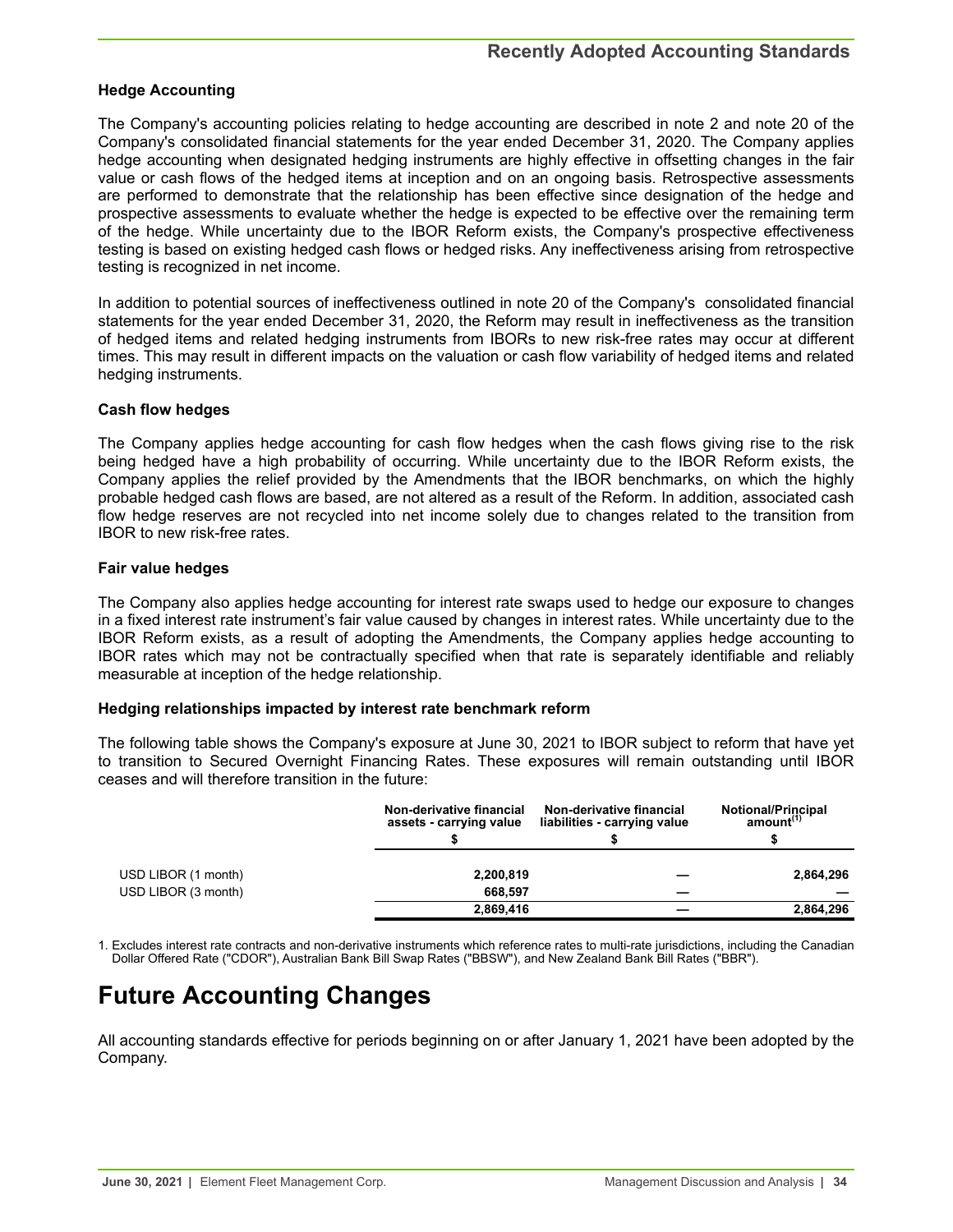## <span id="page-34-0"></span>**Internal Control over Disclosure and Financial Reporting**

The Chief Executive Officer ("CEO") and the Chief Financial Officer ("CFO") are responsible for establishing and maintaining disclosure controls and procedures to ensure that material information is being recorded, processed, summarized, and reported to senior management, including the certifying officers and other members of the Board of Directors, on a timely basis, so that appropriate decisions can be made regarding public disclosure. In addition, the CEO and CFO are responsible for establishing and maintaining internal controls over financial reporting to a standard that provide reasonable assurance of the reliability of financial reporting and the preparation of financial statements for external purposes in accordance with IFRS.

#### *Limitations on the effectiveness of disclosure controls and internal controls over financial reporting*

It should be noted that while the Company's CEO and CFO believe that the Company's internal control system and disclosure controls and procedures provide a reasonable level of assurance that the objectives of the control systems are met, they do not expect that the Company's control systems will prevent all errors and fraud. A control system, no matter how well conceived or operated, can provide only reasonable, not absolute, assurance that the objectives of the control system are met. The design of any system of controls is also based in part upon certain assumptions about the likelihood of future events, and there can be no assurances that any designs will succeed in achieving its stated goals under all potential conditions.

The Company has an established process in place which includes the continuous testing and reporting of the results to senior management and the Board of Directors on the effectiveness of the disclosure controls and internal controls over financial reporting.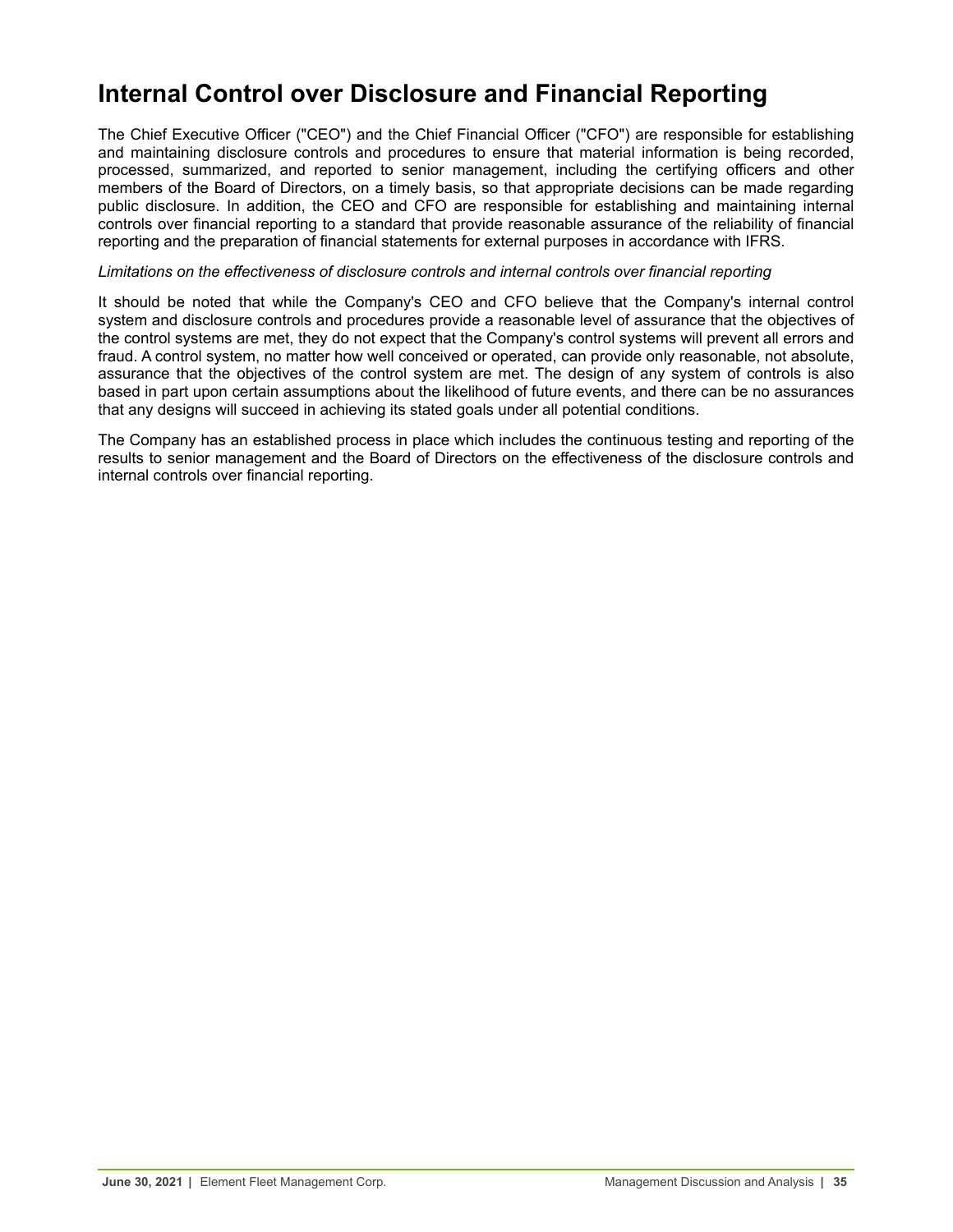# <span id="page-35-0"></span>**IFRS to Non-IFRS Reconciliations**

The following table provides a reconciliation of IFRS to non-IFRS measures related to the operations of the Company:

|                                                                            |              | As at and for the three-month<br>periods ended |                   |                  | As at and for the six-month<br>ended |                  |  |
|----------------------------------------------------------------------------|--------------|------------------------------------------------|-------------------|------------------|--------------------------------------|------------------|--|
| (in \$000's for stated values)                                             |              | <b>June 30,</b><br>2021                        | March 31,<br>2021 | June 30,<br>2020 | June 30,<br>2021                     | June 30,<br>2020 |  |
| Reported and adjusted income measures                                      |              |                                                |                   |                  |                                      |                  |  |
| Net income                                                                 | A            | 80,872                                         | 95,529            | 58,594           | 176,401                              | 137,952          |  |
| Adjustments:                                                               |              |                                                |                   |                  |                                      |                  |  |
| Amortization of debenture discount                                         |              | 887                                            | 872               | 2,003            | 1,759                                | 4,558            |  |
| Share-based compensation                                                   |              | 7,511                                          | 5,240             | 4,427            | 12,751                               | 9,864            |  |
| Amortization of intangible assets from acquisitions                        |              | 8,674                                          | 8,906             | 9,660            | 17,580                               | 19,883           |  |
| Restructuring and transformation costs                                     |              |                                                |                   | 18,663           |                                      | 33,658           |  |
| Net loss on disposition of 19th Capital                                    |              |                                                |                   | 13,862           |                                      | 13,862           |  |
| Provision of income taxes                                                  |              | 29,205                                         | 29,555            | 3,938            | 58,760                               | 20,635           |  |
| (Gain) loss on investments                                                 |              | (637)                                          | (2,801)           | (3)              | (3, 438)                             | 54               |  |
| Before-tax adjusted operating income                                       | B            | 126,512                                        | 137,301           | 111,144          | 263,813                              | 240,466          |  |
| Provision for taxes applicable to adjusted operating<br>income             | C            | 32.577                                         | 32,128            | 17,783           | 64,705                               | 41,708           |  |
| After-tax adjusted operating income                                        | $D = B - C$  | 93,935                                         | 105,173           | 93,361           | 199,108                              | 198,758          |  |
| Cumulative preferred share dividends during the period                     | Y            | 8,103                                          | 8,103             | 10,906           | 16,206                               | 21,812           |  |
| After-tax adjusted operating income attributable to<br>common shareholders | $D1=$<br>D-Y | 85,832                                         | 97,070            | 82,455           | 182,902                              | 176,946          |  |
| Selected statement of financial position amounts                           |              |                                                |                   |                  |                                      |                  |  |
| Total Finance receivables, before allowance for credit<br>losses           | E            | 8,179,259                                      | 8,574,634         | 11,302,278       | 8,179,259                            | 11,302,278       |  |
| Allowance for credit losses                                                | F            | 11,397                                         | 13,676            | 20,000           | 11,397                               | 20,000           |  |
| Net investment in finance receivable                                       | G            | 6,737,064                                      | 7,297,040         | 9,055,283        | 6,737,064                            | 9,055,283        |  |
| Equipment under operating leases                                           | н            | 2,153,502                                      | 2,129,823         | 1,970,298        | 2,153,502                            | 1,970,298        |  |
| Net earning assets                                                         | $I = G + H$  | 8.890.566                                      | 9.426.863         | 11,025,581       | 8.890.566                            | 11,025,581       |  |
| Average net earning assets                                                 | J            | 9,161,155                                      | 10,148,697        | 11,626,619       | 9,655,126                            | 11,768,287       |  |
| Goodwill and intangible assets                                             | Κ            | 2,002,267                                      | 2,023,964         | 2,127,036        | 2,002,267                            | 2,127,036        |  |
| Average goodwill and intangible assets                                     | Г            | 1,980,298                                      | 2,036,773         | 2,150,659        | 2,008,536                            | 2,134,746        |  |
| <b>Borrowings</b>                                                          | М            | 8,529,975                                      | 9,104,052         | 11,758,735       | 8,529,975                            | 11,758,735       |  |
| Unsecured convertible debentures                                           | N            | 156,631                                        | 155,440           | 151,976          | 156,631                              | 151,976          |  |
| Total debt                                                                 | $O=M+N$      | 8,686,606                                      | 9,259,492         | 11,910,711       | 8,686,606                            | 11,910,711       |  |
| Average debt                                                               | P            | 8,193,170                                      | 9,777,382         | 12,994,547       | 8,985,276                            | 13,025,353       |  |
| Total shareholders' equity                                                 | Q            | 3,546,472                                      | 3,689,985         | 3,878,854        | 3,546,472                            | 3,878,854        |  |
| Preferred shares                                                           | R            | 511,869                                        | 511,869           | 680,412          | 511,869                              | 680,412          |  |
| Common shareholders' equity                                                | $S = Q - R$  | 3,034,603                                      | 3,178,116         | 3,198,442        | 3,034,603                            | 3,198,442        |  |
| Average common shareholders' equity                                        | T            | 3,063,206                                      | 3,239,665         | 3,245,420        | 3,151,435                            | 3,250,164        |  |
| Average total shareholders' equity                                         | U            | 3.575.074                                      | 3,751,533         | 3,925,832        | 3.663.304                            | 3.930.576        |  |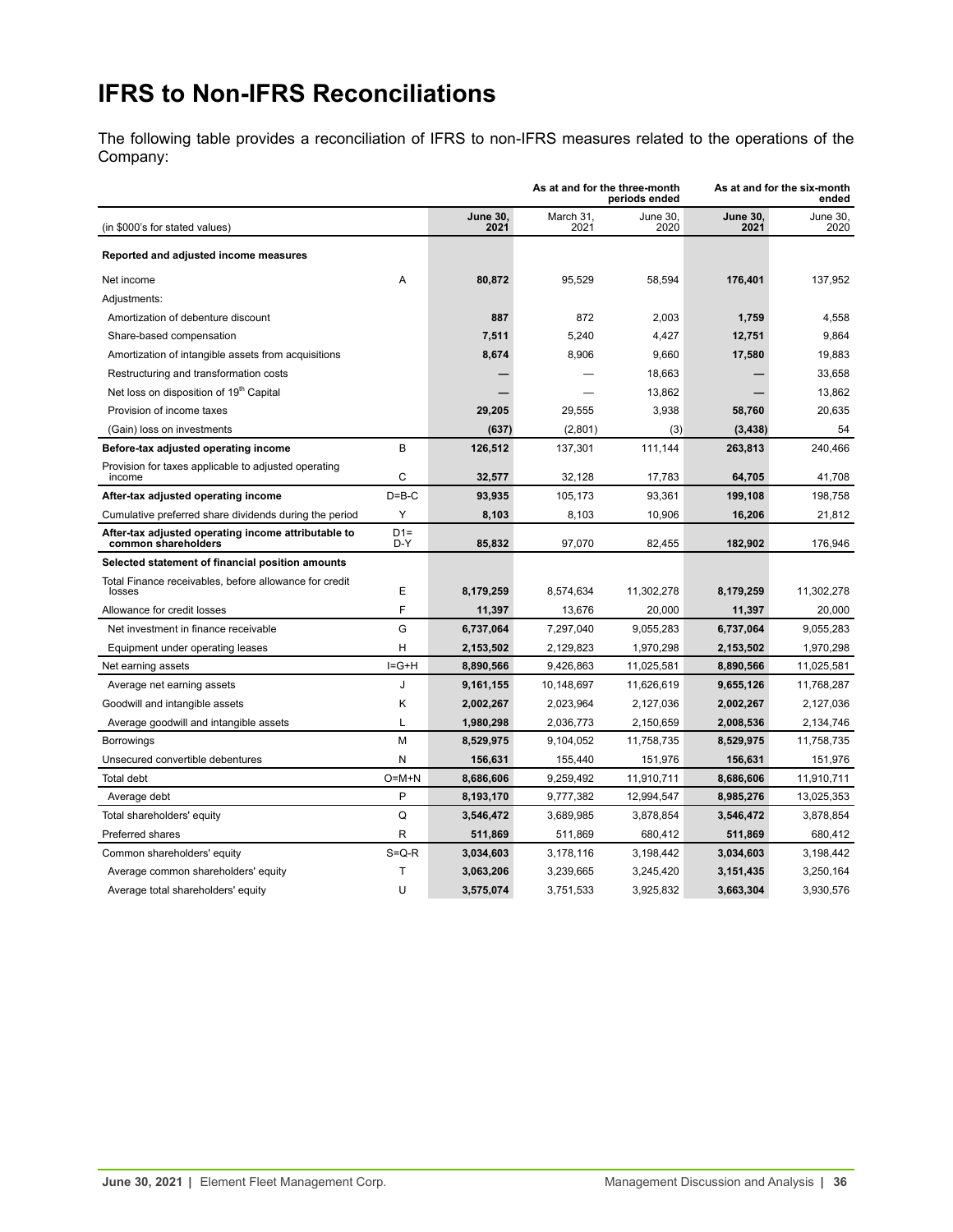## **IFRS to Non-IFRS Reconciliations**

Non-IFRS and IFRS key annualized operating ratios and per share information of the operations of the Company:

|                                                                                     |               | As at and for the three-month<br>periods ended |    |                   |    |                  | As at and for the six-month<br>ended |    |                  |
|-------------------------------------------------------------------------------------|---------------|------------------------------------------------|----|-------------------|----|------------------|--------------------------------------|----|------------------|
| (in \$000's for stated values, except ratios and per share<br>amounts)              |               | <b>June 30.</b><br>2021                        |    | March 31,<br>2021 |    | June 30,<br>2020 | <b>June 30.</b><br>2021              |    | June 30,<br>2020 |
| Key annualized operating ratios                                                     |               |                                                |    |                   |    |                  |                                      |    |                  |
| Leverage ratios                                                                     |               |                                                |    |                   |    |                  |                                      |    |                  |
| Financial leverage ratio                                                            | O/O           | 2.45                                           |    | 2.51              |    | 3.07             | 2.45                                 |    | 3.07             |
| Tangible leverage ratio                                                             | O/<br>$(Q-K)$ | 5.63                                           |    | 5.56              |    | 6.80             | 5.63                                 |    | 6.80             |
| Average financial leverage ratio                                                    | P/U           | 2.29                                           |    | 2.61              |    | 3.31             | 3.31                                 |    | 3.31             |
| Average tangible leverage ratio                                                     | $P/(U-L)$     | 5.14                                           |    | 5.70              |    | 7.32             | 7.32                                 |    | 7.25             |
| Other key operating ratios                                                          |               |                                                |    |                   |    |                  |                                      |    |                  |
| Allowance for credit losses as a % of total finance<br>receivables before allowance | F/E           | 0.14%                                          |    | 0.16%             |    | 0.18%            | 0.18%                                |    | 0.18%            |
| Adjusted operating income on average net earning assets                             | B/J           | 5.52 %                                         |    | 5.41 %            |    | 3.82 %           | 3.82 %                               |    | 4.09 %           |
| After-tax adjusted operating income on average tangible<br>total equity of Element  | $D/(U-L)$     | 23.56 %                                        |    | 24.53 %           |    | 21.04 %          | 24.06 %                              |    | 22.14 %          |
| Per share information                                                               |               |                                                |    |                   |    |                  |                                      |    |                  |
| Number of shares outstanding                                                        | V             | 421,405                                        |    | 434,169           |    | 437,953          | 421,405                              |    | 437,953          |
| Weighted average number of shares outstanding [basic]                               | W             | 428,646                                        |    | 438,503           |    | 437,852          | 433,547                              |    | 437,577          |
| Pro forma diluted average number of shares outstanding                              | X             | 445,664                                        |    | 454.908           |    | 453.394          | 450,373                              |    | 453.115          |
| Cumulative preferred share dividends during the period                              | Y             | 8,103                                          |    | 8,103             |    | 10,906           | 16,206                               |    | 21,812           |
| Other effects of dilution on an adjusted operating income<br>basis                  | Z             | \$<br>1,587                                    | \$ | 1.634             | \$ | 1.780            | \$<br>3,324                          | \$ | 3.507            |
| Net income per share [basic]                                                        | $(A-Y)/W$     | \$<br>0.17                                     | \$ | 0.20              | \$ | 0.11             | \$<br>0.37                           | \$ | 0.27             |
| Net income per share [diluted]                                                      |               | \$<br>0.17                                     | \$ | 0.20              | \$ | 0.11             | \$<br>0.36                           | \$ | 0.26             |
| Book value per share                                                                | S/V           | \$<br>7.20                                     | \$ | 7.32              | \$ | 7.30             | \$<br>7.20                           | \$ | 7.30             |
| After-tax adjusted operating income per share [basic]                               | (D1)/W        | \$<br>0.20                                     | \$ | 0.22              | \$ | 0.19             | \$<br>0.42                           | \$ | 0.40             |
| After-tax pro forma diluted adjusted operating income<br>per share                  | $(D1+Z)/X$ \$ | 0.20                                           | \$ | 0.22              | \$ | 0.19             | \$<br>0.41                           | \$ | 0.40             |

The following table provides a reconciliation of the after-tax adjusted operating income per share and the after-tax pro forma diluted adjusted operating income per share of the operations of the Company for the three-month period ended June 30, 2021:

| (in \$000's for stated values, except per share amounts)                | Amount    | <b>Weighted average</b><br>number of shares<br>outstanding<br>applicable | Amount per share |
|-------------------------------------------------------------------------|-----------|--------------------------------------------------------------------------|------------------|
| Adjusted operating income before taxes                                  | 126,512   |                                                                          | 0.30             |
| Less:                                                                   |           |                                                                          |                  |
| Income taxes related to adjusted operating income                       | (32, 577) |                                                                          | (0.08)           |
| Preferred share dividends                                               | (8, 103)  |                                                                          | (0.02)           |
| After-tax adjusted operating income attributable to common shareholders | 85,832    | 428.646.160                                                              | 0.20             |
| Dilution items:                                                         |           |                                                                          |                  |
| Employee stock option plan                                              |           | 2,702,363                                                                |                  |
| Convertible debentures (after-tax net interest expense)                 | 1.587     | 14,315,353                                                               |                  |
| After-tax pro forma diluted adjusted operating income                   | 87.419    | 445.663.876                                                              | 0.20             |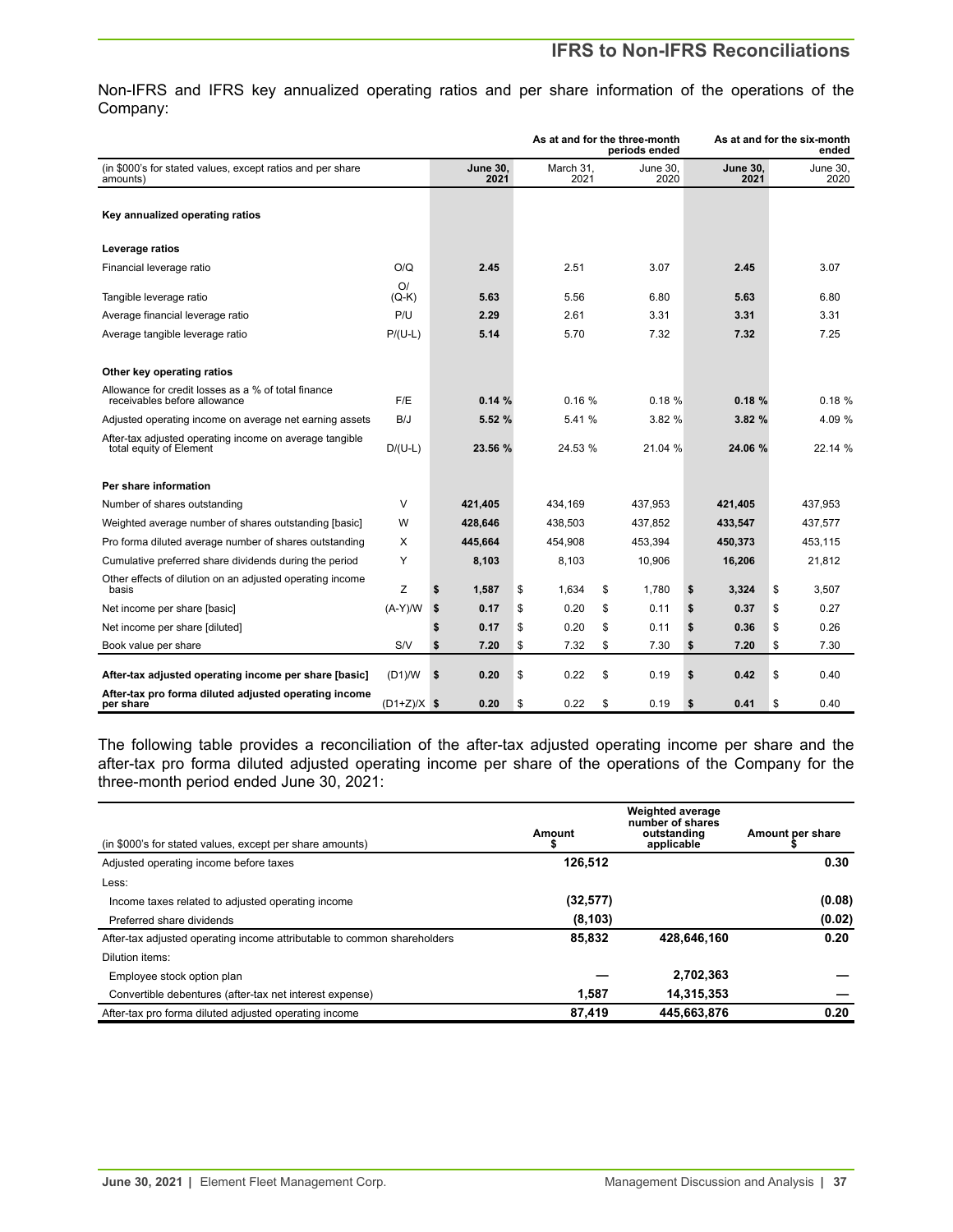## <span id="page-37-0"></span>**Glossary of Terms**

### **Assets under management**

Assets under management are the sum of net earning assets, interim funding, and the value of assets syndicated by Element net of depreciation at the end of the period.

### **Average financial leverage or average financial leverage ratio**

Average financial leverage or average financial leverage ratio is calculated as average debt outstanding during the period, divided by average total shareholders' equity outstanding during the period. Financial leverage refers to the use of debt to acquire/finance additional finance receivables and provides an indication of future potential ability to increase the level of debt when compared to specific industry-standard and or existing debt covenants.

## **Average net earning assets**

Average net earning assets is the sum of the average outstanding finance receivable, average equipment under operating leases and average other earning assets. Average outstanding finance receivables or average finance receivables is the sum of [i] the average finance receivables net investment balance (gross investment less unearned income) outstanding during the period and [ii] the average investment in managed fund during the period. Average equipment under operating leases is the monthly average equipment under operating leases outstanding during the period and is calculated net of accumulated depreciation. Average other earning assets is the monthly average of other earning assets outstanding during the period.

## **Free cash flow per share**

Free cash flow per share is calculated by adjusting before-tax adjusted operating income for certain non-cash and cash revenue and expenses to get total cash from operations. Cash expenses of sustaining capital investments, preferred share dividends and cash taxes paid are subtracted from cash from operations to arrive at free cash flow. Free cash flow is then divided by the weighted average number of outstanding common shares for the period noted. Sustaining capital investments are defined by the Company as expenditures management considers necessary to support long-term growth.

## **Net income margin**

Net income margin is net income before taxes divided by net revenues.

## **Pre-tax return on common equity**

Pre-tax return on common equity ("pROcE") is the sum of before-tax adjusted operating income, minus preferred share dividends, for each of the current and three preceding quarters; divided by average total equity for the current quarter and same quarter prior year, minus current quarter preferred share capital.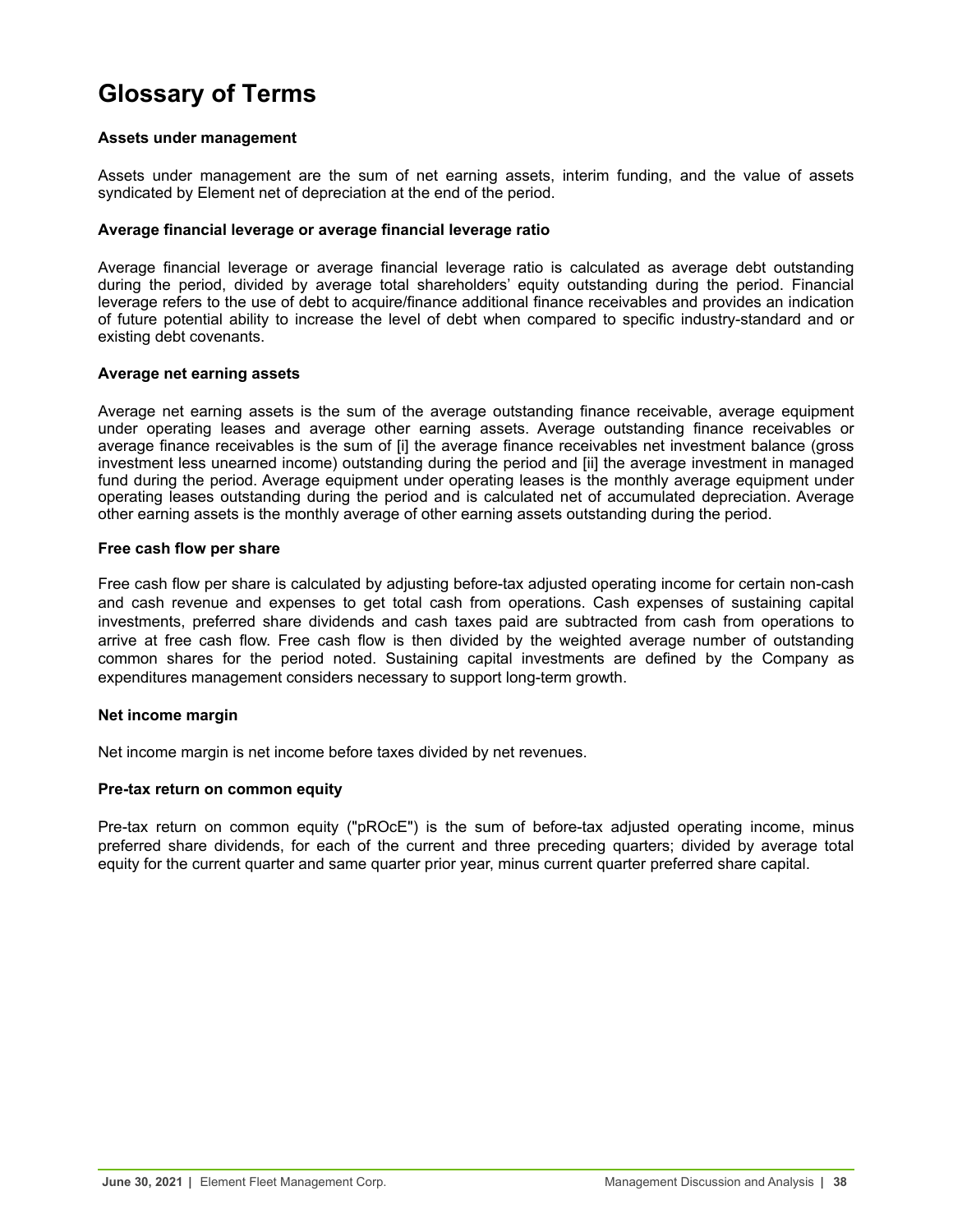## <span id="page-38-0"></span>**Description of Non-IFRS Measures**

Our unaudited interim condensed consolidated financial statements have been prepared in accordance with IFRS as issued by the IASB and the accounting policies we adopted in accordance with IFRS. These unaudited interim condensed consolidated financial statements reflect all adjustments that are, in the opinion of management, necessary to present fairly our financial position as at June 30, 2021 and December 31, 2020, the results of operations, comprehensive income and cash flows for the three- and six-month periods ended June 30, 2021 and June 30, 2020.

Management uses both IFRS and Non-IFRS Measures to monitor and assess the operating performance of the Company's operations. Throughout this MD&A, management uses the following terms and ratios which do not have a standardized meaning under IFRS and are unlikely to be comparable to similar measures presented by other organizations:

## **Adjusted operating expenses**

Adjusted operating expenses are equal to salaries, wages and benefits, general and administrative expenses, and depreciation and amortization.

## **Adjusted operating income on average net earning assets**

Adjusted operating income on average net earning assets is the adjusted operating income for the period divided by the average net earning assets outstanding throughout the period, presented on an annualized basis.

## **Adjusted operating income or Before-tax adjusted operating income**

Adjusted operating income reflects net income or loss for the period adjusted for the amortization of debenture discount, share-based compensation, amortization of intangible assets from acquisitions, restructuring and transformation costs, impairment on 19<sup>th</sup> Capital, disposition of 19<sup>th</sup> Capital, provision or recovery of income taxes, and loss or income on investments.

## **Adjusted operating margin**

Adjusted operating margin is the adjusted operating income before taxes for the period divided by the net revenue for the period.

### **After-tax adjusted operating income**

After-tax adjusted operating income reflects the adjusted operating income after the application of the Company's effective tax rates.

### **After-tax adjusted operating income attributable to common shareholders**

After-tax adjusted operating income attributable to common shareholders is computed as after-tax adjusted operating income less the cumulative preferred share dividends for the period.

### **After-tax adjusted operating income on average tangible total equity of Element**

After-tax adjusted operating income on average tangible equity of Element is the after-tax adjusted operating income for the period, divided by the net of the average total shareholders' equity outstanding throughout the period, less average goodwill and intangible assets.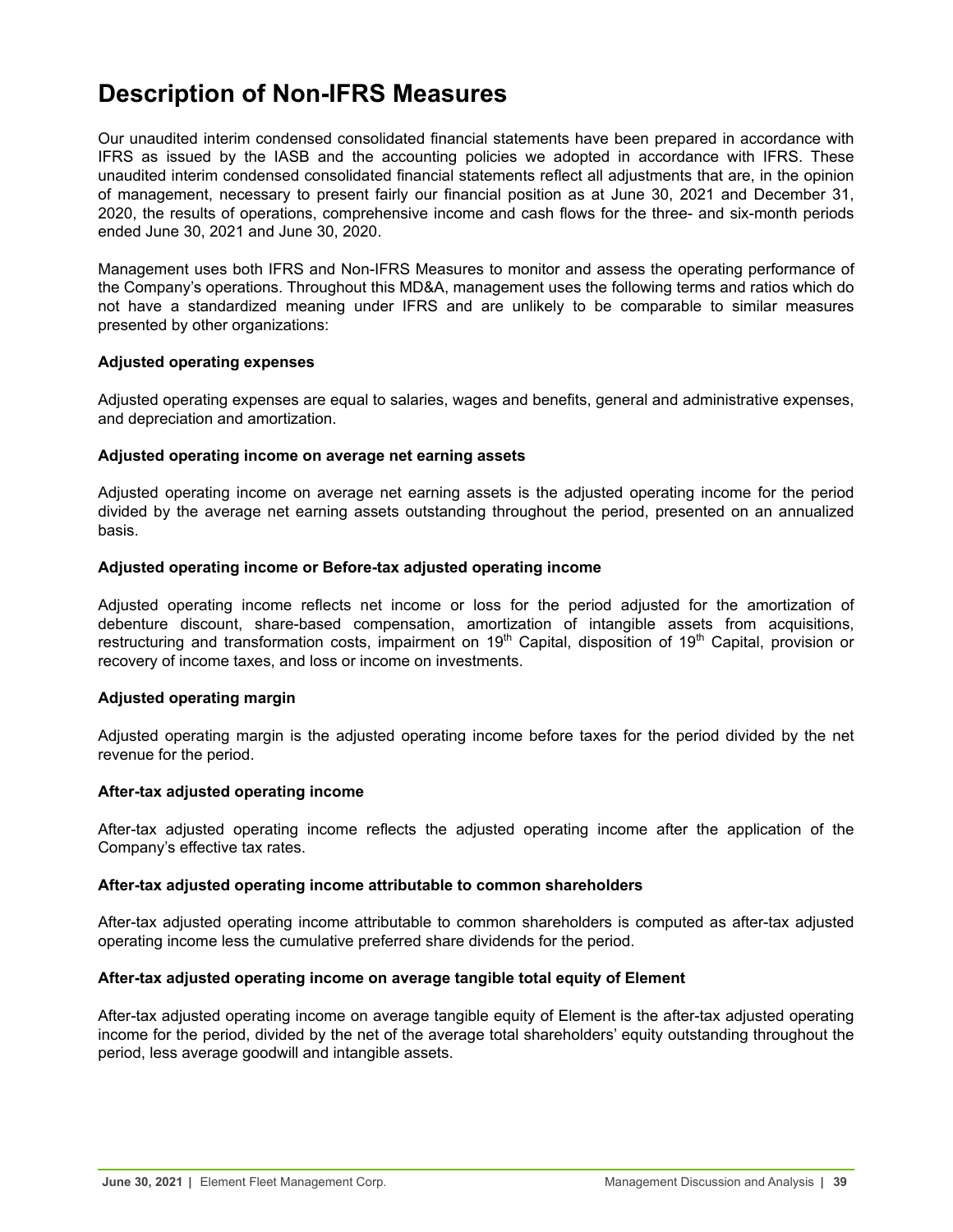## **After-tax pro forma diluted adjusted operating income per share**

After-tax pro forma diluted adjusted operating income per share computes the diluted after-tax adjusted operating income per share for the period on the assumption that all outstanding options at the end of the period that have an exercise price less than the closing market value on that day, are fully vested on that day and are fully exercised at their exercise price, and a corresponding number of shares are repurchased at the closing market value on that day using the cash proceeds from these option exercises. Convertible debentures are assumed to be converted at the beginning of the period (or at issuance if issued during the period on a time weighted basis) with the other effects of dilution adjusted operating income basis added to the adjusted operating income, if they are dilutive.

### **After-tax adjusted operating income per share**

After-tax adjusted operating income per share is computed as the after-tax adjusted operating income attributable to common shareholders for the period, divided by the basic weighted average number of common shares outstanding during the period.

### **Allowance for credit losses as a percentage of total finance receivables**

Allowance for credit losses as a percentage of total finance receivables is the allowance for credit losses at the end of the period divided by the total finance receivables (gross of the allowance for credit losses) at the end of the period.

### **Average common shareholders' equity**

Average common shareholders' equity is calculated as the monthly average common shareholders' equity during the period.

### **Average cost of borrowing or average cost of debt**

Average cost of borrowing or average cost of debt is equal to interest expense divided by the average debt outstanding during the period and is presented on an annualized basis.

### **Average debt outstanding**

Average debt outstanding is calculated as the sum of monthly average borrowings outstanding under all of the Company's borrowings facilities and the convertible debentures outstanding throughout the period.

#### **Average goodwill and intangible assets**

Average goodwill and intangible assets is the monthly average balances of goodwill and intangible assets during the period.

### **Average shareholders' equity**

Average shareholders' equity is calculated as the monthly average balance of shareholders' equity during the period.

### **Average tangible leverage ratio**

The average tangible leverage ratio has been computed as the sum of the average borrowings and average convertible debentures, divided by the net of total average shareholders' equity less average goodwill and intangible assets during the period.

### **Common shareholders' equity**

Common shareholders' equity is total shareholders' equity less principal face value of the preferred shares outstanding.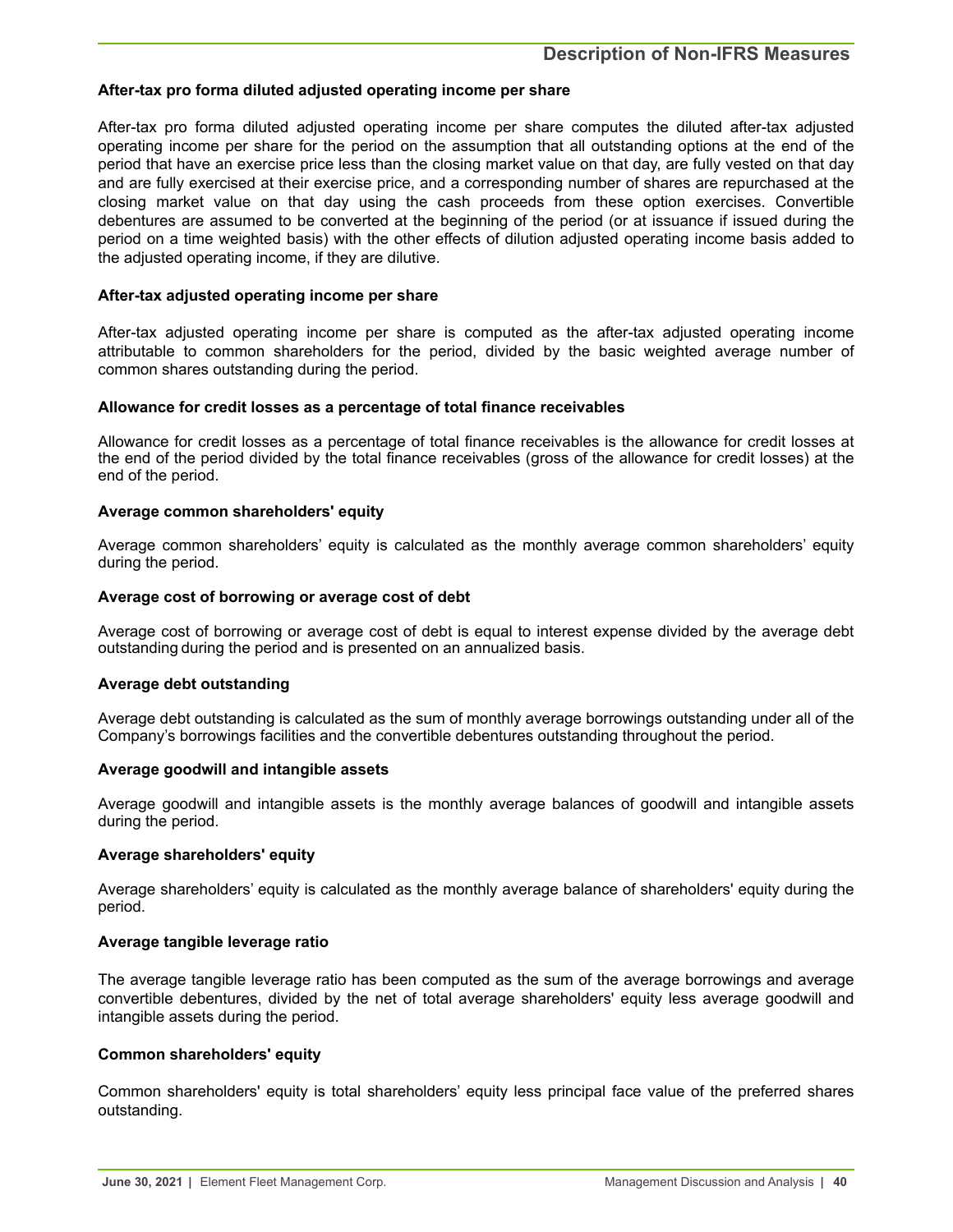#### **Finance assets or total finance assets**

Finance assets are the sum of the total finance receivables and total carrying value of the equipment under operating leases.

#### **Financial leverage or financial leverage ratio**

Financial leverage or financial leverage ratio is calculated as total debt (the sum of borrowings and convertible debentures) outstanding at the end of the period, divided by total shareholders' equity outstanding at the end of the period. Financial leverage refers to the use of debt to acquire/finance additional finance receivables and provides an indication of future potential ability to increase the level of debt when compared to specific industry-standard and/or existing debt covenants.

#### **Net earning assets**

Net earning assets are the sum of the total net investment in finance receivables, total carrying value of the equipment under operating leases and carrying value of other earning assets at the end of the period.

#### **Net financing revenue yield on average net earning assets**

Net financing revenue yield on average net earning assets is calculated as (net interest and rental revenue) divided by (average net earning assets outstanding throughout the period), multiplied by four (i.e. annualized).

#### **Net interest and rental revenue**

Net interest and rental revenue is calculated as the sum of (a) net interest income and (b) rental revenue net of depreciation, less (c) interest expense. Net interest and rental revenue refers to net financing income earned from finance receivables, equipment under operating leases, and other earning assets, after considering financing costs and provision for credit losses.

### **Other earning assets**

Other earning assets are other yield generating assets that are not finance receivables or equipment under operating leases.

## **Other effects of dilution adjusted operating income basis**

Other effects of dilution adjusted operating income basis represents, if dilutive, the add back of the after-tax convertible debt interest and the amortization of deferred financing costs related to the convertible debt, and excludes the add back of the after-tax amortization of the discount of the convertible debt (which is included on an IFRS basis).

#### **Pro forma diluted average number of shares outstanding**

Pro forma diluted average number of shares outstanding is the basic weighted average number of shares outstanding, plus the assumption that all outstanding options at the end of the period that have an exercise price less than the closing market value on that day, are fully vested on that day and are fully exercised at their exercise price, and a corresponding number of shares are repurchased at the closing market value on that day using the cash proceeds from these option exercises.

### **Return on common equity**

Return on common equity is calculated as the sum of net income, minus preferred share dividends, for each of the current and three preceding quarters; divided by average total equity for the current quarter and same quarter prior year, minus current quarter preferred share capital.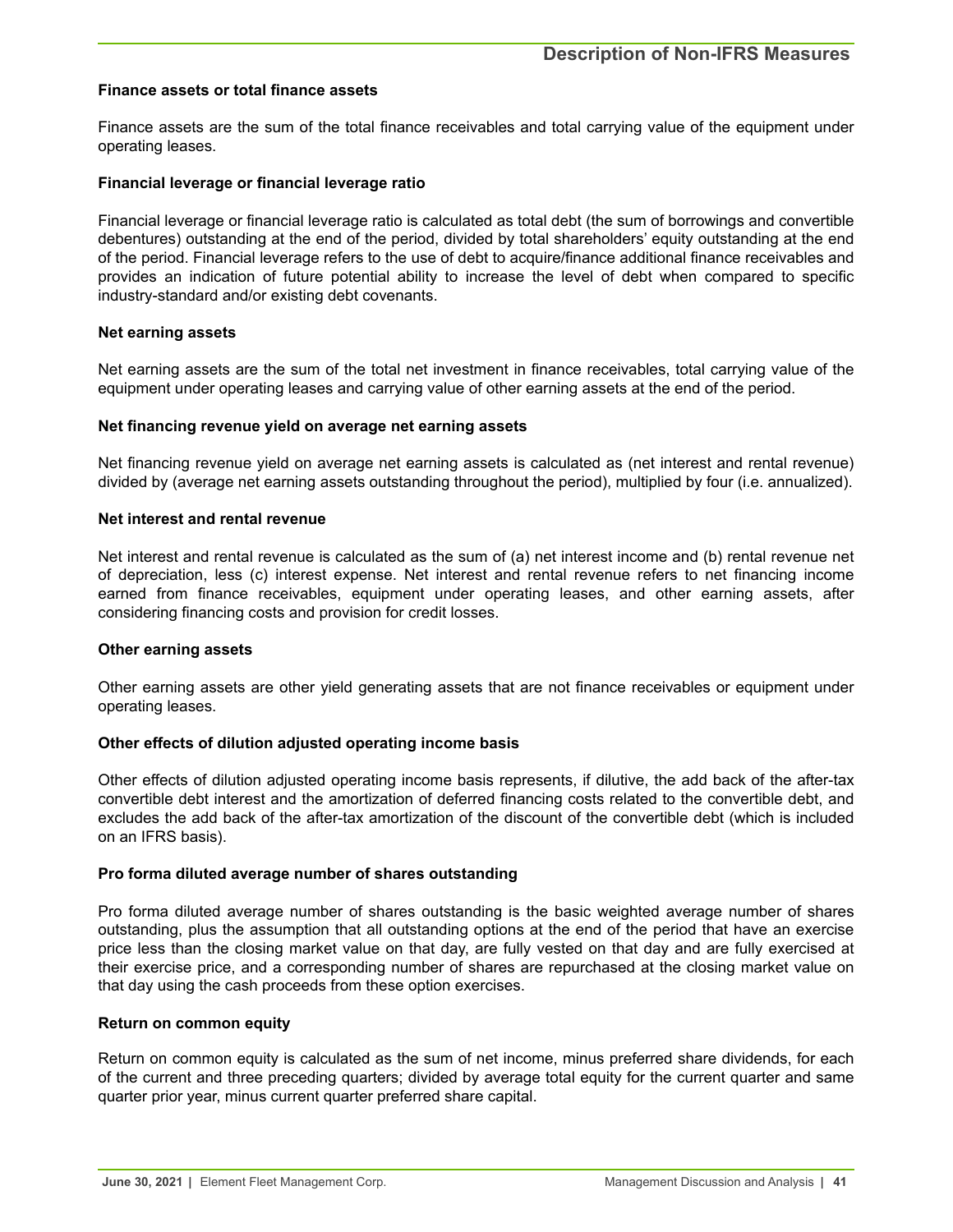## **Tangible leverage ratio**

The tangible leverage ratio has been computed as the sum of borrowings and convertible debentures divided by the net of total shareholders' equity less goodwill and intangible assets at the period end.

## **Tangible leverage ratio excluding non-recourse warehouse credit facility**

The tangible leverage ratio has been computed as the sum of borrowings and convertible debentures less the non-recourse warehouse credit facility divided by the net of total shareholders' equity less goodwill and intangible assets at the period end.